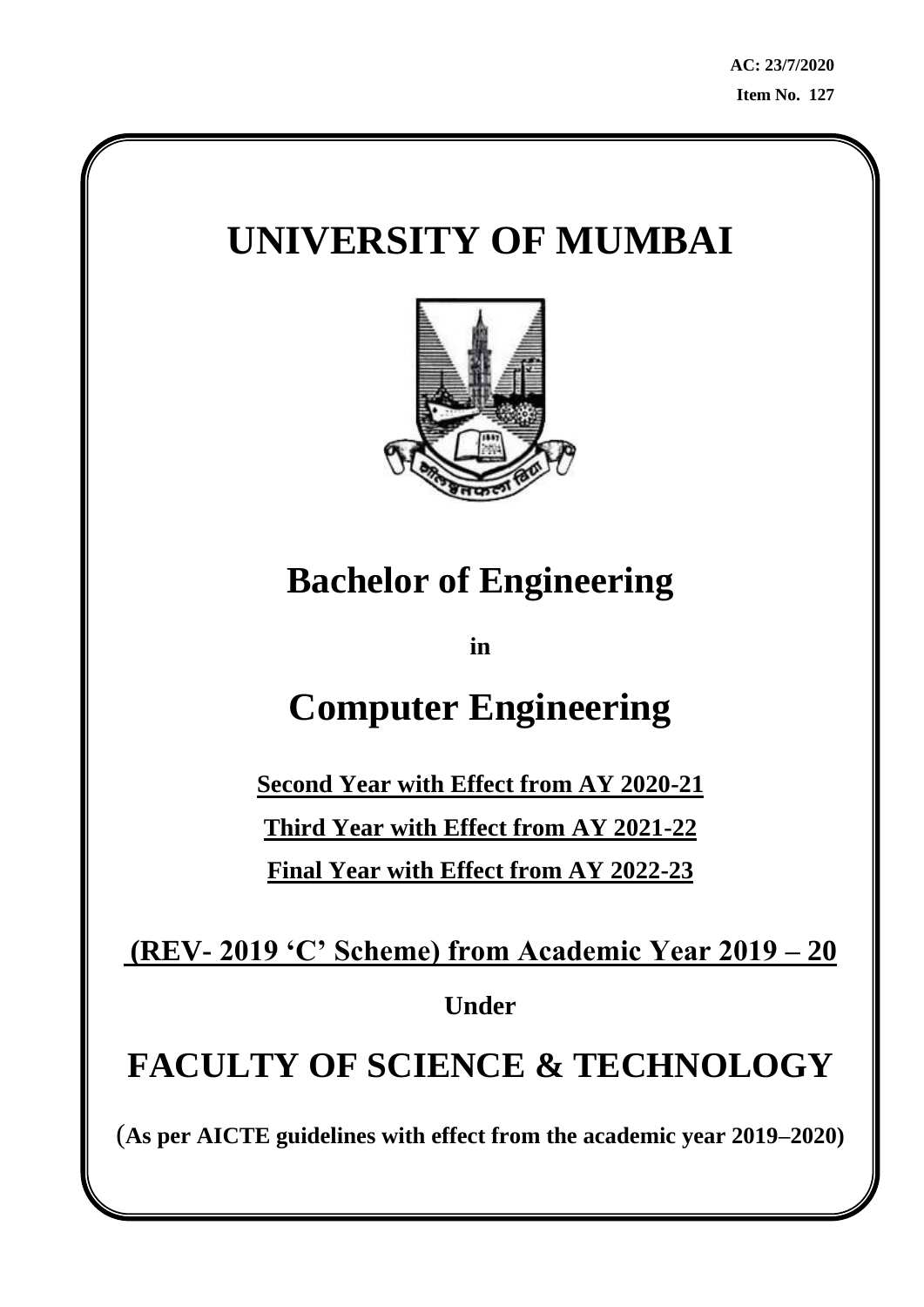**AC: 23/7/2020 Item No. 127**

## **UNIVERSITY OF MUMBAI**



## **Syllabus for Approval**

Date

| <b>Sr. No.</b> | <b>Heading</b>                          | <b>Particulars</b>                                                          |
|----------------|-----------------------------------------|-----------------------------------------------------------------------------|
| $\mathbf{1}$   | Title of the Course                     | <b>Second Year B.E. Computer Engineering</b>                                |
| $\overline{2}$ | <b>Eligibility for Admission</b>        | After Passing First Year Engineering as per the<br>Ordinance 0.6242         |
| 3              | Passing Marks                           | 40%                                                                         |
| $\overline{4}$ | Ordinances /<br>Regulations (if any)    | <b>Ordinance 0.6242</b>                                                     |
| 5              | No. of Years / Semesters                | 8 semesters                                                                 |
| 6              | Level                                   | P.G. / U.G. / Diploma / Certificate<br>(Strike out which is not applicable) |
| 7              | Pattern                                 | Yearly / Semester<br>(Strike out which is not applicable)                   |
| 8              | <b>Status</b>                           | New / Revised<br>(Strike out which is not applicable)                       |
| 9              | To be implemented from<br>Academic Year | With effect from Academic Year: 2020-2021                                   |

Dr. S. K. Ukarande Dr Anuradha Muzumdar Associate Dean Dean Dean University of Mumbai University of Mumbai

Faculty of Science and Technology Faculty of Science and Technology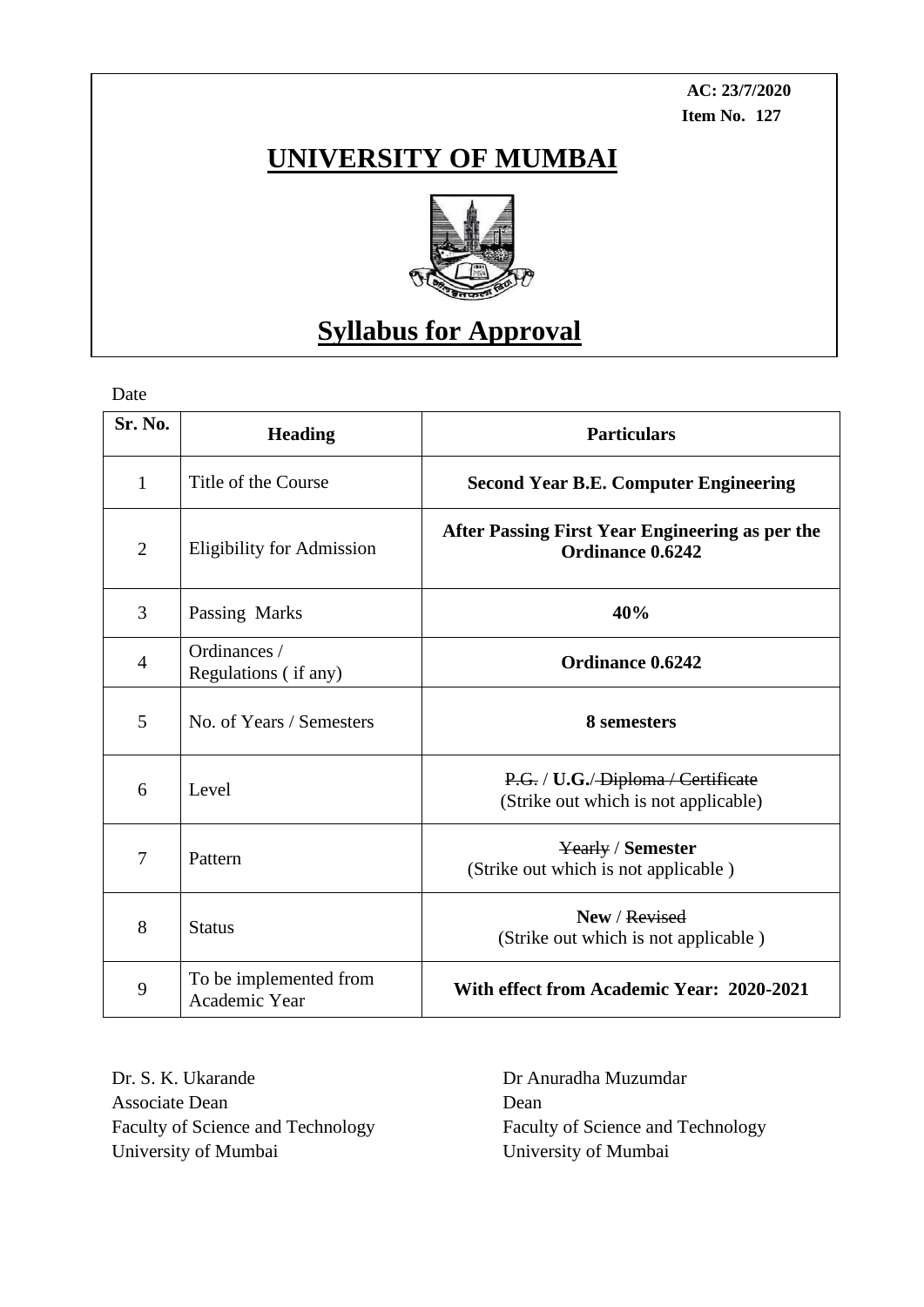## **Preamble**

To meet the challenge of ensuring excellence in engineering education, the issue of quality needs to be addressed, debated and taken forward in a systematic manner. Accreditation is the principal means of quality assurance in higher education. The major emphasis of accreditation process is to measure the outcomes of the program that is being accredited. In line with this Faculty of Science and Technology (in particular Engineering)of University of Mumbai has taken a lead in incorporating philosophy of outcome based education in the process of curriculum development.

Faculty resolved that course objectives and course outcomes are to be clearly defined for each course, so that all faculty members in affiliated institutes understand the depth and approach of course to be taught, which will enhance learner's learning process. Choice based Credit and grading system enables a much-required shift in focus from teacher-centric to learner-centric education since the workload estimated is based on the investment of time in learning and not in teaching. It also focuses on continuous evaluation which will enhance the quality of education. Credit assignment for courses is based on 15 weeks teaching learning process, however content of courses is to be taught in 13 weeks and remaining 2 weeks to be utilized for revision, guest lectures, coverage of content beyond syllabus etc.

There was a concern that the earlier revised curriculum more focused on providing information and knowledge across various domains of the said program, which led to heavily loading of students in terms of direct contact hours. In this regard, faculty of science and technology resolved that to minimize the burden of contact hours, total credits of entire program will be of 170, wherein focus is not only on providing knowledge but also on building skills, attitude and self learning. Therefore in the present curriculum skill based laboratories and mini projects are made mandatory across all disciplines of engineering in second and third year of programs, which will definitely facilitate self learning of students. The overall credits and approach of curriculum proposed in the present revision is in line with AICTE model curriculum.

The present curriculum will be implemented for Second Year of Engineering from the academic year 2020-21. Subsequently this will be carried forward for Third Year and Final Year Engineering in the academic years 2021-22, 2022-23, respectively.

Dr. S. K. Ukarande Dr Anuradha Muzumdar Associate Dean Dean Dean Faculty of Science and Technology Faculty of Science and Technology University of Mumbai University of Mumbai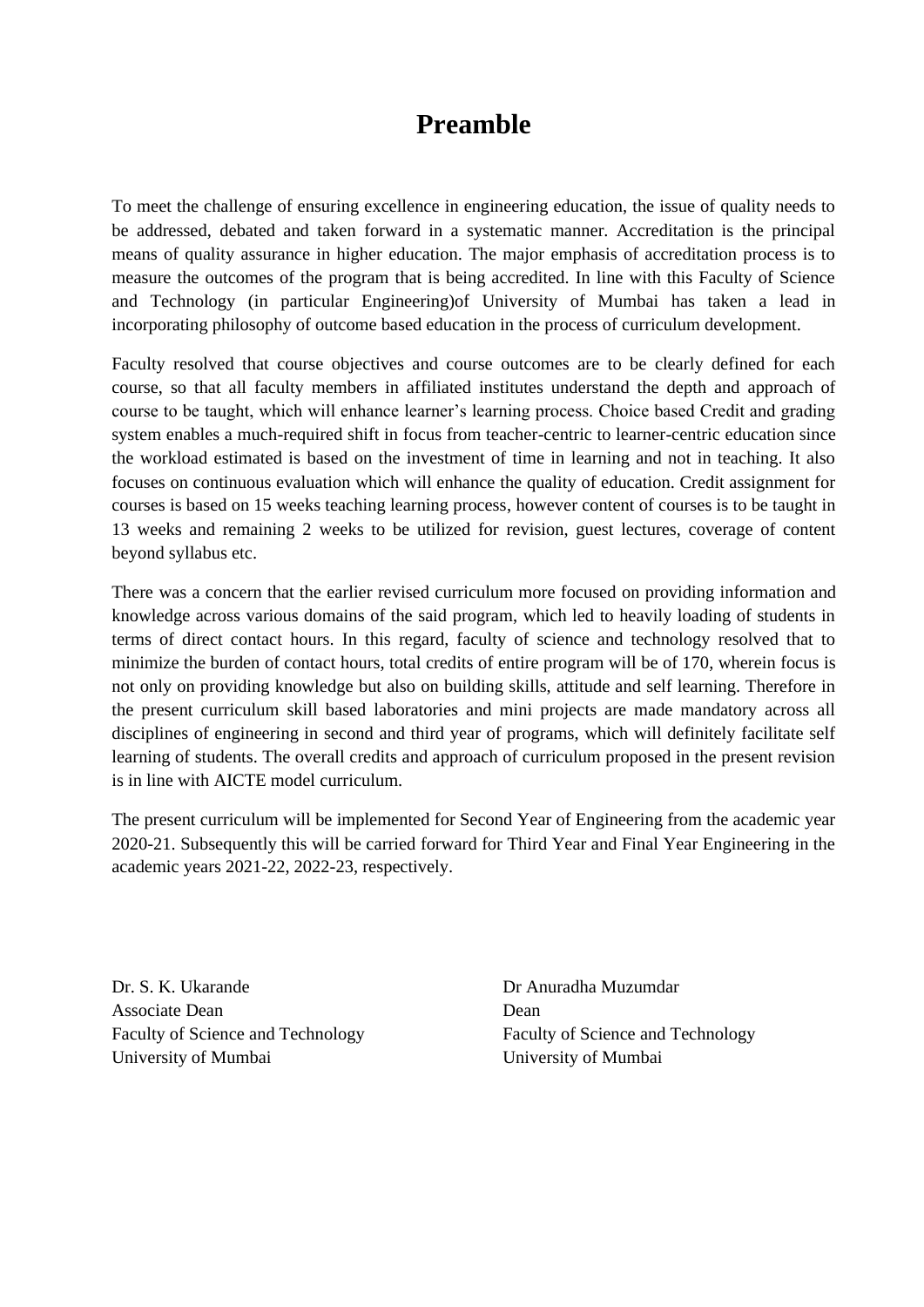# **Incorporation and Implementation of Online Contents from NPTEL/ Swayam Platform**

The curriculum revision is mainly focused on knowledge component, skill based activities and project based activities. Self learning opportunities are provided to learners. In the revision process this time in particular Revised syllabus of 'C ' scheme wherever possible additional resource links of platforms such as NPTEL, Swayam are appropriately provided. In an earlier revision of curriculum in the year 2012 and 2016 in Revised scheme 'A' and 'B' respectively, efforts were made to use online contents more appropriately as additional learning materials to enhance learning of students.

In the current revision based on the recommendation of AICTE model curriculum overall credits are reduced to 171, to provide opportunity of self learning to learner. Learners are now getting sufficient time for self learning either through online courses or additional projects for enhancing their knowledge and skill sets.

The Principals/ HoD's/ Faculties of all the institute are required to motivate and encourage learners to use additional online resources available on platforms such as NPTEL/ Swayam. Learners can be advised to take up online courses, on successful completion they are required to submit certification for the same. This will definitely help learners to facilitate their enhanced learning based on their interest.

Dr. S. K. Ukarande Dr Anuradha Muzumdar Associate Dean Dean Dean University of Mumbai University of Mumbai

Faculty of Science and Technology Faculty of Science and Technology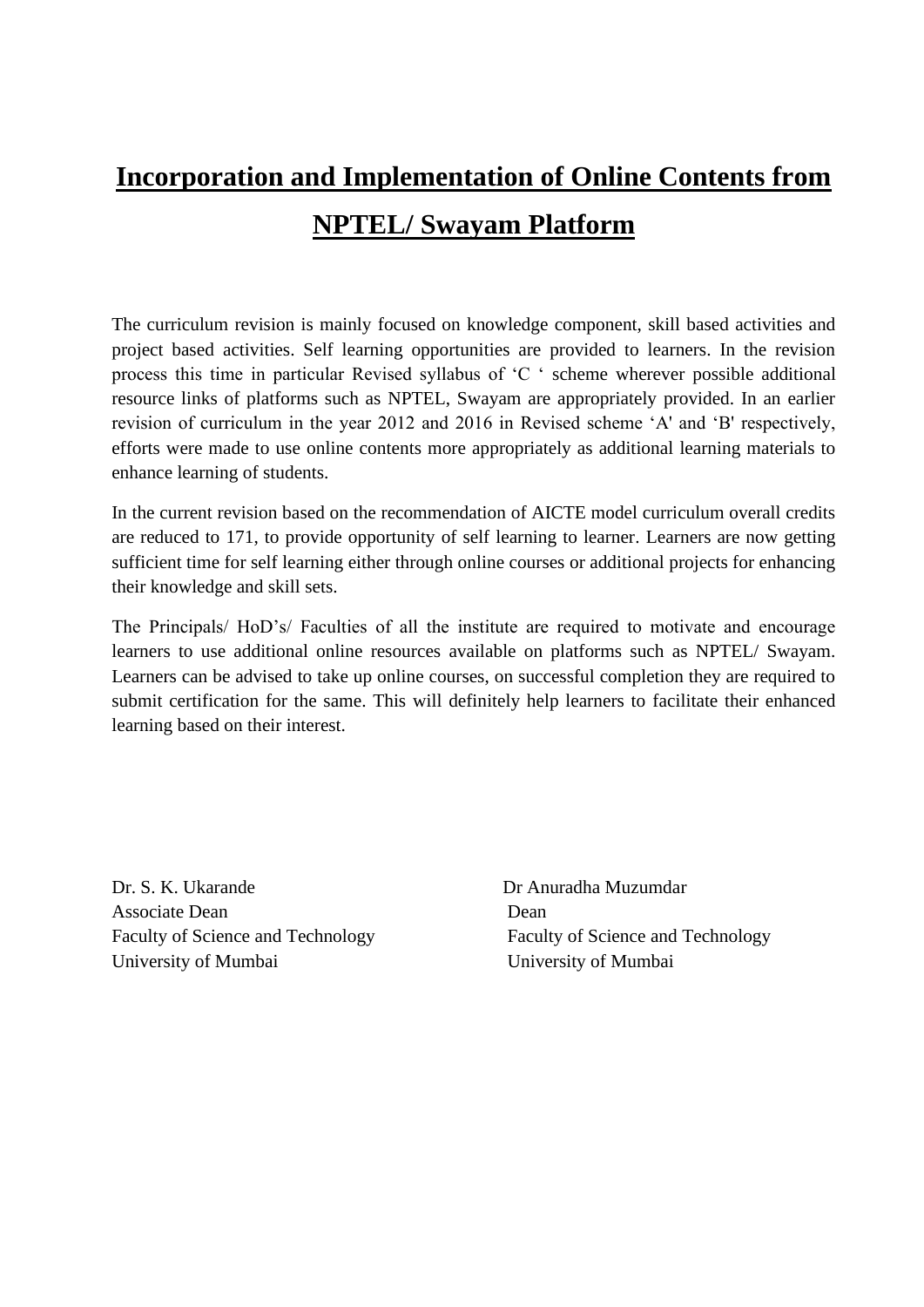## **Preface by Board of Studies in Computer Engineering**

Dear Students and Teachers, we, the members of Board of Studies Computer Engineering, are very happy to present Second Year Computer Engineering syllabus effective from the Academic Year 2020-21 (REV-2019'C' Scheme). We are sure you will find this syllabus interesting and challenging.

Computer Engineering is one of the most sought-after courses amongst engineering students hence there is a continuous requirement of revision of syllabus. The syllabus focuses on providing a sound theoretical background as well as good practical exposure to students in the relevant areas. It is intended to provide a modern, industry-oriented education in Computer Engineering. It aims at producing trained professionals who can successfully acquainted with the demands of the industry worldwide. They obtain skills and experience in up-to-date the knowledge to analysis, design, implementation, validation, and documentation of computer software and systems.

The revised syllabus falls in line with the objectives of affiliating University, AICTE, UGC, and various accreditation agencies by keeping an eye on the technological developments, innovations, and industry requirements.

The salient features of the revised syllabus are:

- 1. Reduction in credits to 170 is implemented to ensure that students have more time for extracurricular activities, innovations, and research.
- 2. Introduction of Skill Based Lab and Mini Project to showcase their talent by doing innovative projects that strengthen their profile and increases the chance of employability.
- 3. Students are encouraged to take up part of course through MOOCs platform SWAYAM

We would like to place on record our gratefulness to the faculty, students, industry experts and stakeholders for having helped us in the formulation of this syllabus.

#### **Board of Studies in Computer Engineering**

| Prof. Sunil Bhirud         | : Chairman |
|----------------------------|------------|
| Prof. Madhumita Chatterjee | : Member   |
| Prof. Sunita Patil         | : Member   |
| Prof. Leena Raga           | : Member   |
| Prof. Subhash Shinde       | : Member   |
| Prof. Meera Narvekar       | : Member   |
| Prof. Suprtim Biswas       | : Member   |
| Prof. Sudhir Sawarkar      | : Member   |
| Prof. Dayanand Ingle       | : Member   |
| Prof. Satish Ket           | : Member   |
|                            |            |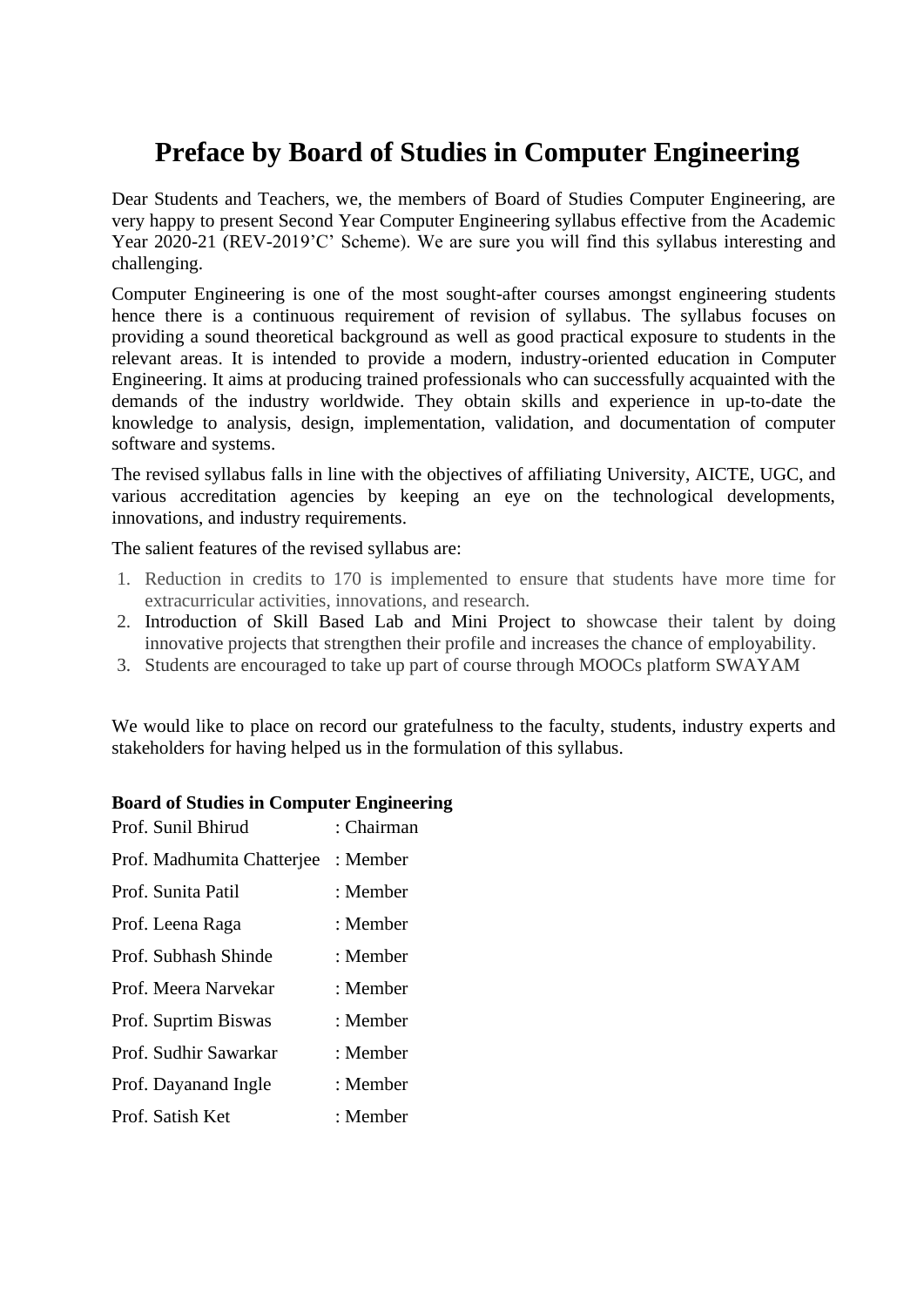#### **Program Structure for Second Year Computer Engineering**

#### **Course Code Course Name Teaching Scheme (Contact Hours) Credits Assigned Theory Pract. Tut. Theory Pract. Tut. Total**  $\text{CSC}301$  Engineering Mathematics- $\text{III}$   $\text{III}$   $\text{III}$   $\text{III}$   $\text{III}$   $\text{III}$   $\text{III}$   $\text{III}$   $\text{III}$   $\text{III}$   $\text{III}$   $\text{III}$   $\text{III}$   $\text{III}$   $\text{III}$   $\text{III}$   $\text{III}$   $\text{III}$   $\text{III}$   $\text{III}$   $\text{III}$   $\text{III}$   $\text{III}$   $\text{III}$   $\text{III}$   $\text{III}$   $\text{III}$   $\text{III$ CSC302 Discrete Structures and<br>Graph Theory Discrete structures and  $\begin{bmatrix} 3 & 3 \\ 3 & 1 \end{bmatrix}$  --  $\begin{bmatrix} -1 & 3 \\ 3 & 1 \end{bmatrix}$  --  $\begin{bmatrix} -1 & 3 \\ -3 & 1 \end{bmatrix}$  --  $\begin{bmatrix} -1 & 3 \\ 3 & 1 \end{bmatrix}$  $\text{CSC303}$  Data Structure  $\begin{vmatrix} 3 & - & - & 3 \\ - & - & - & 3 \end{vmatrix}$  --  $\begin{vmatrix} - & - & - & - \\ - & - & - & - \end{vmatrix}$  -3 CSC304 Digital Logic & Computer Architecture <sup>3</sup> -- -- <sup>3</sup> -- -- <sup>3</sup>  $\text{CSC305}$  | Computer Graphics | 3 | -- | -- | 3 | -- | -- | 3 CSL301 | Data Structure Lab  $\begin{vmatrix} -1 & 2 & -1 & -1 & -1 & 1 & -1 \\ 2 & -1 & -1 & -1 & 1 & -1 \end{vmatrix}$ CSL302 Digital Logic & Computer Digital Logic & Computer<br>Architecture Lab  $\begin{vmatrix} 2 & -1 & -1 \\ 1 & -1 & 1 \end{vmatrix}$  --CSL303 Computer Graphics Lab  $\begin{vmatrix} -1 & 2 & -1 & -1 & -1 & 1 \\ 2 & -1 & -1 & -1 & 1 \end{vmatrix}$ CSL304 Skill base Lab course: Object Oriented Programming with Java -- | 2+2\* | -- | -- | 2 | -- | 2 CSM301 | Mini Project – 1 A  $\qquad$  -- $4<sup>§</sup>$ -- | -- | 2 | -- | 2 **Total <sup>15</sup> <sup>14</sup> <sup>1</sup> <sup>15</sup> <sup>07</sup> <sup>1</sup> <sup>23</sup> Course Code Course Name Examination Scheme Theory Term Work Pract & oral Total Internal Assessment End Sem. Exam Exam. Duration (in Hrs) Test 1 Test2 Avg** CSC301 Engineering Mathematics-Engineering Mathematics 20 20 20 30 3 3 3 3 4 325 CSC302 | Discrete Structures and<br>Graph Theory Graph Theory <sup>20</sup> <sup>20</sup> <sup>20</sup> <sup>80</sup> <sup>3</sup> -- -- <sup>100</sup>  $\text{CSC303}$  Data Structure 20 20 20 80 3 -- 1 -- 100 CSC304 | Digital Logic & Computer  $\Delta$ Architecture 20 20 20 3 3 -- 100 CSC305 Computer Graphics 20 20 20 80 3 -- 1 -- 100 CSL301 | Data Structure Lab  $\begin{vmatrix} -1 & -1 & -1 & -1 \\ 1 & -1 & -1 & -1 \end{vmatrix}$  --  $\begin{vmatrix} -1 & -1 & 25 \\ -1 & 25 & 25 \end{vmatrix}$  50 CSL302 Digital Logic & Computer  $\Delta$  Digital Logic & Computer<br>Architecture Lab  $\begin{vmatrix} -1 & -1 & -1 \\ -1 & -1 & -1 \end{vmatrix}$  --  $\begin{vmatrix} -1 & -1 & -1 \\ -1 & -1 & -1 \end{vmatrix}$  --  $\begin{vmatrix} 25 & -1 & -1 \\ -25 & -1 & -1 \end{vmatrix}$  -- 25 CSL303 Computer Graphics Lab -- -- -- -- -- -- 25 25 50

## **UNIVERSITY OF MUMBAI (With Effect from 2020-2021) Semester III**

\*Should be conducted batch wise and

Skill base Lab course: Object Oriented Programming with Java

CSL304

\$ indicates workload of Learner (Not Faculty), Students can form groups with minimum 2 (Two) and not more than 4 (Four), Faculty Load: 1 hour per week per four groups

**Total -- -- 100 400** -- **175 100 775**

CSM301 | Mini Project – 1 A  $\begin{vmatrix} -1 & -1 & -1 \\ 1 & -1 & -1 \end{vmatrix}$  --  $\begin{vmatrix} -1 & -1 & -1 \\ -1 & -1 & -1 \end{vmatrix}$  --  $\begin{vmatrix} 25 & 25 \\ 25 & 25 \end{vmatrix}$  50

-- | -- | -- | -- | 50 | 25 | 75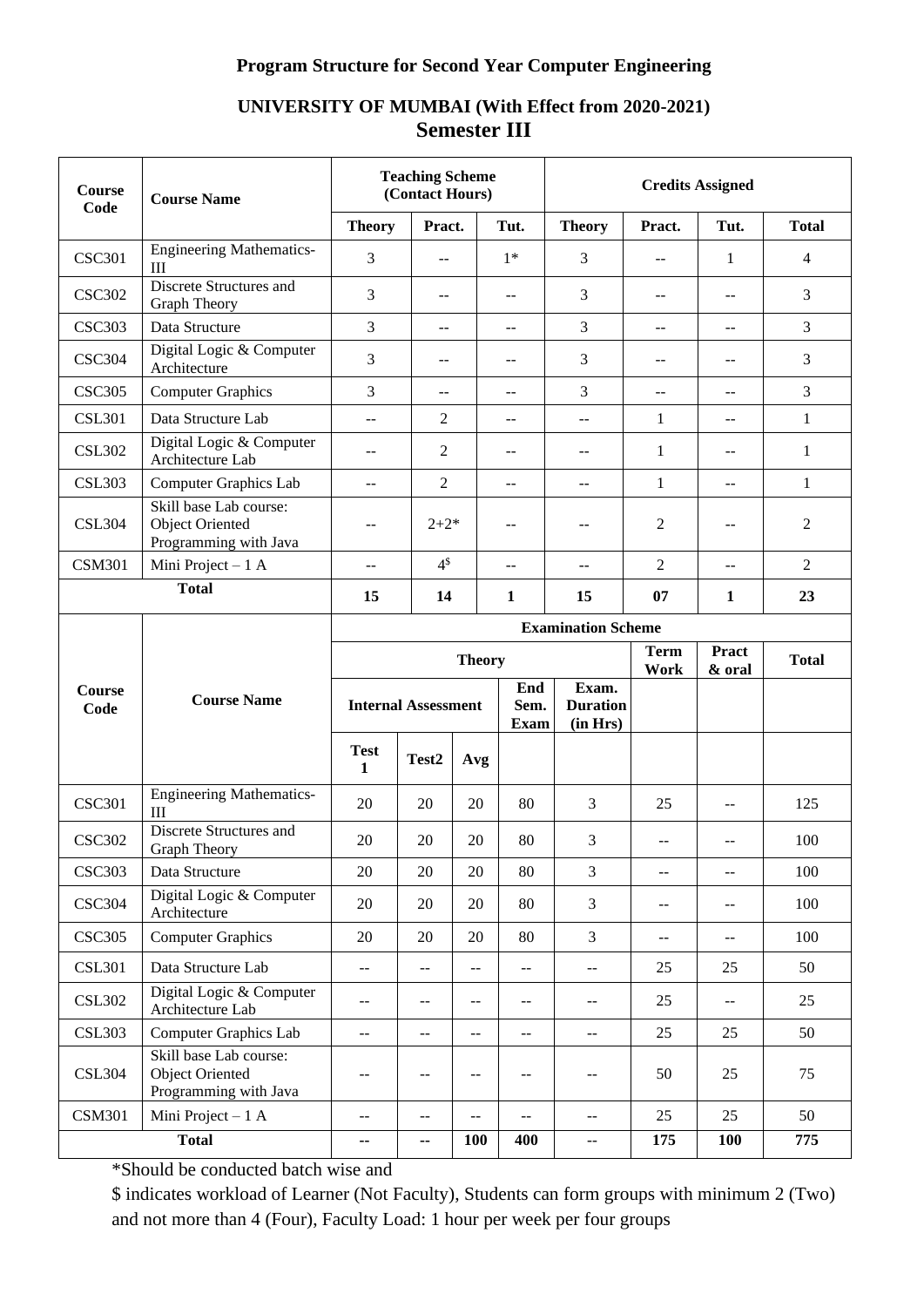## **Program Structure for Second Year Computer Engineering**

## **UNIVERSITY OF MUMBAI (With Effect from 2020-2021)**

## **Semester IV**

| <b>Course</b><br>Code             | <b>Course Name</b>                                  | <b>Teaching Scheme</b><br>(Contact Hours)                                      |                                       |                                                    | <b>Credits Assigned</b>                       |                                               |                                               |                                               |                |  |
|-----------------------------------|-----------------------------------------------------|--------------------------------------------------------------------------------|---------------------------------------|----------------------------------------------------|-----------------------------------------------|-----------------------------------------------|-----------------------------------------------|-----------------------------------------------|----------------|--|
|                                   |                                                     | <b>Theory</b>                                                                  | Pract.                                |                                                    | Tut.                                          | <b>Theory</b>                                 | Pract.                                        | Tut.                                          | <b>Total</b>   |  |
| <b>CSC401</b>                     | <b>Engineering Mathematics-</b><br>IV               | 3                                                                              | $\overline{a}$                        |                                                    | $1*$                                          | 3                                             | $\sim$                                        | 1                                             | $\overline{4}$ |  |
| <b>CSC402</b>                     | Analysis of Algorithm                               | 3                                                                              | $-$                                   |                                                    | $-$                                           | 3                                             | $-$                                           | --                                            | 3              |  |
| <b>CSC403</b>                     | Database Management<br>System                       | 3                                                                              | $- -$                                 |                                                    | $\mathord{\hspace{1pt}\text{--}\hspace{1pt}}$ | 3                                             | $-$                                           | $\mathcal{L} =$                               | 3              |  |
| <b>CSC404</b>                     | <b>Operating System</b>                             | 3                                                                              | $-$                                   |                                                    | $-$                                           | 3                                             |                                               | $-$                                           | 3              |  |
| <b>CSC405</b>                     | Microprocessor                                      | 3                                                                              | $-$                                   |                                                    | $-$                                           | 3                                             | $-$                                           | $- -$                                         | 3              |  |
| <b>CSL401</b>                     | Analysis of Algorithm Lab                           | $\overline{a}$                                                                 | 2                                     |                                                    | $-$                                           | $-$                                           | $\mathbf{1}$                                  | $\mathbf{u}$                                  | $\mathbf{1}$   |  |
| <b>CSL402</b>                     | Database Management<br>System Lab                   | $-$                                                                            | 2                                     |                                                    | $-$                                           | $-$                                           | 1                                             | $\overline{a}$                                | 1              |  |
| <b>CSL403</b>                     | <b>Operating System Lab</b>                         | $-$                                                                            | $\overline{c}$                        |                                                    | $-$                                           | $-$                                           | 1                                             | $\overline{a}$                                | 1              |  |
| <b>CSL404</b>                     | Microprocessor Lab                                  | $-$                                                                            | $\overline{2}$                        |                                                    | $-$                                           | --                                            | $\mathbf{1}$                                  | --                                            | $\mathbf{1}$   |  |
| <b>CSL405</b>                     | Skill Base Lab Course:<br>Python Programming        | --                                                                             | $2*+2$                                |                                                    | --                                            | $-$                                           | 2                                             | $\overline{a}$                                | $\overline{2}$ |  |
| <b>CSM401</b>                     | Mini Project 1-B                                    | $-$                                                                            | 4 <sup>§</sup>                        |                                                    | $\overline{a}$<br>--                          |                                               | 2                                             | $\overline{a}$                                | $\overline{2}$ |  |
|                                   | <b>Total</b><br>15<br>16<br>$\mathbf{1}$            |                                                                                |                                       |                                                    |                                               | 15                                            | $\overline{7}$                                | 1                                             | 24             |  |
|                                   |                                                     | <b>Examination Scheme</b>                                                      |                                       |                                                    |                                               |                                               |                                               |                                               |                |  |
|                                   |                                                     | <b>Term</b><br><b>Pract</b><br><b>Theory</b><br><b>Total</b><br>Work<br>& oral |                                       |                                                    |                                               |                                               |                                               |                                               |                |  |
| Course<br>Code                    | <b>Course Name</b>                                  |                                                                                |                                       | End<br>Sem.<br><b>Internal Assessment</b><br>Exam. |                                               | Exam.<br><b>Duration</b><br>(in Hrs)          |                                               |                                               |                |  |
|                                   |                                                     | <b>Test</b><br>$\mathbf{1}$                                                    | Test 2                                | Avg.                                               |                                               |                                               |                                               |                                               |                |  |
| <b>CSC401</b>                     | <b>Engineering Mathematics-</b><br>IV               | 20                                                                             | 20                                    | 20                                                 | 80                                            | 3                                             | 25                                            | $\mathord{\hspace{1pt}\text{--}\hspace{1pt}}$ | 125            |  |
| <b>CSC402</b>                     | Analysis of Algorithm                               | 20                                                                             | 20                                    | 20                                                 | 80                                            | 3                                             | $\mathord{\hspace{1pt}\text{--}\hspace{1pt}}$ | $\overline{a}$                                | 100            |  |
| <b>CSC403</b>                     | Database Management<br>System                       | 20                                                                             | 20                                    | 20                                                 | 80                                            | 3                                             | ÷÷.                                           | $\mathbb{L}^{\mathbb{L}}$                     | 100            |  |
| <b>CSC404</b>                     | <b>Operating System</b>                             | 20                                                                             | 20                                    | 20                                                 | 80                                            | 3                                             | $\mathbb{L}^{\mathbb{L}}$                     | $\mathbb{L}^{\mathbb{L}}$                     | 100            |  |
| <b>CSC405</b>                     | Microprocessor                                      | 20                                                                             | 20                                    | $20\,$                                             | 80                                            | 3                                             | $\overline{\phantom{a}}$                      | $\mathcal{L}_{\mathcal{F}}$                   | 100            |  |
| <b>CSL401</b>                     | Analysis of Algorithm Lab                           | $- -$                                                                          | $\hspace{0.05cm}$ – $\hspace{0.05cm}$ | $\mathord{\hspace{1pt}\text{--}\hspace{1pt}}$      | $\mathord{\hspace{1pt}\text{--}\hspace{1pt}}$ | $\mathord{\hspace{1pt}\text{--}\hspace{1pt}}$ | 25                                            | 25                                            | 50             |  |
| <b>CSL402</b>                     | Database Management<br>System Lab                   | --                                                                             | --                                    | --                                                 | $\mathord{\hspace{1pt}\text{--}\hspace{1pt}}$ | $\mathord{\hspace{1pt}\text{--}\hspace{1pt}}$ | 25                                            | 25                                            | 50             |  |
| <b>CSL403</b>                     | <b>Operating System Lab</b>                         | --                                                                             | --                                    | --                                                 | $- -$                                         | --                                            | 25                                            | 25                                            | 50             |  |
| <b>CSL404</b>                     | Microprocessor Lab                                  | --                                                                             | $- -$                                 | --                                                 | $\mathcal{L} = \mathcal{L}$                   | $\mathord{\hspace{1pt}\text{--}\hspace{1pt}}$ | 25                                            | $\mathcal{L}_{\mathcal{F}}$                   | 25             |  |
| <b>CSL405</b>                     | <b>Skill Base Lab Course:</b><br>Python Programming | --                                                                             | $-$                                   | --                                                 | $\overline{\phantom{a}}$                      | $\mathcal{L} = \mathcal{L}$                   | 25                                            | $\mathcal{L}_{\mathcal{F}}$                   | 25             |  |
| Mini Project 1-B<br><b>CSM401</b> |                                                     | --                                                                             | $\overline{\phantom{a}}$              | --                                                 | $\mathord{\hspace{1pt}\text{--}\hspace{1pt}}$ | $\mathcal{L} = \mathcal{L}$                   | 25                                            | 25                                            | 50             |  |
| <b>Total</b>                      |                                                     | ۰.                                                                             | ۰.                                    | <b>100</b>                                         | 400                                           | $\mathord{\hspace{1pt}\text{--}\hspace{1pt}}$ | 175                                           | 100                                           | 775            |  |

\*Should be conducted batchwise and

\$ indicates workload of Learner (Not Faculty), Students can form groups with minimum 2 (Two) and not more than 4 (Four), Faculty Load: 1 hour per week per four groups.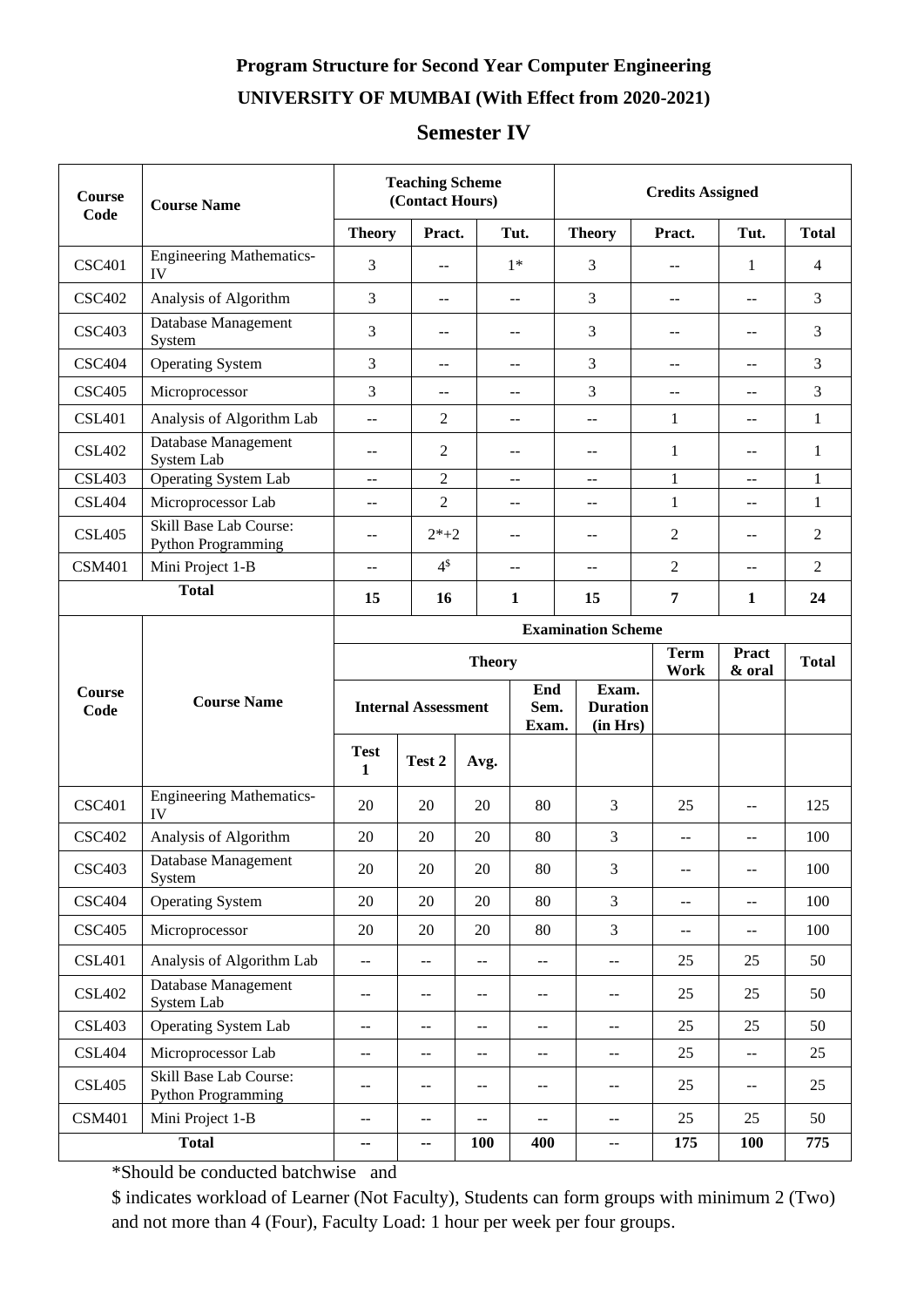| <b>Course Code</b> |
|--------------------|
|                    |
|                    |

| Pre-requisite: Engineering Mathematics-I, Engineering Mathematics-II                        |  |  |  |  |
|---------------------------------------------------------------------------------------------|--|--|--|--|
|                                                                                             |  |  |  |  |
| <b>Course Objectives:</b> The course aims:                                                  |  |  |  |  |
| To learn the Laplace Transform, Inverse Laplace Transform of various functions, its         |  |  |  |  |
| applications.                                                                               |  |  |  |  |
| To understand the concept of Fourier Series, its complex form and enhance the problem-      |  |  |  |  |
| solving skills.                                                                             |  |  |  |  |
| To understand the concept of complex variables, C-R equations with applications.            |  |  |  |  |
| To understand the basic techniques of statistics like correlation, regression, and curve    |  |  |  |  |
| fitting for data analysis, Machine learning, and AI.                                        |  |  |  |  |
| To understand some advanced topics of probability, random variables with their              |  |  |  |  |
| distributions and expectations.                                                             |  |  |  |  |
|                                                                                             |  |  |  |  |
| Course Outcomes: On successful completion, of course, learner/student will be able to:      |  |  |  |  |
| Understand the concept of Laplace transform and its application to solve the real integrals |  |  |  |  |
| in engineering problems.                                                                    |  |  |  |  |
| Understand the concept of inverse Laplace transform of various functions and its            |  |  |  |  |
| applications in engineering problems.                                                       |  |  |  |  |
| Expand the periodic function by using the Fourier series for real-life problems and         |  |  |  |  |
| complex engineering problems.                                                               |  |  |  |  |
| Understand complex variable theory, application of harmonic conjugate to get orthogonal     |  |  |  |  |
| trajectories and analytic functions.                                                        |  |  |  |  |
| Apply the concept of Correlation and Regression to the engineering problems in data         |  |  |  |  |
| science, machine learning, and AI.                                                          |  |  |  |  |
| Understand the concepts of probability and expectation for getting the spread of the data   |  |  |  |  |
| and distribution of probabilities.                                                          |  |  |  |  |
|                                                                                             |  |  |  |  |

| Module                      |     | <b>Detailed Contents</b>                                                        | <b>Hours</b> |
|-----------------------------|-----|---------------------------------------------------------------------------------|--------------|
|                             |     | <b>Laplace Transform</b>                                                        |              |
|                             | 1.1 | Definition of Laplace transform, Condition of Existence of Laplace              |              |
|                             |     | transform.                                                                      |              |
|                             | 1.2 | Laplace Transform (L) of standard functions like                                |              |
|                             |     | $e^{at}$ , sin(at), cos(at), sinh(at), cosh(at)andt <sup>n</sup> , $n \geq 0$ . |              |
|                             | 1.3 | Properties of Laplace Transform: Linearity, First Shifting Theorem,             |              |
|                             |     | Second Shifting Theorem, Change of Scale, Multiplication by t,                  |              |
|                             |     | Division by t, Laplace Transform of derivatives and integrals                   |              |
|                             |     | (Properties without proof).                                                     |              |
|                             | 1.4 | Evaluation of real improper integrals by using Laplace Transformation.          |              |
|                             | 1.5 | Self-learning Topics: Laplace Transform: Periodic functions,                    |              |
|                             |     | Heaviside's Unit Step function, Dirac Delta Function, Special functions         |              |
|                             |     | (Error and Bessel)                                                              |              |
| $\mathcal{D}_{\mathcal{L}}$ |     | <b>Inverse Laplace Transform</b>                                                |              |
|                             | 2.1 | Definition of Inverse Laplace Transform, Linearity property, Inverse            |              |
|                             |     | Laplace Transform of standard functions, Inverse Laplace transform              |              |
|                             |     | using derivatives.                                                              |              |
|                             | 2.2 | Partial fractions method to find Inverse Laplace transform.                     |              |
|                             | 2.3 | Inverse Laplace transform using Convolution theorem (without proof)             |              |
|                             | 2.4 | Self-learning Topics: Applications to solve initial and boundary value          |              |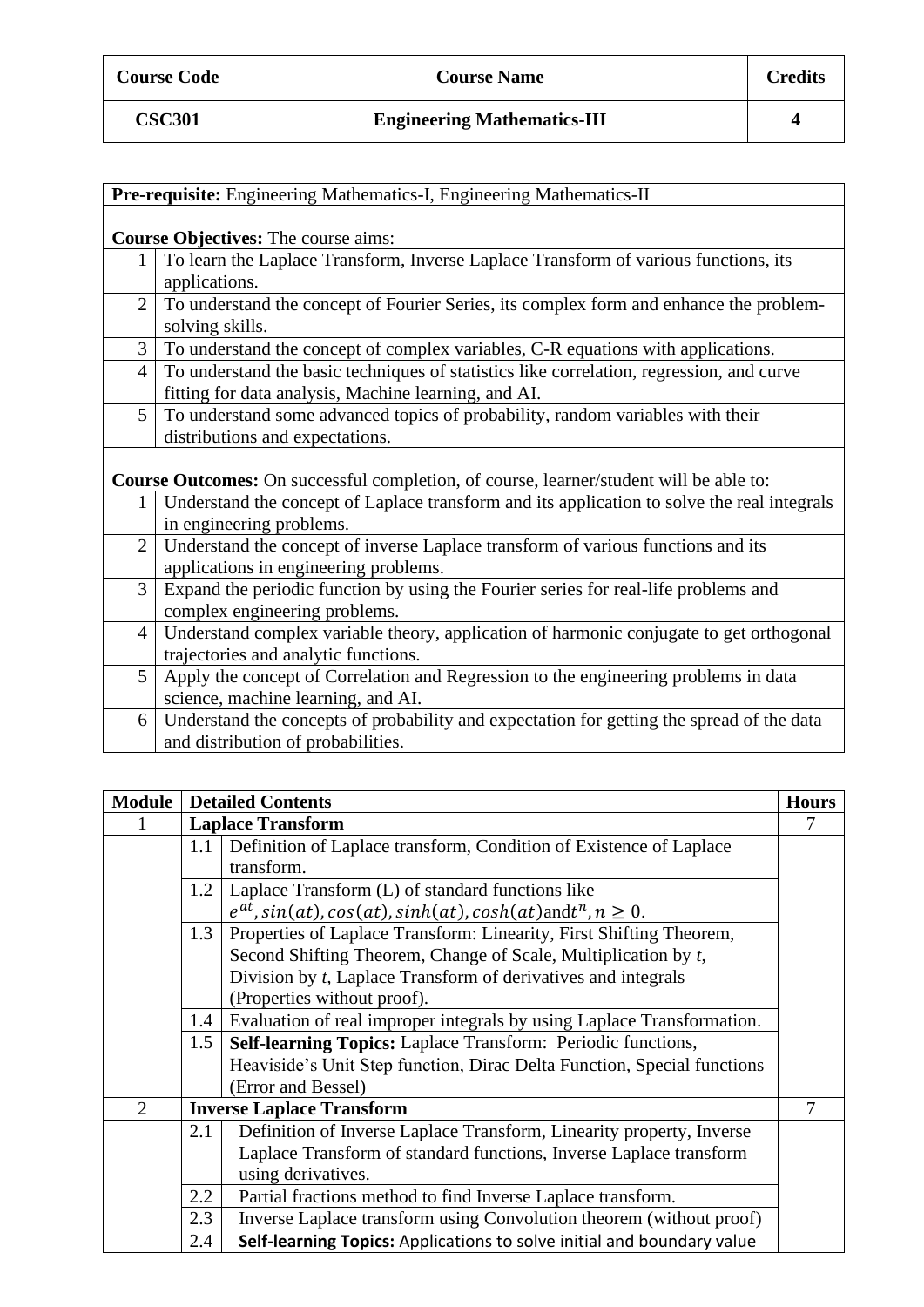|                |     | problems involving ordinary differential equations.                       |                |  |  |
|----------------|-----|---------------------------------------------------------------------------|----------------|--|--|
| $\overline{3}$ |     | <b>Fourier Series:</b>                                                    | $\overline{7}$ |  |  |
|                | 3.1 | Dirichlet's conditions, Definition of Fourier series and Parseval's       |                |  |  |
|                |     | Identity (without proof).                                                 |                |  |  |
|                | 3.2 | Fourier series of periodic function with period $2\pi$ and 2l.            |                |  |  |
|                | 3.3 | Fourier series of even and odd functions.                                 |                |  |  |
|                | 3.4 | Half range Sine and Cosine Series.                                        |                |  |  |
|                | 3.5 | Self-learning Topics: Orthogonal and orthonormal set of functions,        |                |  |  |
|                |     | Complex form of Fourier Series, Fourier Transforms.                       |                |  |  |
| $\overline{4}$ |     | <b>Complex Variables:</b>                                                 | $\overline{7}$ |  |  |
|                | 4.1 | Function $f(z)$ of complex variable, Limit, Continuity and                |                |  |  |
|                |     | Differentiability of $f(z)$ , Analytic function: Necessary and sufficient |                |  |  |
|                |     | conditions for $f(z)$ to be analytic (without proof).                     |                |  |  |
|                | 4.2 | Cauchy-Riemann equations in Cartesian coordinates (without proof).        |                |  |  |
|                | 4.3 | Milne-Thomson method: Determine analytic function $f(z)$ when real        |                |  |  |
|                |     | part                                                                      |                |  |  |
|                |     | (u), imaginary part (v) or its combination $(u+v/u-v)$ is given.          |                |  |  |
|                | 4.4 | Harmonic function, Harmonic conjugate and Orthogonal trajectories.        |                |  |  |
|                | 4.5 | Self-learning Topics: Conformal mapping, Linear and Bilinear              |                |  |  |
|                |     | mappings, cross ratio, fixed points and standard transformations.         |                |  |  |
| 5              |     | <b>Statistical Techniques</b>                                             | 6              |  |  |
|                | 5.1 | Karl Pearson's coefficient of correlation (r)                             |                |  |  |
|                | 5.2 | Spearman's Rank correlation coefficient (R) (with repeated and non-       |                |  |  |
|                |     | repeated ranks)                                                           |                |  |  |
|                | 5.3 | Lines of regression                                                       |                |  |  |
|                | 5.4 | Fitting of first- and second-degree curves.                               |                |  |  |
|                | 5.5 | Self-learning Topics: Covariance, fitting of exponential curve.           |                |  |  |
| 6              |     | <b>Probability</b>                                                        | 6              |  |  |
|                | 6.1 | Definition and basics of probability, conditional probability.            |                |  |  |
|                | 6.2 | Total Probability theorem and Bayes' theorem.                             |                |  |  |
|                | 6.3 | Discrete and continuous random variable with probability distribution     |                |  |  |
|                |     | and probability density function.                                         |                |  |  |
|                | 6.4 | Expectation, Variance, Moment generating function, Raw and central        |                |  |  |
|                |     | moments up to $4th$ order.                                                |                |  |  |
|                | 6.5 | Self-learning Topics: Skewness and Kurtosis of distribution (data).       |                |  |  |

## **References:**

|   | Higher Engineering Mathematics, Dr. B. S. Grewal, Khanna Publication.                  |
|---|----------------------------------------------------------------------------------------|
|   | Advanced Engineering Mathematics, Erwin Kreyszig, Wiley Eastern Limited.               |
| 3 | Advanced Engineering Mathematics, R. K. Jain and S. R. K. Iyengar, Narosa Publication. |
| 4 | Complex Variables and Applications, Brown and Churchill, McGraw-Hill Education.        |
|   | Probability, Statistics and Random Processes, T. Veerarajan, McGraw-Hill Education.    |
| 6 | Theory and Problems of Fourier Analysis with applications to BVP, Murray Spiegel,      |
|   | Schaum's Outline Series.                                                               |

|   | <b>Term Work:</b>                                                                           |  |  |  |  |
|---|---------------------------------------------------------------------------------------------|--|--|--|--|
|   | <b>General Instructions:</b>                                                                |  |  |  |  |
|   | Batch wise tutorials have to be conducted. The number of students per batch will be as per  |  |  |  |  |
|   | University pattern for practical.                                                           |  |  |  |  |
|   | Students must be encouraged to write at least 6 class tutorials on the entire syllabus.     |  |  |  |  |
| 3 | A group of 4-6 students should be assigned a self-learning topic. Students should prepare a |  |  |  |  |
|   | presentation/problem solving of 10-15 minutes. This will be considered as a mini project in |  |  |  |  |
|   | Engineering Mathematics. This project will be graded out of 10 marks depending on the       |  |  |  |  |
|   | performance of the students.                                                                |  |  |  |  |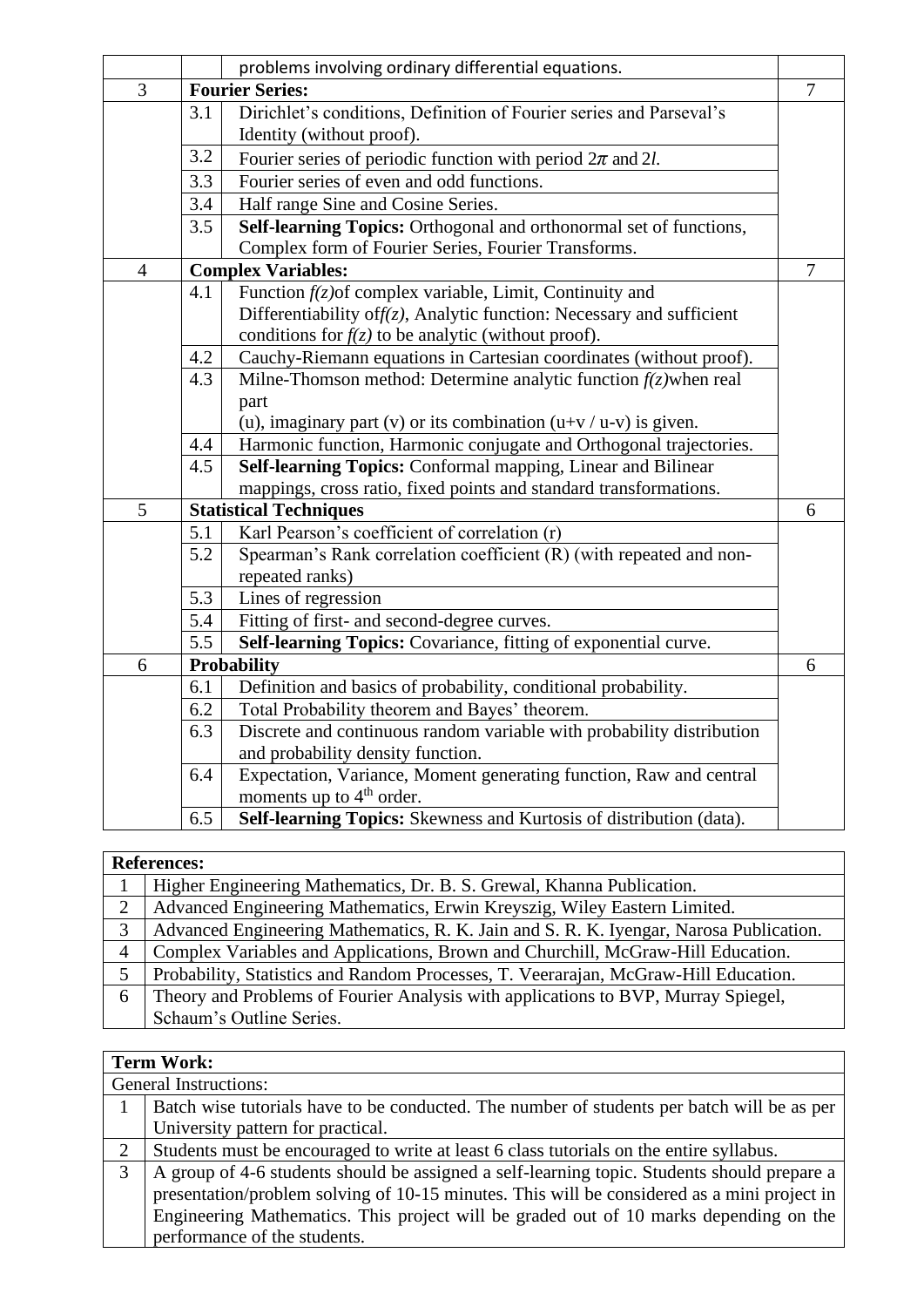| The distribution of Term Work marks will be as follows: |          |  |  |  |
|---------------------------------------------------------|----------|--|--|--|
| Attendance (Theory and Tutorial)                        | 05 marks |  |  |  |
| Class Tutorials on entire syllabus                      | 10 marks |  |  |  |
| Mini project                                            | 10 marks |  |  |  |
|                                                         |          |  |  |  |

#### **Internal Assessment Test:**

The assessment consists of two class tests of 20 marks each. The 1stclass test (Internal Assessment I) has to be conducted when approximately 40% of the syllabus is completed. The  $2<sup>nd</sup>$  class test has to be conducted (Internal Assessment II) when an additional 35% syllabus is completed. The duration of each test will be for one hour.

|   | The question paper will comprise a total of 6 questions, each carrying 20 marks.             |
|---|----------------------------------------------------------------------------------------------|
|   | Out of the 6 questions, 4 questions have to be attempted.                                    |
| 3 | Question 1, based on the entire syllabus, will have 4 sub-questions of 5 marks each and is   |
|   | compulsory.                                                                                  |
| 4 | Question 2 to Question 6 will have 3 sub-questions, each of 6, 6, and 8 marks, respectively. |
| 5 | Each sub-question in (4) will be from different modules of the syllabus.                     |
| 6 | Weightage of each module will be proportional to the number of lecture hours, as             |
|   | mentioned in the syllabus.                                                                   |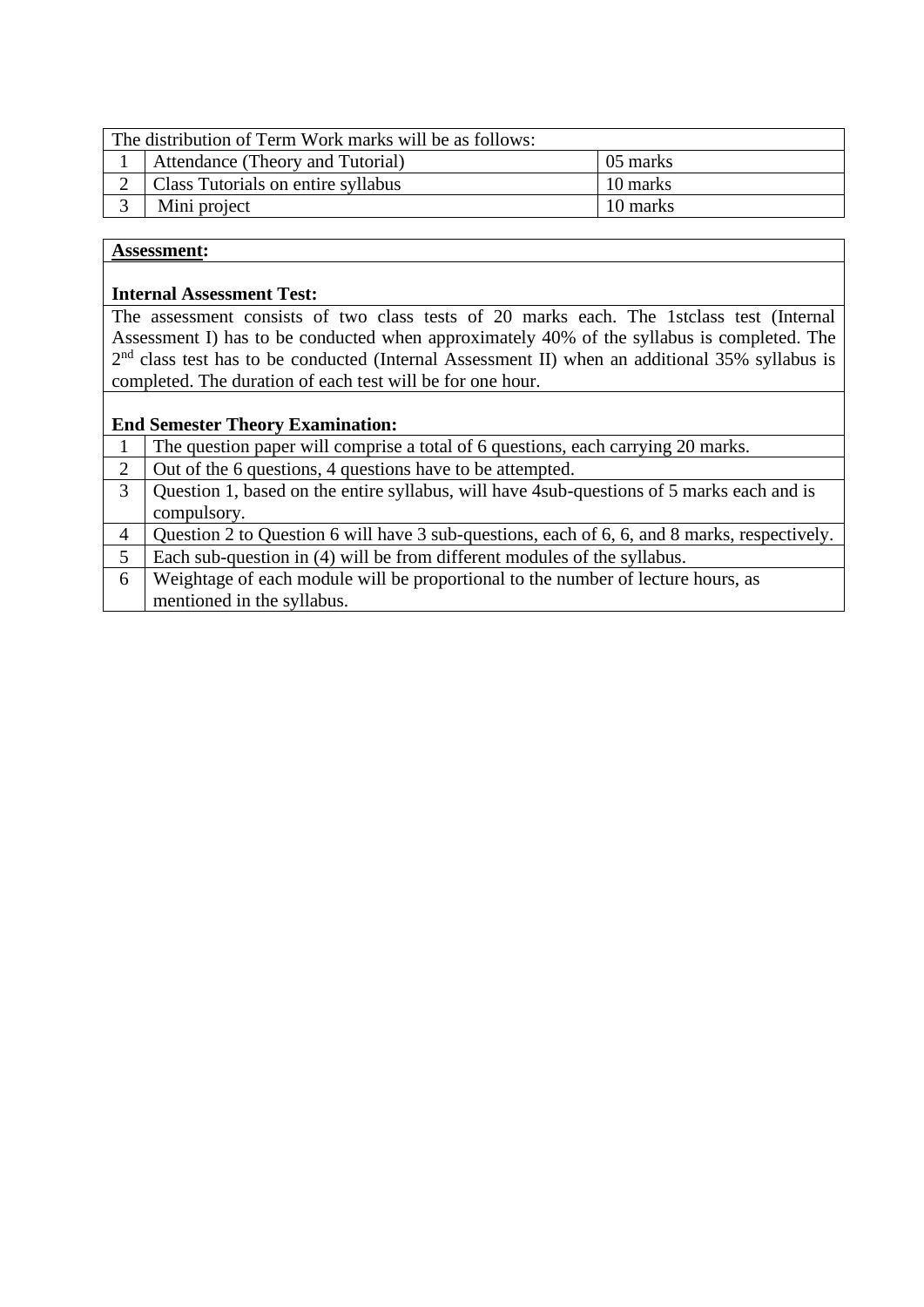| <b>Course Code</b> | <b>Course Name</b>                          | Credits |
|--------------------|---------------------------------------------|---------|
| <b>CSC302</b>      | <b>Discrete Structures and Graph Theory</b> |         |

|                | <b>Pre-requisite: Basic Mathematics</b>                                                       |
|----------------|-----------------------------------------------------------------------------------------------|
|                |                                                                                               |
|                | <b>Course Objectives:</b> The course aims:                                                    |
|                | Cultivate clear thinking and creative problem solving.                                        |
| 2              | Thoroughly train in the construction and understanding of mathematical proofs. Exercise       |
|                | common mathematical arguments and proof strategies.                                           |
| 3              | To apply graph theory in solving practical problems.                                          |
| 4              | Thoroughly prepare for the mathematical aspects of other Computer Engineering courses         |
|                |                                                                                               |
|                | <b>Course Outcomes:</b> On successful completion, of course, learner/student will be able to: |
| 1              | Understand the notion of mathematical thinking, mathematical proofs and to apply them         |
|                | in problem solving.                                                                           |
| $\overline{2}$ | Ability to reason logically.                                                                  |
| 3              | Ability to understand relations, functions, Diagraph and Lattice.                             |
| $\overline{4}$ | Ability to understand and apply concepts of graph theory in solving real world problems.      |
| 5              | Understand use of groups and codes in Encoding-Decoding                                       |
| 6              | Analyze a complex computing problem and apply principles of discrete mathematics to           |
|                | identify solutions                                                                            |

| <b>Module</b>           |          | <b>Detailed Contents</b>                                            | <b>Hours</b> |
|-------------------------|----------|---------------------------------------------------------------------|--------------|
|                         | Logic    |                                                                     | 6            |
|                         | 1.1      | Propositional Logic, Predicate Logic, Laws of Logic, Quantifiers,   |              |
|                         |          | Normal<br>Forms, Inference Theory of Predicate Calculus,            |              |
|                         |          | Mathematical Induction.                                             |              |
| $\overline{2}$          |          | <b>Relations and Functions</b>                                      | 6            |
|                         | 2.1      | Basic concepts of Set Theory                                        |              |
|                         | 2.2      | Relations: Definition, Types of Relations, Representation of        |              |
|                         |          | Relations, Closures of Relations, Warshall's algorithm, Equivalence |              |
|                         |          | relations and Equivalence Classes                                   |              |
|                         | 2.3      | Functions: Definition, Types of functions, Composition of           |              |
|                         |          | functions, Identity and Inverse function                            |              |
| $\mathbf{3}$            |          | <b>Posets and Lattice</b>                                           | 5            |
|                         | 3.1      | Partial Order Relations, Poset, Hasse Diagram, Chain and Anti       |              |
|                         |          | chains, Lattice, Types of Lattice, Sub lattice                      |              |
| $\overline{\mathbf{4}}$ | Counting |                                                                     | 6            |
|                         | 4.1      | Basic Counting Principle-Sum Rule, Product Rule, Inclusion-         |              |
|                         |          | Exclusion Principle, Pigeonhole Principle                           |              |
|                         | 4.2      | Recurrence relations, Solving recurrence relations                  |              |
| 5                       |          | <b>Algebraic Structures</b>                                         | 8            |
|                         | 5.1      | Algebraic structures with one binary operation: Semi group,         |              |
|                         |          | Monoid, Groups, Subgroups, Abelian Group, Cyclic group,             |              |
|                         |          | Isomorphism                                                         |              |
|                         | 5.2      | Algebraic structures with two binary operations: Ring               |              |
|                         | 5.3      | Coding Theory: Coding, binary information and error detection,      |              |
|                         |          | decoding and error correction                                       |              |
| 6                       |          | <b>Graph Theory</b>                                                 | 8            |
|                         |          | Types of graphs, Graph Representation, Sub graphs, Operations on    |              |
|                         |          | Graphs, Walk, Path, Circuit, Connected Graphs, Disconnected         |              |
|                         |          | Graph, Components, Homomorphism and Isomorphism of Graphs,          |              |
|                         |          | Euler and Hamiltonian Graphs, Planar Graph, Cut Set, Cut Vertex,    |              |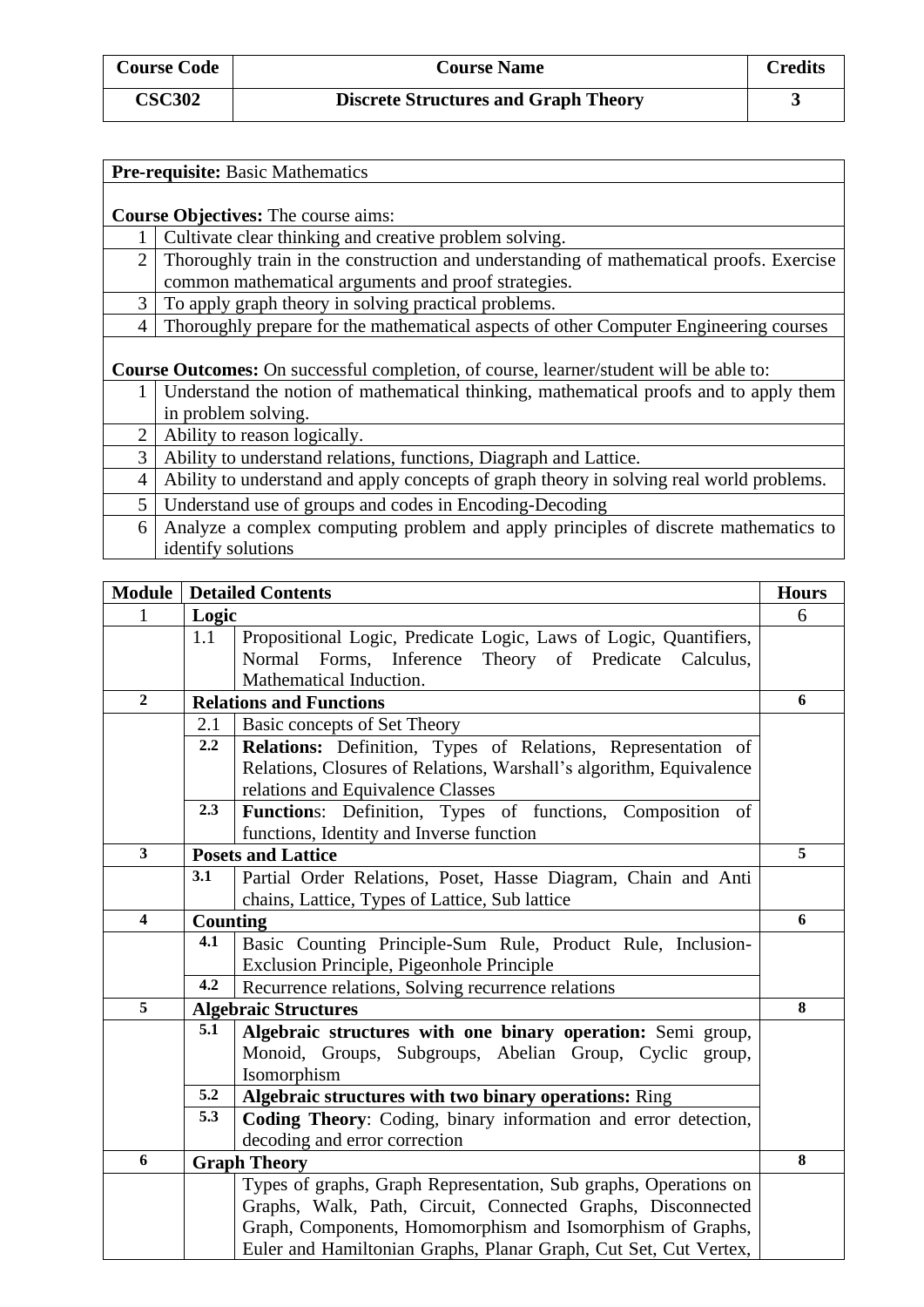|  | .<br>--- |  |
|--|----------|--|
|  |          |  |

|                | <b>Textbooks:</b>                                                                          |
|----------------|--------------------------------------------------------------------------------------------|
|                | Bernad Kolman, Robert Busby, Sharon Cutler Ross, Nadeem-ur-Rehman, "Discrete               |
|                | Mathematical Structures", Pearson Education.                                               |
| $\overline{2}$ | C. L. Liu "Elements of Discrete Mathematics", second edition 1985, McGraw-Hill Book        |
|                | Company. Reprinted 2000.                                                                   |
| 3              | K. H. Rosen, "Discrete Mathematics and applications", fifth edition 2003, Tata McGraw Hill |
|                | <b>Publishing Company</b>                                                                  |
|                |                                                                                            |
|                | <b>References:</b>                                                                         |
|                | Y N Singh, "Discrete Mathematical Structures", Wiley-India.                                |
| $\overline{2}$ | J. L. Mott, A. Kandel, T. P. Baker, "Discrete Mathematics for Computer Scientists and      |
|                | Mathematicians", Second Edition 1986, Prentice Hall of India.                              |
| 3              | J. P. Trembley, R. Manohar "Discrete Mathematical Structures with Applications to          |
|                | Computer Science", Tata McGraw Hill Publishing Company                                     |
| $\overline{4}$ | Seymour Lipschutz, Marc Lars Lipson, "Discrete Mathematics" Schaum"s Outline, McGraw       |
|                | Hill Education.                                                                            |
| 5              | Narsing Deo, "Graph Theory with applications to engineering and computer science", PHI     |
|                | Publications.                                                                              |
| 6              | P. K. Bisht, H. S. Dhami, "Discrete Mathematics", Oxford press.                            |

#### **Internal Assessment Test:**

The assessment consists of two class tests of 20 marks each. The 1<sup>st</sup>class test (Internal Assessment I) has to be conducted when approximately 40% of the syllabus is completed. The 2<sup>nd</sup> class test has to be conducted (Internal Assessment II) when an additional 40% syllabus is completed. The duration of each test will be for one hour.

|                | The question paper will comprise a total of 6 questions, each carrying 20 marks.             |
|----------------|----------------------------------------------------------------------------------------------|
|                | Out of the 6 questions, 4 questions have to be attempted.                                    |
|                | Question 1, based on the entire syllabus, will have 4 sub-questions of 5 marks each and is   |
|                | compulsory.                                                                                  |
| $\overline{4}$ | Question 2 to Question 6 will have 3 sub-questions, each of 6, 6, and 8 marks, respectively. |
| 5              | Each sub-question in (4) will be from different modules of the syllabus.                     |
| 6              | Weightage of each module will be proportional to the number of lecture hours, as             |
|                | mentioned in the syllabus.                                                                   |

| <b>Useful Links</b>                                           |  |
|---------------------------------------------------------------|--|
| https://www.edx.org/learn/discrete-mathematics                |  |
| https://www.coursera.org/specializations/discrete-mathematics |  |
| https://nptel.ac.in/courses/106/106/106106094/                |  |
| https://swayam.gov.in/nd1 noc19 cs67/preview                  |  |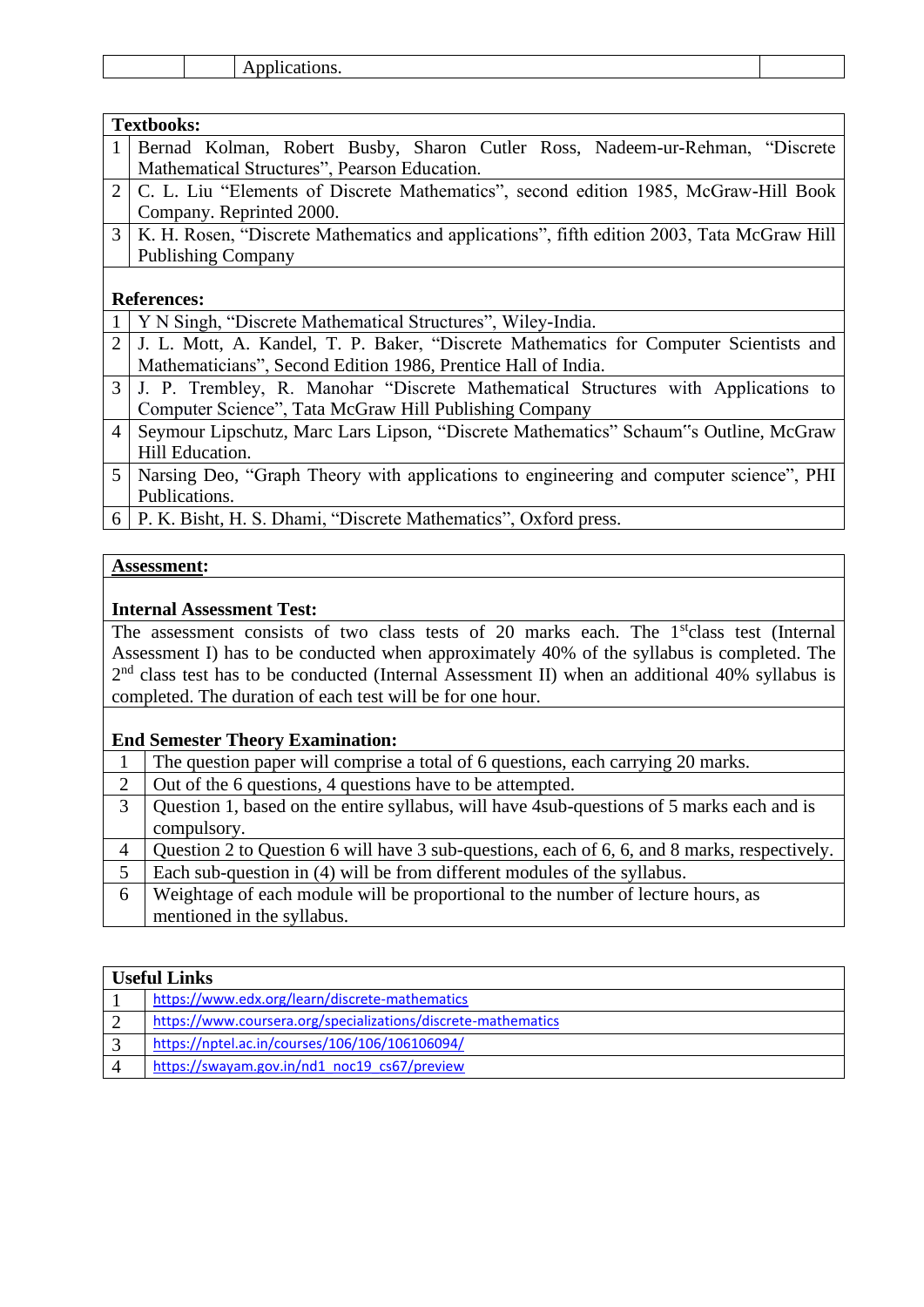| <b>Course Code</b> | <b>Course Name</b> | <b>Credit</b> |
|--------------------|--------------------|---------------|
| <b>CSC303</b>      | Data Structure     | 03            |

|                | <b>Pre-requisite: C Programming</b>                                                                           |
|----------------|---------------------------------------------------------------------------------------------------------------|
|                |                                                                                                               |
|                | <b>Course Objectives:</b> The course aims:                                                                    |
|                | To understand the need and significance of Data structures as a computer Professional.                        |
| $\overline{2}$ | To teach concept and implementation of linear and Nonlinear data structures.                                  |
| 3              | To analyze various data structures and select the appropriate one to solve a specific real-<br>world problem. |
| $4\vert$       | To introduce various techniques for representation of the data in the real world.                             |
|                | 5 To teach various searching techniques.                                                                      |
|                | <b>Course Outcomes:</b>                                                                                       |
|                | Students will be able to implement Linear and Non-Linear data structures.                                     |
| $\overline{2}$ | Students will be able to handle various operations like searching, insertion, deletion and                    |
|                | traversals on various data structures.                                                                        |
| $\mathfrak{Z}$ | Students will be able to explain various data structures, related terminologies and its types.                |
| $\overline{4}$ | Students will be able to choose appropriate data structure and apply it to solve problems in                  |
|                | various domains.                                                                                              |
| 5              | Students will be able to analyze and Implement appropriate searching techniques for a given                   |
|                | problem.                                                                                                      |
| 6              | Students will be able to demonstrate the ability to analyze, design, apply and use data                       |
|                | structures to solve engineering problems and evaluate their solutions.                                        |

| <b>Module</b>    | <b>Detailed Content</b>                                                                                                                                                                                                                                                                                                                                         | <b>Hours</b>   |
|------------------|-----------------------------------------------------------------------------------------------------------------------------------------------------------------------------------------------------------------------------------------------------------------------------------------------------------------------------------------------------------------|----------------|
| $\mathbf{1}$     | <b>Introduction to Data Structures</b>                                                                                                                                                                                                                                                                                                                          | $\overline{2}$ |
|                  | 1.1 Introduction to Data Structures, Concept of ADT, Types of Data Structures-<br>Linear and Nonlinear, Operations on Data Structures.                                                                                                                                                                                                                          |                |
| $\overline{2}$   | <b>Stack and Queues</b>                                                                                                                                                                                                                                                                                                                                         | 8              |
|                  | 2.1 Introduction, ADT of Stack, Operations on Stack, Array Implementation of<br>Stack, Applications of Stack-Well form-ness of Parenthesis, Infix to Postfix<br>Conversion and Postfix Evaluation, Recursion.                                                                                                                                                   |                |
|                  | 2.2 Introduction, ADT of Queue, Operations on Queue, Array Implementation of<br>Queue, Types of Queue-Circular Queue, Priority Queue, Introduction of Double<br>Ended Queue, Applications of Queue.                                                                                                                                                             |                |
| 3                | <b>Linked List</b>                                                                                                                                                                                                                                                                                                                                              | 10             |
|                  | 3.1 Introduction, Representation of Linked List, Linked List v/s Array, Types of<br>Linked List - Singly Linked List, Circular Linked List, Doubly Linked List,<br>Operations on Singly Linked List and Doubly Linked List, Stack and Queue<br>using Singly Linked List, Singly Linked List Application-Polynomial<br>Representation and Addition.              |                |
| $\boldsymbol{4}$ | <b>Trees</b>                                                                                                                                                                                                                                                                                                                                                    | 11             |
|                  | 4.1 Introduction, Tree Terminologies, Binary Tree, Binary Tree Representation,<br>Types of Binary Tree, Binary Tree Traversals, Binary Search Tree, Operations<br>on Binary Search Tree, Applications of Binary Tree-Expression Tree, Huffman<br>Encoding, Search Trees-AVL, rotations in AVL Tree, operations on AVL Tree,<br>Introduction of B Tree, B+ Tree. |                |
| 5                | Graphs                                                                                                                                                                                                                                                                                                                                                          | 4              |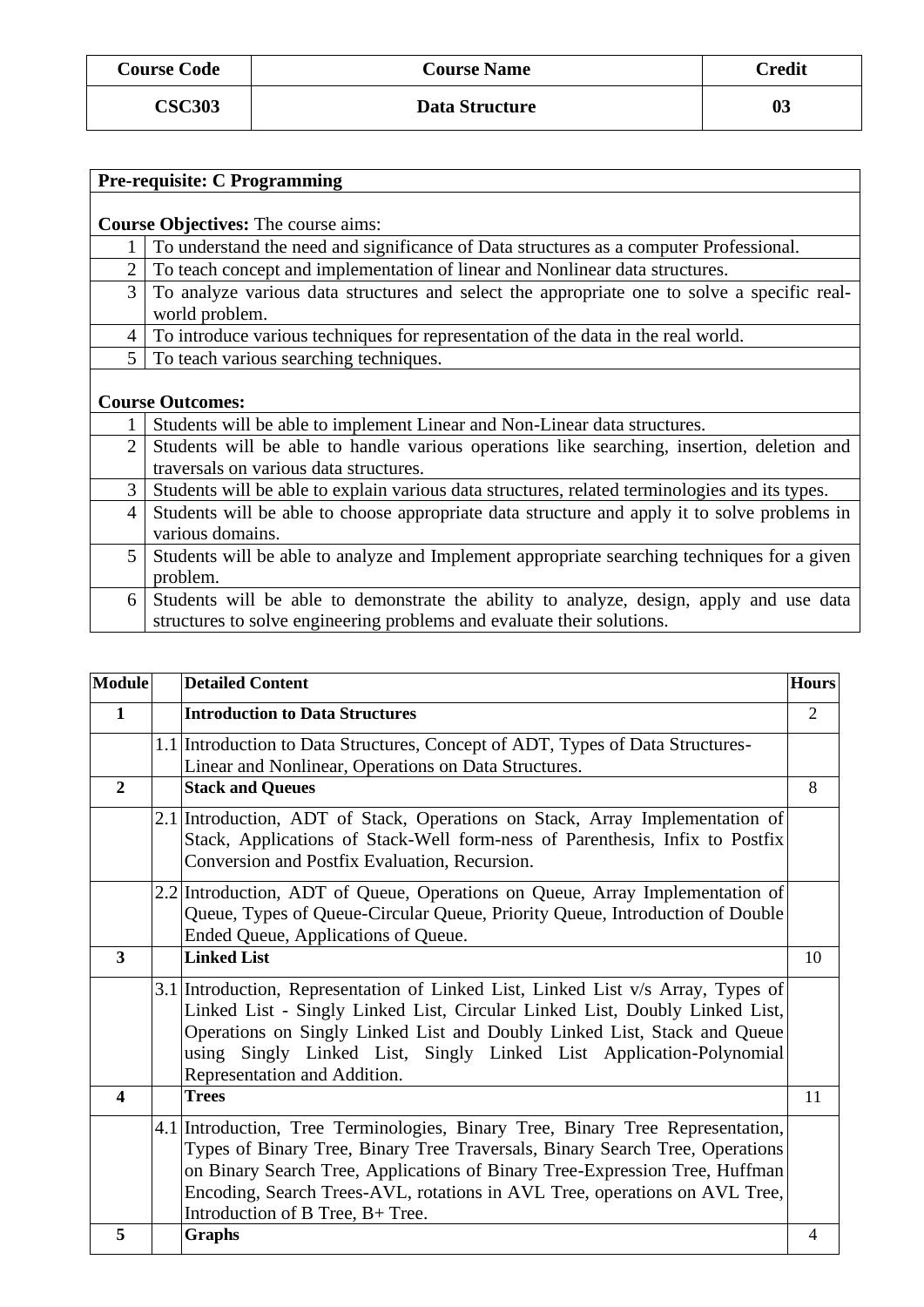|                     | 5.1 Introduction, Graph Terminologies, Representation of Graph, Graph Traversals- |  |
|---------------------|-----------------------------------------------------------------------------------|--|
|                     | Depth First Search (DFS) and Breadth First Search (BFS), Graph Application-       |  |
|                     | Topological Sorting.                                                              |  |
| $\ddot{\mathbf{a}}$ | <b>Searching Techniques</b>                                                       |  |
|                     | [6.1] Linear Search, Binary Search, Hashing-Concept, Hash Functions, Collision    |  |
|                     | resolution Techniques                                                             |  |

|                | <b>Textbooks:</b>                                                                          |  |  |
|----------------|--------------------------------------------------------------------------------------------|--|--|
|                | Aaron M Tenenbaum, Yedidyah Langsam, Moshe J Augenstein, "Data Structures Using C",        |  |  |
|                | Pearson Publication.                                                                       |  |  |
| 2              | Reema Thareja, "Data Structures using C", Oxford Press.                                    |  |  |
| 3              | Richard F. Gilberg and Behrouz A. Forouzan, "Data Structures: A Pseudocode Approach        |  |  |
|                | with C", 2 <sup>nd</sup> Edition, CENGAGE Learning.                                        |  |  |
| $\overline{4}$ | Jean Paul Tremblay, P. G. Sorenson, "Introduction to Data Structure and Its Applications", |  |  |
|                | McGraw-Hill Higher Education                                                               |  |  |
| 5              | Data Structures Using C, ISRD Group, 2 <sup>nd</sup> Edition, Tata McGraw-Hill.            |  |  |
|                |                                                                                            |  |  |
|                | <b>References:</b>                                                                         |  |  |
|                | Prof. P. S. Deshpande, Prof. O. G. Kakde, "C and Data Structures", DreamTech press.        |  |  |
| $\overline{2}$ | E. Balagurusamy, "Data Structure Using C", Tata McGraw-Hill Education India.               |  |  |
| 3              | Rajesh K Shukla, "Data Structures using C and C++", Wiley-India                            |  |  |
|                |                                                                                            |  |  |

- 4 GAV PAI, "Data Structures", Schaum's Outlines. 5 Robert Kruse, C. L. Tondo, Bruce Leung, "Data Structures and Program Design in C",
	- Pearson Edition

#### **Internal Assessment:**

Assessment consists of two class tests of 20 marks each. The first-class test is to be conducted when approx. 40% syllabus is completed and second class test when additional40% syllabus is completed. Duration of each test shall be one hour.

|           | Question paper will consist of 6 questions, each carrying 20 marks.               |
|-----------|-----------------------------------------------------------------------------------|
|           | The students need to solve a total of 4 questions.                                |
|           | 3   Question No.1 will be compulsory and based on the entire syllabus.            |
| $\Lambda$ | Remaining question $(Q.2 \text{ to } Q.6)$ will be selected from all the modules. |

| <b>Useful Links</b> |                                                                     |  |
|---------------------|---------------------------------------------------------------------|--|
|                     | https://nptel.ac.in/courses/106/102/106102064/                      |  |
|                     | https://www.coursera.org/specializations/data-structures-algorithms |  |
|                     | https://www.edx.org/course/data-structures-fundamentals             |  |
|                     | https://swayam.gov.in/nd1 noc19 cs67/preview                        |  |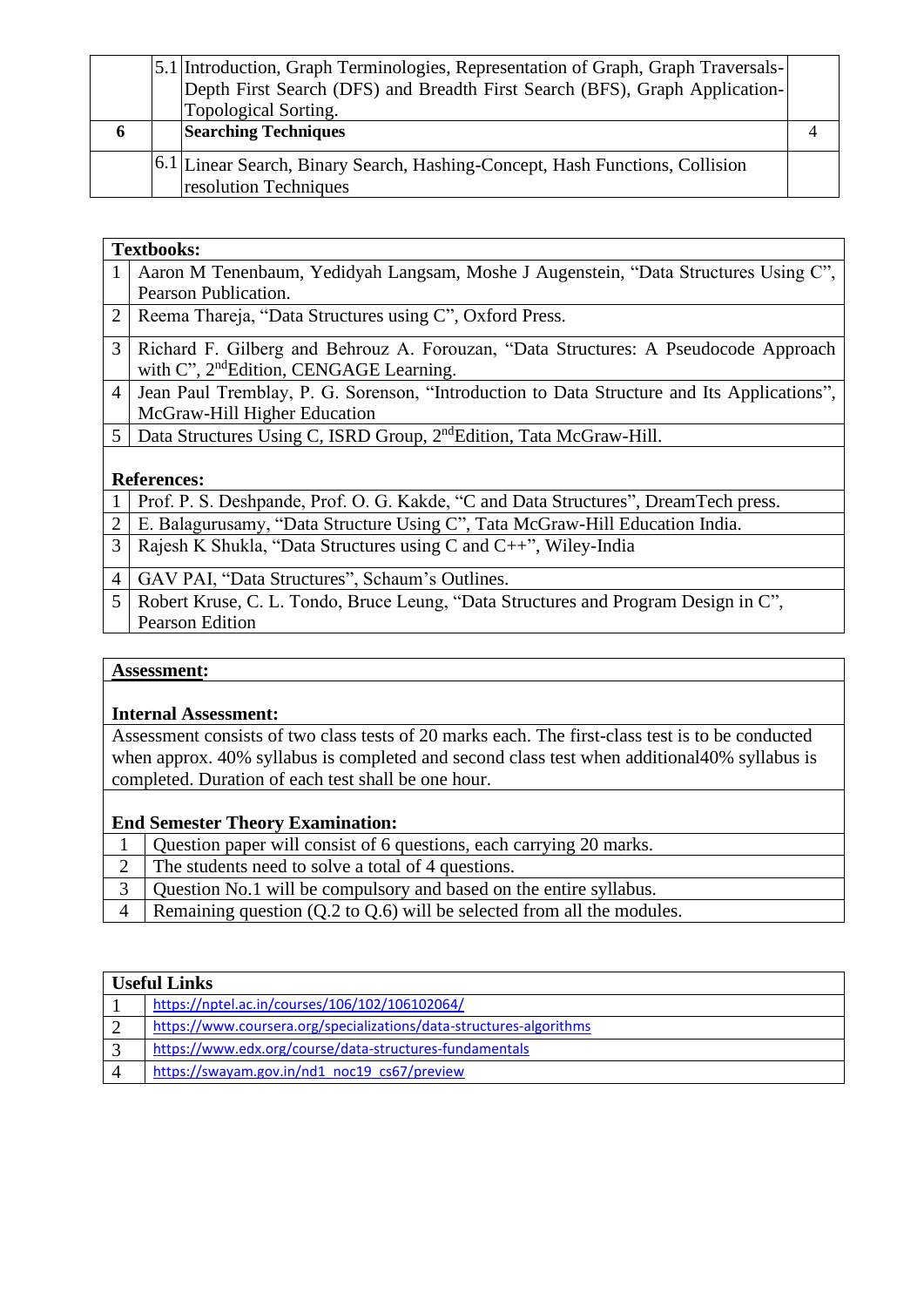| <b>Course Code</b> | <b>Course Name</b>                                     | <b>Credit</b> |
|--------------------|--------------------------------------------------------|---------------|
| <b>CSC304</b>      | Digital Logic & Computer Organization and Architecture |               |

|                | <b>Pre-requisite:</b> Knowledge on number systems                                              |  |  |
|----------------|------------------------------------------------------------------------------------------------|--|--|
|                | <b>Course Objective:</b>                                                                       |  |  |
| 1              | To have the rough understanding of the basic structure and operation of basic digital circuits |  |  |
|                | and digital computer.                                                                          |  |  |
| $\overline{2}$ | To discuss in detail arithmetic operations in digital system.                                  |  |  |
| 3              | To discuss generation of control signals and different ways of communication with I/O          |  |  |
|                | devices.                                                                                       |  |  |
| $\overline{4}$ | To study the hierarchical memory and principles of advanced computing.                         |  |  |
|                |                                                                                                |  |  |
|                | <b>Course Outcome:</b>                                                                         |  |  |
|                | To learn different number systems and basic structure of computer system.                      |  |  |
| $\overline{2}$ | To demonstrate the arithmetic algorithms.                                                      |  |  |
| 3              | To understand the basic concepts of digital components and processor organization.             |  |  |
| $\overline{4}$ | To understand the generation of control signals of computer.                                   |  |  |
|                |                                                                                                |  |  |

- 5 To demonstrate the memory organization.
- 6 To describe the concepts of parallel processing and different Buses.

| <b>Module</b>  | <b>Detailed Content</b>                                                                                                                                   | <b>Hours</b> |
|----------------|-----------------------------------------------------------------------------------------------------------------------------------------------------------|--------------|
| $\mathbf{1}$   | <b>Computer Fundamentals</b>                                                                                                                              | 5            |
|                | 1.1 Introduction to Number System and Codes                                                                                                               |              |
|                | 1.2 Number Systems: Binary, Octal, Decimal, Hexadecimal,                                                                                                  |              |
|                | 1.3 Codes: Grey, BCD, Excess-3, ASCII, Boolean Algebra.                                                                                                   |              |
|                | 1.4 Logic Gates: AND, OR, NOT, NAND, NOR, EX-OR                                                                                                           |              |
|                | 1.5 Overview of computer organization and architecture.                                                                                                   |              |
|                | 1.6 Basic Organization of Computer and Block Level functional Units, Von-                                                                                 |              |
|                | Neumann Model.                                                                                                                                            |              |
| $\overline{2}$ | Data Representation and Arithmetic algorithms                                                                                                             | 8            |
|                | 2.1 Binary Arithmetic: Addition, Subtraction, Multiplication, Division using Sign<br>Magnitude, 1's and 2's compliment, BCD and Hex Arithmetic Operation. |              |
|                | 2.2 Booths Multiplication Algorithm, Restoring and Non-restoring Division                                                                                 |              |
|                | Algorithm.                                                                                                                                                |              |
|                | 2.3 IEEE-754 Floating point Representation.                                                                                                               |              |
| 3              | <b>Processor Organization and Architecture</b>                                                                                                            | 6            |
|                | 3.1 Introduction: Half adder, Full adder, MUX, DMUX, Encoder, Decoder(IC                                                                                  |              |
|                | level).                                                                                                                                                   |              |
|                | 3.2 Introduction to Flip Flop: SR, JK, D, T (Truth table).                                                                                                |              |
|                | 3.3 Register Organization, Instruction Formats, Addressing modes, Instruction                                                                             |              |
|                | Cycle, Interpretation and sequencing.                                                                                                                     |              |
| 4              | <b>Control Unit Design</b>                                                                                                                                | 6            |
|                | 4.1 Hardwired Control Unit: State Table Method, Delay Element Methods.                                                                                    |              |
|                | 4.2 Microprogrammed Control Unit: Micro Instruction-Format, Sequencing and                                                                                |              |
|                | execution, Micro operations, Examples of microprograms.                                                                                                   |              |
| 5              | <b>Memory Organization</b>                                                                                                                                | 6            |
|                | 5.1 Introduction and characteristics of memory, Types of RAM and ROM, Memory<br>Hierarchy, 2-level Memory Characteristic,                                 |              |
|                | 5.2 Cache Memory: Concept, locality of reference, Design problems based on                                                                                |              |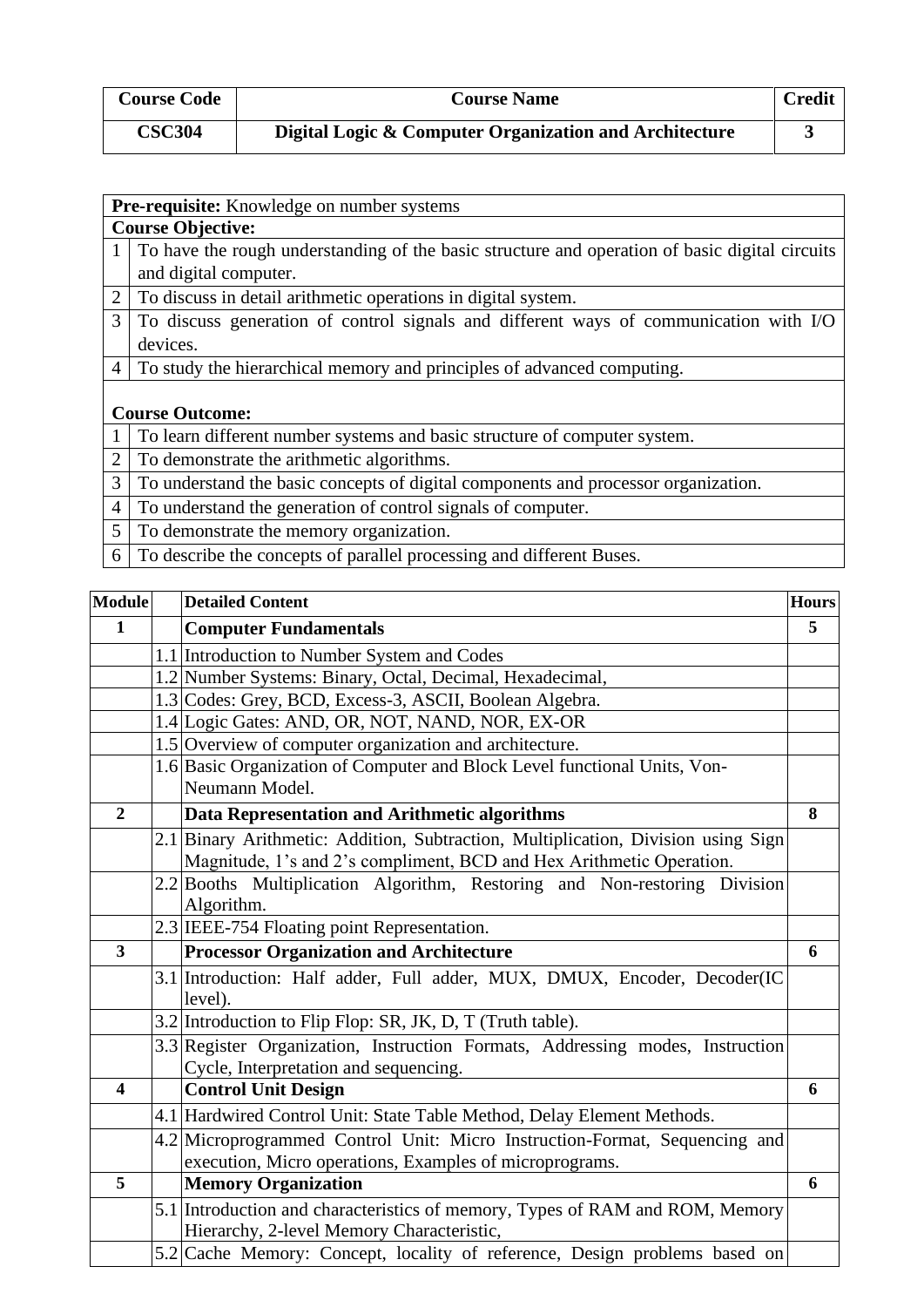|    | mapping techniques, Cache coherence and write policies.                            |  |
|----|------------------------------------------------------------------------------------|--|
|    | Interleaved and Associative Memory.                                                |  |
| -6 | <b>Principles of Advanced Processor and Buses</b>                                  |  |
|    | 6.1 Basic Pipelined Data path and control, data dependencies, data hazards, branch |  |
|    | hazards, delayed branch, and branch prediction, Performance measures-CPI,          |  |
|    | Speedup, Efficiency, throughput, Amdhal's law.                                     |  |
|    | 6.2 Flynn's Classification, Introduction to multicore architecture.                |  |
|    | 6.3 Introduction to buses: ISA, PCI, USB. Bus Contention and Arbitration.          |  |

#### **Textbooks:**

| R. P. Jain, "Modern Digital Electronic", McGraw-Hill Publication, 4 <sup>th</sup> Edition.       |  |  |
|--------------------------------------------------------------------------------------------------|--|--|
| William Stalling, "Computer Organization and Architecture: Designing and Performance",           |  |  |
| Pearson Publication 10 <sup>TH</sup> Edition.                                                    |  |  |
| John P Hayes, "Computer Architecture and Organization", McGraw-Hill Publication, 3 <sup>RD</sup> |  |  |
| Edition.                                                                                         |  |  |
| 4   Dr. M. Usha and T. S. Shrikanth, "Computer system Architecture and Organization", Wiley      |  |  |
| publication.                                                                                     |  |  |
|                                                                                                  |  |  |
| <b>References:</b>                                                                               |  |  |
|                                                                                                  |  |  |

#### 1 Andrew S. Tanenbaum, "Structured Computer Organization", Pearson Publication.

- 2 B. Govindarajalu, "Computer Architecture and Organization", McGraw-Hill Publication.
- 3 Malvino, "Digital computer Electronics", McGraw-Hill Publication, 3<sup>rd</sup>Edition.
- 4 Smruti Ranjan Sarangi, "Computer Organization and Architecture", McGraw-Hill Publication.

#### **Assessment:**

#### **Internal Assessment:**

Assessment consists of two class tests of 20 marks each. The first class test is to be conducted when approx. 40% syllabus is completed and second class test when additional 40% syllabus is completed. Duration of each test shall be one hour.

#### **End Semester Theory Examination:**

- 1 Question paper will comprise of 6 questions, each carrying 20 marks.
- 2 The students need to solve total 4 questions.
- 3 Question No.1 will be compulsory and based on entire syllabus.
- 4 Remaining question (Q.2 to Q.6) will be selected from all the modules.

## **Useful Links**

| https://www.classcentral.com/course/swayam-computer-organization-and-architecture-a-pedagogical- |  |  |
|--------------------------------------------------------------------------------------------------|--|--|
| aspect-9824                                                                                      |  |  |
| https://nptel.ac.in/courses/106/103/106103068/                                                   |  |  |
| https://www.coursera.org/learn/comparch                                                          |  |  |
| https://www.edx.org/learn/computer-architecture                                                  |  |  |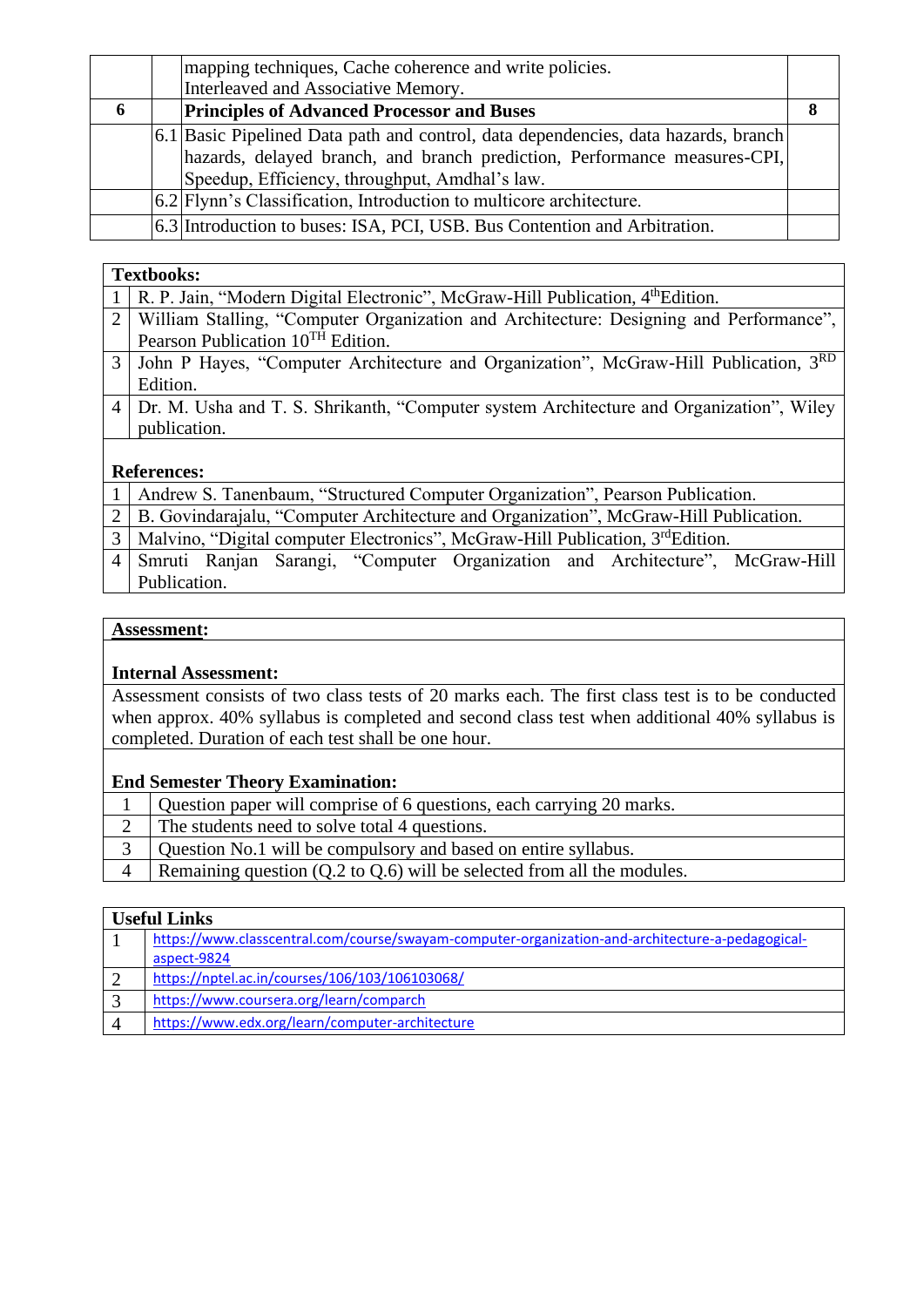| <b>Course Code</b> | <b>Course Name</b>       | Credits |
|--------------------|--------------------------|---------|
| <b>CSC305</b>      | <b>Computer Graphics</b> |         |

|                | Prerequisite: Knowledge of C Programming and Basic Mathematics.                            |  |  |
|----------------|--------------------------------------------------------------------------------------------|--|--|
|                | <b>Course Objectives</b>                                                                   |  |  |
|                | To equip students with the fundamental knowledge and basic technical competence in the     |  |  |
|                | field of Computer Graphics.                                                                |  |  |
| $\overline{2}$ | To emphasize on implementation aspect of Computer Graphics Algorithms.                     |  |  |
| 3 <sup>7</sup> | To prepare the student for advance areas and professional avenues in the field of Computer |  |  |
|                | Graphics                                                                                   |  |  |
|                |                                                                                            |  |  |
|                | <b>Course Outcomes:</b> At the end of the course, the students should be able to           |  |  |
|                | Describe the basic concepts of Computer Graphics.                                          |  |  |
| $\overline{2}$ | Demonstrate various algorithms for basic graphics primitives.                              |  |  |
| 3              | Apply 2-D geometric transformations on graphical objects.                                  |  |  |
| $\overline{4}$ | Use various Clipping algorithms on graphical objects                                       |  |  |
| 5              | Explore 3-D geometric transformations, curve representation techniques and projections     |  |  |
|                | methods.                                                                                   |  |  |
|                | 6 Explain visible surface detection techniques and Animation.                              |  |  |

| <b>Module</b>    |     | <b>Detailed Content</b>                                                 | <b>Hours</b>   |
|------------------|-----|-------------------------------------------------------------------------|----------------|
| $\mathbf{1}$     |     | <b>Introduction and Overview of Graphics System:</b>                    | 02             |
|                  | 1.1 | Definition and Representative uses of computer graphics, Overview of    |                |
|                  |     | coordinate system, Definition of scan conversion, rasterization and     |                |
|                  |     | rendering.                                                              |                |
|                  | 1.2 | Raster scan & random scan displays, Architecture of raster graphics     |                |
|                  |     | system with display processor, Architecture of random scan systems.     |                |
| $\boldsymbol{2}$ |     | <b>Output Primitives:</b>                                               | 10             |
|                  | 2.1 | Scan conversions of point, line, circle and ellipse: DDA algorithm and  |                |
|                  |     | Bresenham algorithm for line drawing, midpoint algorithm for circle,    |                |
|                  |     | midpoint algorithm for ellipse drawing (Mathematical derivation for     |                |
|                  |     | above algorithms is expected)                                           |                |
|                  | 2.2 | Aliasing, Antialiasing techniques like Pre and post filtering, super    |                |
|                  |     | sampling, and pixel phasing).                                           |                |
|                  | 2.3 | Filled Area Primitive: Scan line Polygon Fill algorithm, inside outside |                |
|                  |     | tests, Boundary Fill and Flood fill algorithm.                          |                |
| $\mathbf{3}$     |     | <b>Two Dimensional Geometric Transformations</b>                        | 6              |
|                  | 3.1 | Basic transformations: Translation, Scaling, Rotation                   |                |
|                  | 3.2 | Matrix representation and Homogeneous Coordinates                       |                |
|                  | 3.3 | Composite transformation                                                |                |
|                  | 3.4 | Other transformations: Reflection and Shear                             |                |
| 4                |     | <b>Two-Dimensional Viewing and Clipping</b>                             | $\overline{7}$ |
|                  | 4.1 | Viewing transformation pipeline and Window to Viewport coordinate       |                |
|                  |     | transformation                                                          |                |
|                  | 4.2 | Clipping operations: Point clipping, Line clipping algorithms: Cohen-   |                |
|                  |     | Sutherland, Liang: Barsky, Polygon Clipping Algorithms: Sutherland-     |                |
|                  |     | Hodgeman, Weiler-Atherton.                                              |                |
| 5                |     | Three Dimensional Geometric Transformations, Curves<br>and              | 8              |
|                  |     | <b>Fractal Generation</b>                                               |                |
|                  | 5.1 | 3D Transformations: Translation, Rotation, Scaling and Reflection       |                |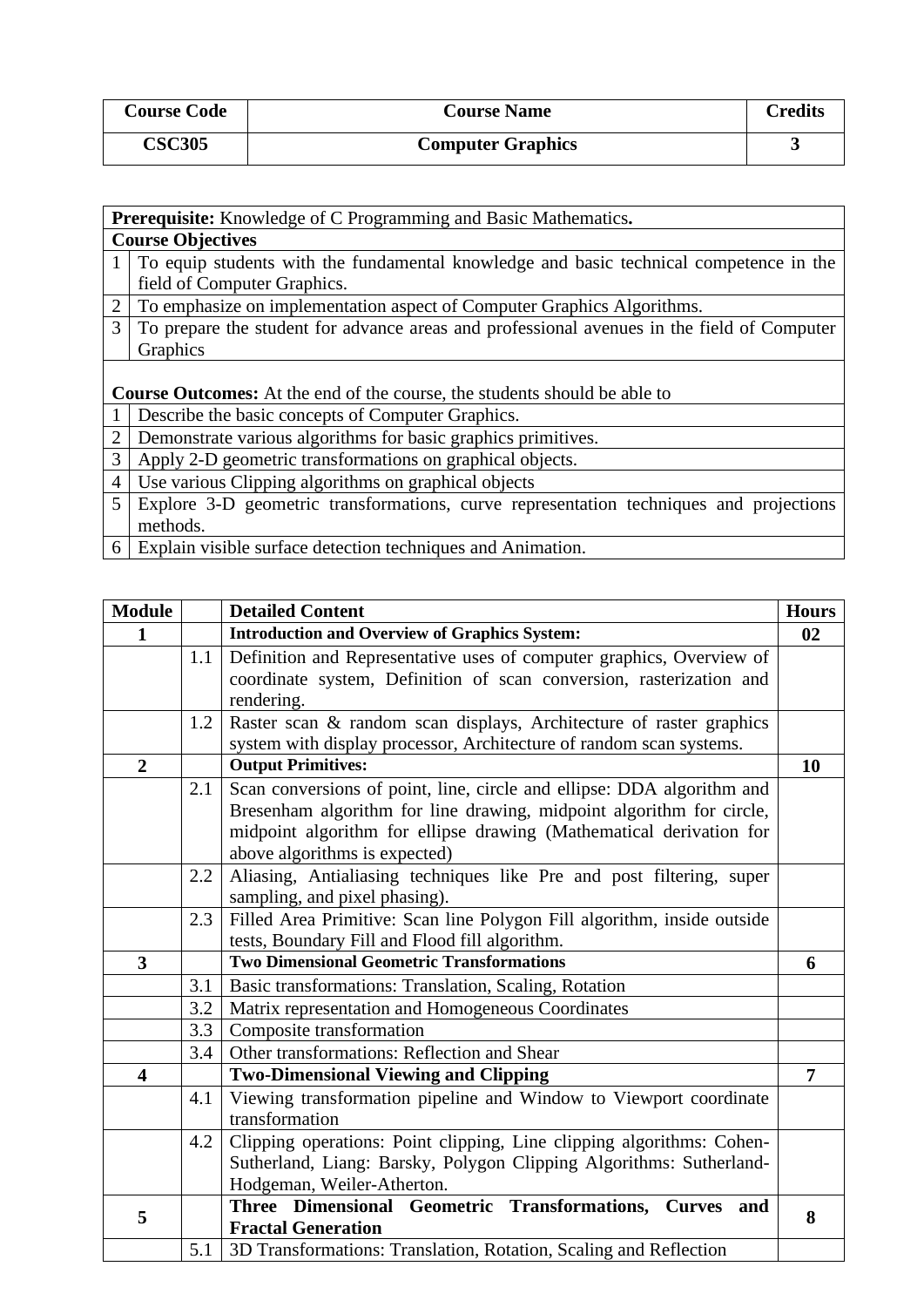|     | Composite transformations: Rotation about an arbitrary axis            |     |
|-----|------------------------------------------------------------------------|-----|
| 5.3 | Projections – Parallel, Perspective. (Matrix Representation)           |     |
| 5.4 | Bezier Curve, B-Spline Curve, Fractal-Geometry: Fractal Dimension,     |     |
|     | Koch Curve.                                                            |     |
|     | <b>Visible Surface Detection and Animation</b>                         |     |
| 6.1 | Visible Surface Detection: Classification of Visible Surface Detection |     |
|     | algorithm, Back Surface detection method, Depth Buffer method, Area    |     |
|     | Subdivision method                                                     |     |
| 6.2 | Animation: Introduction to Animation, Traditional Animation            |     |
|     | Techniques, Principles of Animation, Key framing: Character and        |     |
|     | Facial Animation, Deformation, Motion capture                          |     |
|     |                                                                        | 5.2 |

#### **Textbooks:**

| Hearn & Baker, "Computer Graphics C version", 2nd Edition, Pearson Publication             |
|--------------------------------------------------------------------------------------------|
| James D. Foley, Andries van Dam, Steven K Feiner, John F. Hughes, "Computer Graphics"      |
| Principles and Practice in C", 2 <sup>nd</sup> Edition, Pearson Publication                |
| Samit Bhattacharya, "Computer Graphics", Oxford Publication                                |
|                                                                                            |
| <b>References:</b>                                                                         |
| 1   D. Rogers, "Procedural Elements for Computer Graphics", Tata McGraw-Hill Publications. |
| 2   Zhigang Xiang, Roy Plastock, "Computer Graphics", Schaum"s Outlines McGraw-Hill        |

- Education 3 Rajesh K. Maurya, "Computer Graphics", Wiley India Publication.
- 4 F. S. Hill, "Computer Graphics using OpenGL", Third edition, Pearson Publications.

#### **Assessment:**

#### **Internal Assessment:**

Assessment consists of two class tests of 20 marks each. The first-class test is to be conducted when approx. 40% syllabus is completed and second class test when additional 40% syllabus is completed. Duration of each test shall be one hour.

#### **End Semester Theory Examination:**

- 1 Question paper will comprise of 6 questions, each carrying 20 marks.
- 2 The students need to solve total 4 questions.
- 3 Question No.1 will be compulsory and based on entire syllabus.
- $\overline{4}$  Remaining question (Q.2 to Q.6) will be selected from all the modules

#### **Useful Links**

- 1 <https://www.classcentral.com/course/interactivegraphics-2067> 2 [https://swayam.gov.in/nd2\\_ntr20\\_ed15/preview](https://swayam.gov.in/nd2_ntr20_ed15/preview) 3 <https://nptel.ac.in/courses/106/106/106106090/>
- 4 <https://www.edx.org/course/computer-graphics-2>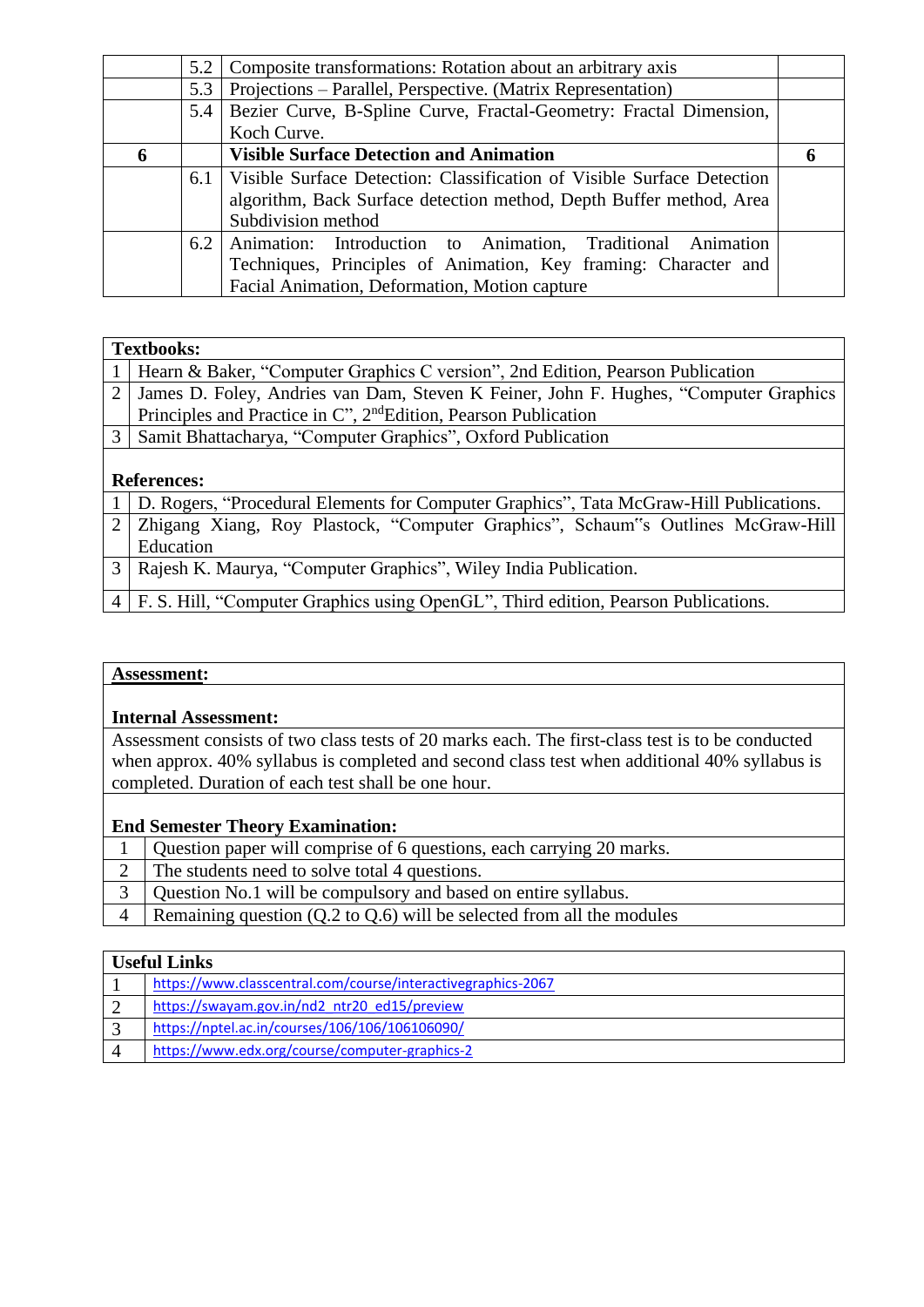| Prerequisite: C Programming Language. |
|---------------------------------------|

## **Lab Objectives:**

1 To implement basic data structures such as arrays, linked lists, stacks and queues

2 Solve problem involving graphs, and trees

3 To develop application using data structure algorithms

4 Compute the complexity of various algorithms.

# **Lab Outcomes:**

1 Students will be able to implement linear data structures & be able to handle operations like insertion, deletion, searching and traversing on them.

- 2 Students will be able to implement nonlinear data structures  $\&$  be able to handle operations like insertion, deletion, searching and traversing on them
- 3 Students will be able to choose appropriate data structure and apply it in various problems
- 4 Students will be able to select appropriate searching techniques for given problems.

| <b>Suggested Experiments:</b> Students are required to complete at least 10 experiments. |                                                                                   |  |
|------------------------------------------------------------------------------------------|-----------------------------------------------------------------------------------|--|
|                                                                                          | Star $(*)$ marked experiments are compulsory.                                     |  |
| Sr. No.                                                                                  | <b>Name of the Experiment</b>                                                     |  |
| $1*$                                                                                     | Implement Stack ADT using array.                                                  |  |
| $2*$                                                                                     | Convert an Infix expression to Postfix expression using stack ADT.                |  |
| $3*$                                                                                     | Evaluate Postfix Expression using Stack ADT.                                      |  |
| $\overline{4}$                                                                           | Applications of Stack ADT.                                                        |  |
| $5*$                                                                                     | Implement Linear Queue ADT using array.                                           |  |
| $6*$                                                                                     | Implement Circular Queue ADT using array.                                         |  |
| 7                                                                                        | Implement Priority Queue ADT using array.                                         |  |
| $8*$                                                                                     | Implement Singly Linked List ADT.                                                 |  |
| $9*$                                                                                     | Implement Circular Linked List ADT.                                               |  |
| 10                                                                                       | Implement Doubly Linked List ADT.                                                 |  |
| $11*$                                                                                    | Implement Stack / Linear Queue ADT using Linked List.                             |  |
| $12*$                                                                                    | Implement Binary Search Tree ADT using Linked List.                               |  |
| $13*$                                                                                    | Implement Graph Traversal techniques:) Depth First Search b) Breadth First Search |  |
| 14                                                                                       | Applications of Binary Search Technique.                                          |  |

## **Useful Links:**

| www.leetcode.com                                       |
|--------------------------------------------------------|
| www.hackerrank.com                                     |
| www.cs.usfca.edu/~galles/visualization/Algorithms.html |
| www.codechef.com                                       |

## **Term Work:**

| 1 Term work should consist of 10 experiments.                                                  |
|------------------------------------------------------------------------------------------------|
| 2 Journal must include at least 2 assignments.                                                 |
| 3 The final certification and acceptance of term work ensures that satisfactory performance of |
| laboratory work and minimum passing marks in term work.                                        |
| 4   Total 25 Marks (Experiments: 15-marks, Attendance Theory & Practical: 05-marks,            |
| Assignments: 05-marks)                                                                         |
| Oral & Practical exam                                                                          |
| Based on the entire syllabus of CSL301 and CSC303                                              |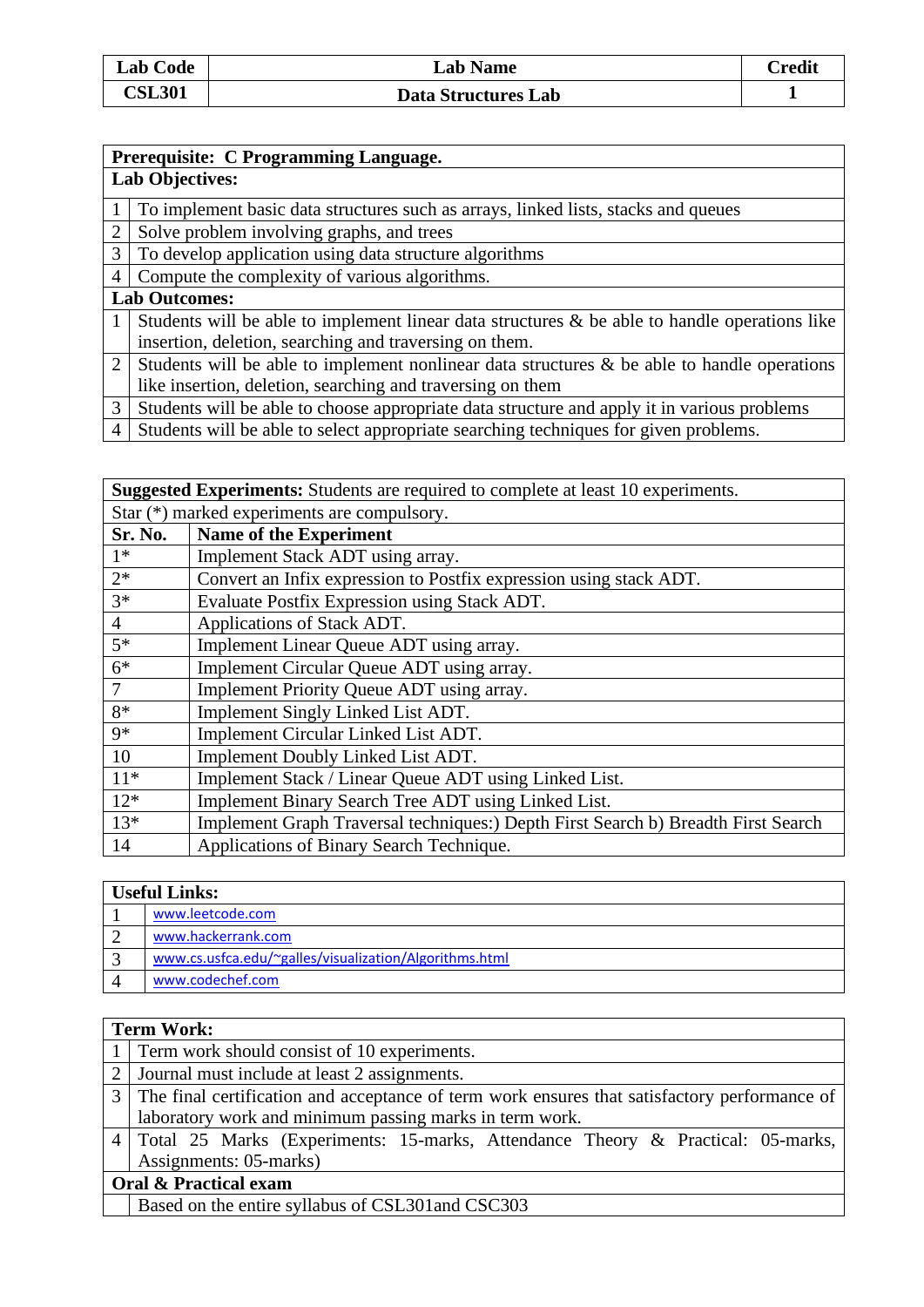| <b>Lab Code</b> | <b>Lab Name</b>                                            | Credit |
|-----------------|------------------------------------------------------------|--------|
| <b>CSL302</b>   | Digital Logic & Computer Organization and Architecture Lab |        |

|   | Prerequisite: C Programming Language.                                          |  |
|---|--------------------------------------------------------------------------------|--|
|   | <b>Lab Objectives:</b>                                                         |  |
|   | To implement operations of the arithmetic unit using algorithms.               |  |
| 2 | Design and simulate different digital circuits.                                |  |
| 3 | To design memory subsystem including cache memory.                             |  |
| 4 | To demonstrate CPU and ALU design.                                             |  |
|   |                                                                                |  |
|   | <b>Lab Outcomes:</b>                                                           |  |
|   | To understand the basics of digital components                                 |  |
|   | Design the basic building blocks of a computer: ALU, registers, CPU and memory |  |
| 3 | To recognize the importance of digital systems in computer architecture        |  |

To implement various algorithms for arithmetic operations.

#### **List of Experiments:**

| Sr. No.        | <b>Name of the Experiment</b>                               |
|----------------|-------------------------------------------------------------|
|                | To verify the truth table of various logic gates using ICs. |
| $\overline{2}$ | To realize the gates using universal gates                  |
| 3              | Code conversion.                                            |
| $\overline{4}$ | To realize half adder and full adder.                       |
| 5              | To implement logic operation using MUX IC.                  |
| 6              | To implement logic operation decoder IC.                    |
|                | Study of flip flop IC.                                      |
| 8              | To implement ripple carry adder.                            |
| 9              | To implement carry look ahead adder.                        |
| 10             | To implement Booth's algorithm.                             |
| 11             | To implement restoring division algorithm.                  |
| 12             | To implement non restoring division algorithm.              |
| 13             | To implement ALU design.                                    |
| 14             | To implement CPU design.                                    |
| 15             | To implement memory design.                                 |
| 16             | To implement cache memory design.                           |

|                          | Note:                                                                                           |  |  |
|--------------------------|-------------------------------------------------------------------------------------------------|--|--|
|                          | Any Four experiments from Exp. No. 1 to Exp. No. 7 using hardware.                              |  |  |
| 2                        | Any Six experiments from Exp. No. 8 to Exp. No. 16 using Virtual Lab, expect Exp. No            |  |  |
|                          | 10,11 and 12.                                                                                   |  |  |
| 3 <sup>1</sup>           | Exp. No. 10 to Exp. No. 12 using Programming language.                                          |  |  |
| <b>Digital Material:</b> |                                                                                                 |  |  |
|                          | Manual to use Virtual Lab simulator for Computer Organization and Architecture developed by the |  |  |
|                          | Department of CSE, IIT Kharagpur.                                                               |  |  |
| 2                        | Link http://cse10-iitkgp.virtual-labs.ac.in/                                                    |  |  |
|                          |                                                                                                 |  |  |

## **Term Work:**

| 1   Term work should consist of 10 experiments.                                                 |
|-------------------------------------------------------------------------------------------------|
| [2] Journal must include at least 2 assignments on content of theory and practical of "Digital" |
| Logic & Computer Organization and Architecture"                                                 |
| 3 The final certification and acceptance of term work ensures that satisfactory performance of  |
| laboratory work and minimum passing marks in term work.                                         |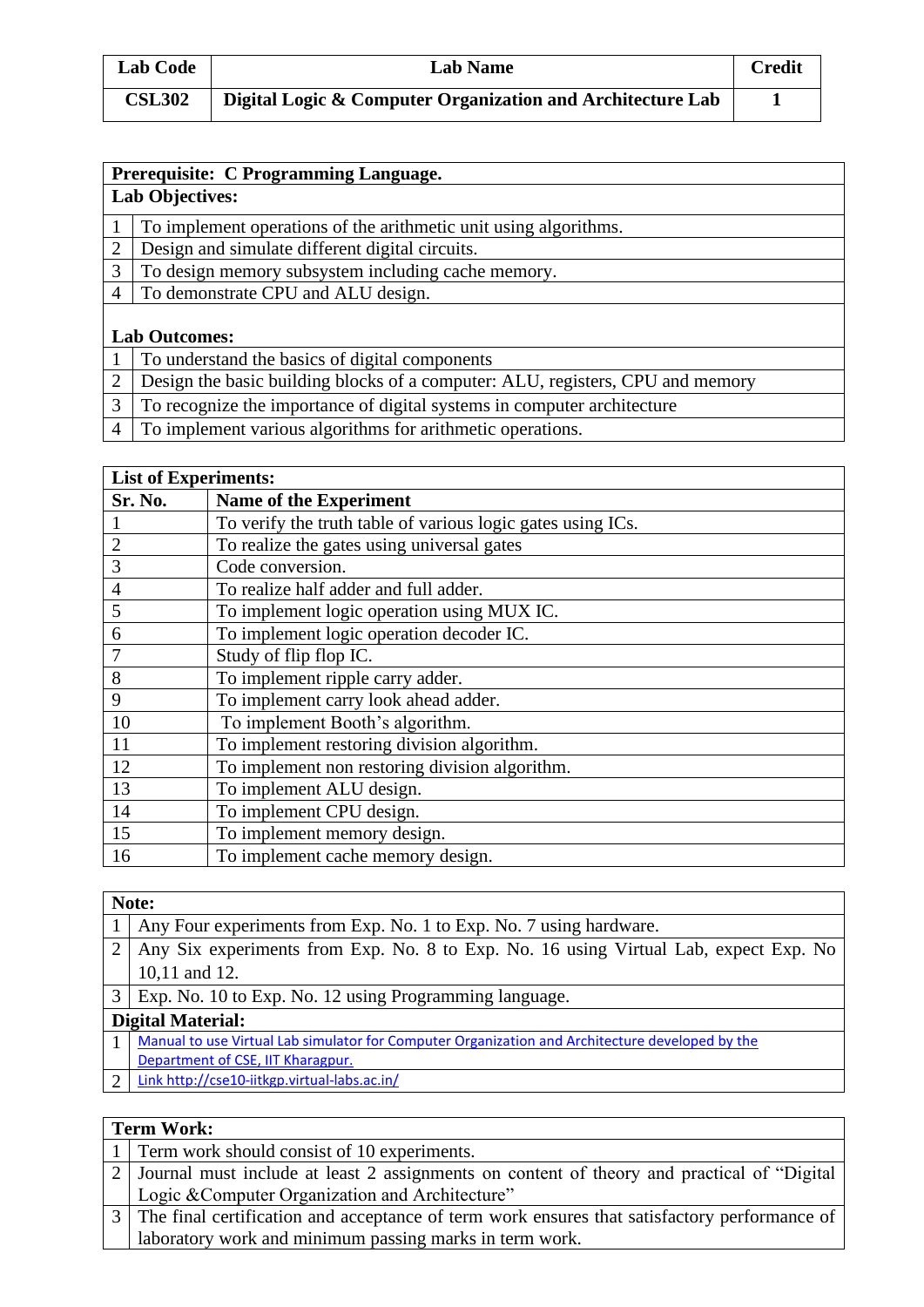#### 4 Total 25 Marks (Experiments: 15-marks, Attendance Theory& Practical: 05-marks, Assignments: 05-marks)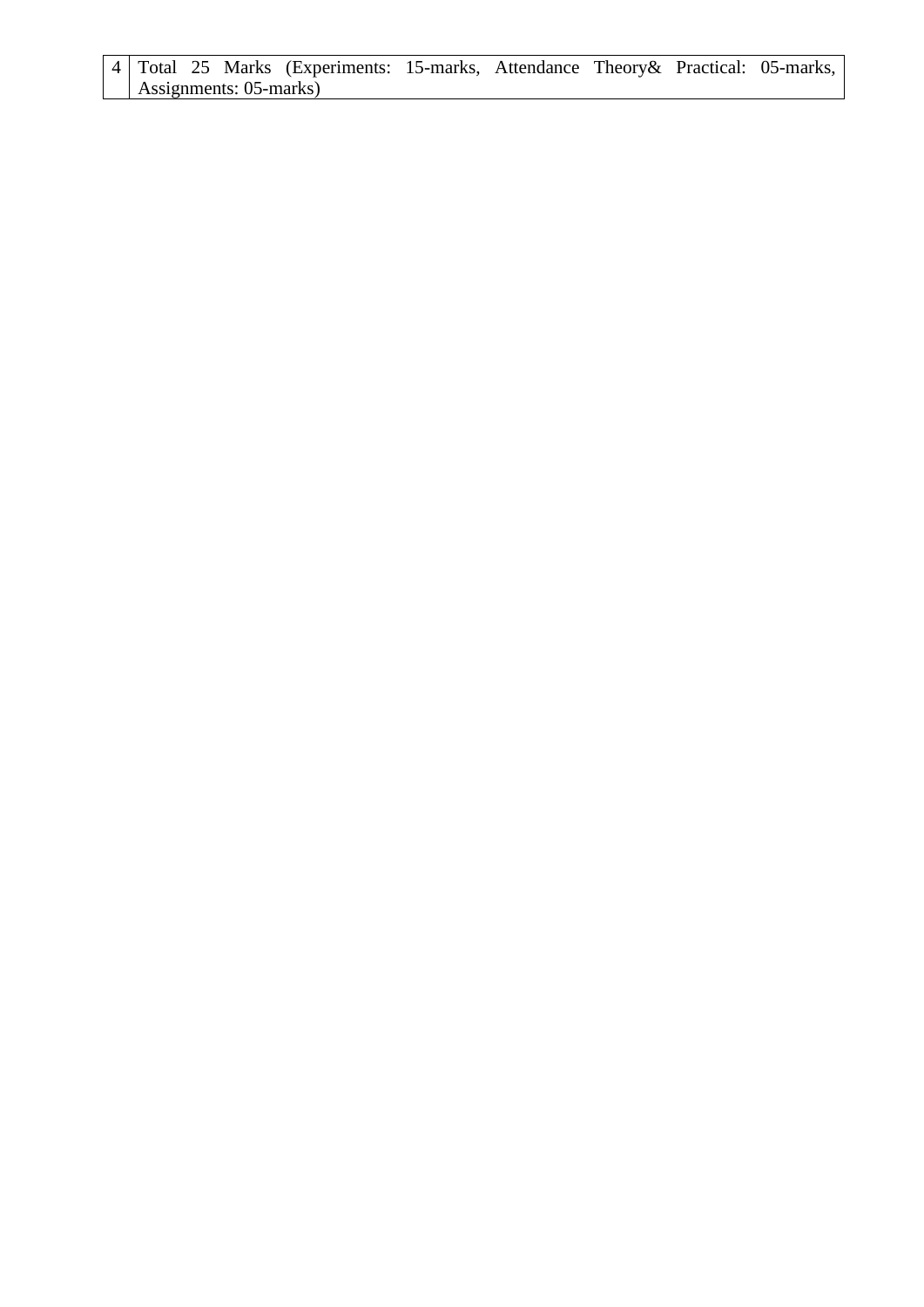| <b>Course Code</b> | <b>Lab Name</b>              | <b>Predits</b> |
|--------------------|------------------------------|----------------|
| <b>CSL303</b>      | <b>Computer Graphics Lab</b> |                |

#### **Prerequisite: C Programming Language.**

#### **Lab Objectives:**

- 1 Understand the need of developing graphics application
- 2 Learn algorithmic development of graphics primitives like line, circle, polygon etc.
- 3 Learn the representation and transformation of graphical images and pictures

#### **Lab Outcomes:** At the end of the course, the students should be able to

- 1 Implement various output and filled area primitive algorithms
- 2 Apply transformation, projection and clipping algorithms on graphical objects.
- 3 Perform curve and fractal generation methods.
- 4 Develop a Graphical application/Animation based on learned concept

#### **Content:**

Scan conversions: lines, circles, ellipses. Filling algorithms, clipping algorithms. 2D and 3D transformation Curves Visible surface determination. Simple animations Application of these through exercises in C/C++

#### **List of Suggested Experiments:**

| Sr. No.        | <b>Name of the Experiment</b>                                                      |
|----------------|------------------------------------------------------------------------------------|
|                | Implement DDA Line Drawing algorithm (dotted/dashed/thick)                         |
| $\overline{2}$ | Implement Bresenham's Line algorithm(dotted/dashed/thick)                          |
| 3              | Implement midpoint Circle algorithm.                                               |
| $\overline{4}$ | Implement midpoint Ellipse algorithm.                                              |
| 5              | Implement Area Filling Algorithm: Boundary Fill, Flood Fill.                       |
| 6              | Implement Scan line Polygon Filling algorithm.                                     |
| 7              | Implement Curve: Bezier for n control points, B Spline (Uniform) (at least one)    |
| 8              | Implement Fractal generation method (anyone)                                       |
| 9              | Character Generation: Bit Map method and Stroke Method                             |
| 10             | Implement 2D Transformations: Translation, Scaling, Rotation, Reflection, Shear.   |
| 11             | Implement Line Clipping Algorithm: Cohen Sutherland / Liang Barsky.                |
| 12             | Implement polygon clipping algorithm (at least one)                                |
| 13             | Program to perform 3D transformation.                                              |
| 14             | Perform projection of a 3D object on Projection Plane: Parallel and Perspective.   |
| 15             | Perform Animation (such as Rising Sun, Moving Vehicle, Smileys, Screen saver etc.) |

#### **Term Work:**

|   | 1 Term work should consist of 10 experiments.                                                  |
|---|------------------------------------------------------------------------------------------------|
| 2 | Journal must include at least 2 assignments                                                    |
| 3 | Mini Project to perform using $C/C++$ Java/OpenGL/Blender/ any other tool (2/3 students per    |
|   | group). Possible Ideas: Animation using multiple objects, Game development, Graphics           |
|   | editor: Like Paint brush, Text editor etc.                                                     |
|   | 4 The final certification and acceptance of term work ensures that satisfactory performance of |
|   | laboratory work and minimum passing marks in term work.                                        |
|   | Total 25 Marks (Experiments: 10-marks, Attendance Theory & Practical: 05-marks,                |
|   | Assignments: 05-marks, Mini Project: 5-marks)                                                  |
|   |                                                                                                |
|   |                                                                                                |

#### **Oral & Practical exam**

Based on the above contents and entire syllabus of CSC305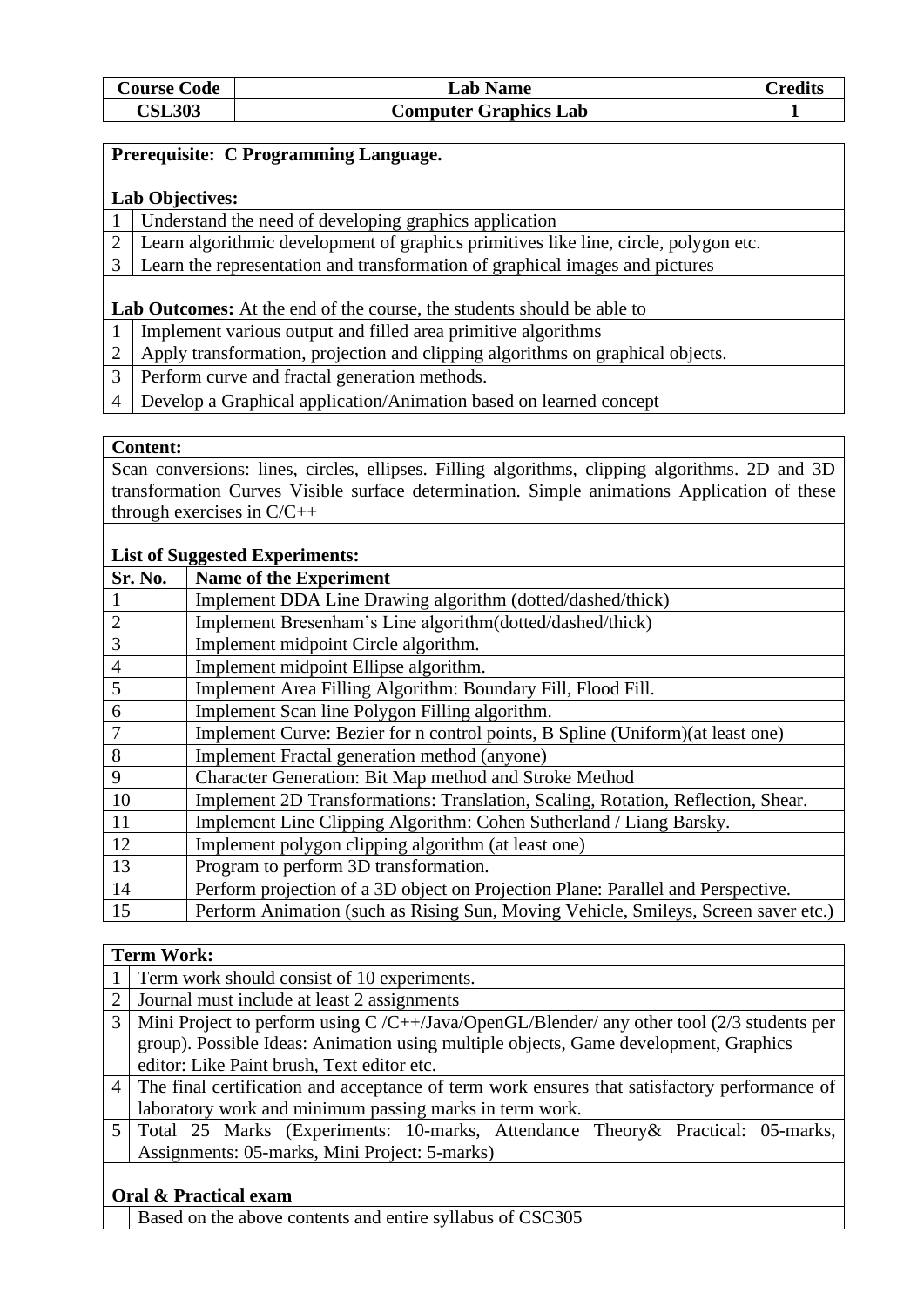| <b>Lab Code</b> | <b>Lab Name</b>                                                      | <b>Credits</b> |
|-----------------|----------------------------------------------------------------------|----------------|
| <b>CSL304</b>   | <b>Skill based Lab Course: Object Oriented Programming with Java</b> |                |

|                | <b>Prerequisite:</b> Structured Programming Approach                                   |  |  |
|----------------|----------------------------------------------------------------------------------------|--|--|
|                |                                                                                        |  |  |
|                | <b>Lab Objectives:</b>                                                                 |  |  |
|                | To learn the basic concepts of object-oriented programming                             |  |  |
| $\overline{2}$ | To study JAVA programming language                                                     |  |  |
| 3              | To study various concepts of JAVA programming like multithreading, exception Handling, |  |  |
|                | packages, etc.                                                                         |  |  |
| 4              | To explain components of GUI based programming.                                        |  |  |
|                |                                                                                        |  |  |
|                | Lab Outcomes: At the end of the course, the students should be able to                 |  |  |
|                | To apply fundamental programming constructs.                                           |  |  |
| $\overline{2}$ | To illustrate the concept of packages, classes and objects.                            |  |  |
| 3              | To elaborate the concept of strings, arrays and vectors.                               |  |  |
| $\overline{4}$ | To implement the concept of inheritance and interfaces.                                |  |  |
| 5              | To implement the concept of exception handling and multithreading.                     |  |  |
|                | $T = 1$ $T = 1$ $T = 1$ $T = 1$                                                        |  |  |

6 To develop GUI based application.

| <b>Module</b>           |     | <b>Detailed Content</b><br><b>Hours</b>                                   |                         |  |  |
|-------------------------|-----|---------------------------------------------------------------------------|-------------------------|--|--|
| 1                       |     | <b>Introduction to Object Oriented Programming</b>                        |                         |  |  |
|                         | 1.1 | OOP concepts: Objects, class, Encapsulation, Abstraction, Inheritance,    |                         |  |  |
|                         |     | Polymorphism, message passing.                                            |                         |  |  |
|                         | 1.2 | Java Virtual Machine                                                      |                         |  |  |
|                         | 1.3 | Basic programming constructs: variables, data types,<br>operators,        |                         |  |  |
|                         |     | unsigned right shift operator, expressions, branching and looping.        |                         |  |  |
| $\overline{2}$          |     | <b>Class, Object, Packages and Input/output</b>                           |                         |  |  |
|                         | 2.1 | Class, object, data members, member functions                             |                         |  |  |
|                         |     | Constructors, types, static members and functions                         |                         |  |  |
|                         |     | Method overloading                                                        |                         |  |  |
|                         |     | Packages in java, types, user defined packages                            |                         |  |  |
|                         |     | Input and output functions in Java,                                       |                         |  |  |
|                         |     | Buffered reader class, scanner class                                      |                         |  |  |
| $\overline{\mathbf{3}}$ |     | <b>Array, String and Vector</b>                                           | $\overline{\mathbf{3}}$ |  |  |
|                         | 3.1 | Array, Strings, String Buffer, Vectors                                    |                         |  |  |
| 4                       |     | <b>Inheritance</b>                                                        | 4                       |  |  |
|                         | 4.1 | Types of inheritance, Method overriding, super, abstract class and        |                         |  |  |
|                         |     | abstract method, final, Multiple inheritance using interface, extends     |                         |  |  |
|                         |     | keyword                                                                   |                         |  |  |
| 5                       |     | <b>Exception handling and Multithreading</b>                              | 5                       |  |  |
|                         | 5.1 | Exception handling using try, catch, finally, throw and throws, Multiple  |                         |  |  |
|                         |     | try and catch blocks, user defined exception                              |                         |  |  |
|                         |     | Thread lifecycle, thread class methods, creating threads using extends    |                         |  |  |
|                         |     | and implements keyword.                                                   |                         |  |  |
| 6                       |     | <b>GUI programming in JAVA</b>                                            | 6                       |  |  |
|                         | 6.1 | Applet and applet life cycle, creating applets, graphics class functions, |                         |  |  |
|                         |     | parameter passing to applet, Font and color class.                        |                         |  |  |
|                         |     | Event handling using event class                                          |                         |  |  |
|                         |     | AWT: working with windows, using AWT controls for GUI design              |                         |  |  |
|                         |     | Swing class in JAVA                                                       |                         |  |  |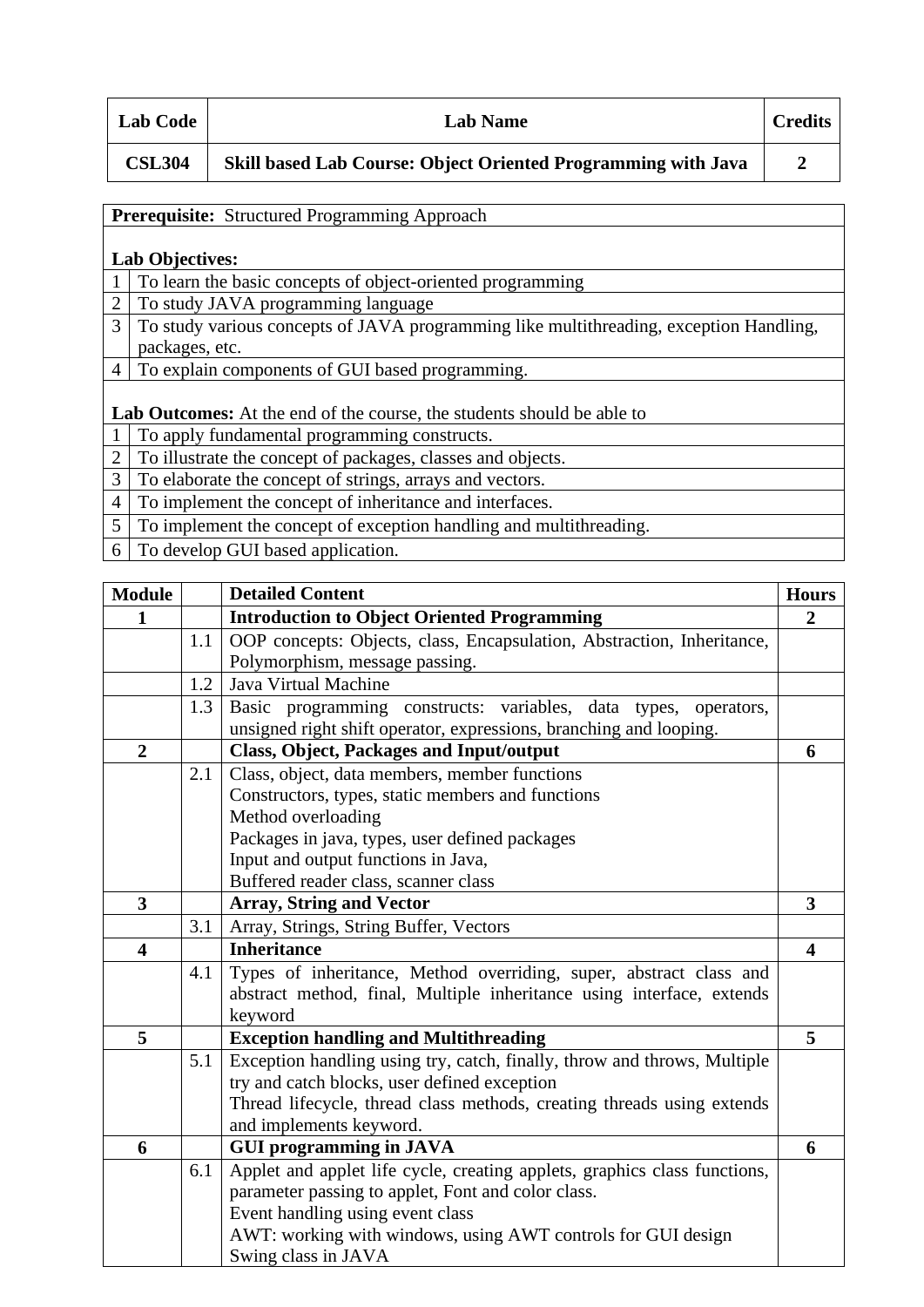|--|

| <b>Textbooks:</b>                                                                 |  |  |
|-----------------------------------------------------------------------------------|--|--|
| 1   Herbert Schildt, 'JAVA: The Complete Reference', Ninth Edition, Oracle Press. |  |  |
| [2] E. Balagurusamy, 'Programming with Java', McGraw Hill Education.              |  |  |
|                                                                                   |  |  |

## **References:**

|  | Ivor Horton, "Beginning JAVA", Wiley India. |  |  |  |
|--|---------------------------------------------|--|--|--|
|--|---------------------------------------------|--|--|--|

- 2 | Dietal and Dietal, "Java: How to Program",  $8<sup>th</sup>$  Edition, PHI.
- "JAVA Programming", Black Book, Dreamtech Press.
- "Learn to Master Java programming", Staredu solutions

#### **Digital material:**

- [www.nptelvideos.in](http://www.nptelvideos.in/)
- [www.w3schools.com](http://www.w3schools.com/)
- [www.tutorialspoint.com](http://www.tutorialspoint.com/)
- <https://starcertification.org/Certifications/Certificate/securejava>

| <b>Suggested List of Programming Assignments/laboratory Work:</b> |                                                                           |  |
|-------------------------------------------------------------------|---------------------------------------------------------------------------|--|
| Sr. No.                                                           | Name of the Experiment                                                    |  |
|                                                                   | Programs on Basic programming constructs like branching and looping       |  |
| $\overline{2}$                                                    | Program on accepting input through keyboard.                              |  |
| 3                                                                 | Programs on class and objects                                             |  |
| $\overline{4}$                                                    | Program on method and constructor overloading.                            |  |
| 5                                                                 | Program on Packages                                                       |  |
| 6                                                                 | Program on 2D array, strings functions                                    |  |
| 7                                                                 | Program on String Buffer and Vectors                                      |  |
| 8                                                                 | Program on types of inheritance                                           |  |
| 9                                                                 | Program on Multiple Inheritance                                           |  |
| 10                                                                | Program on abstract class and abstract methods.                           |  |
| 11                                                                | Program using super and final keyword                                     |  |
| 12                                                                | Program on Exception handling                                             |  |
| 13                                                                | Program on user defined exception                                         |  |
| 14                                                                | Program on Multithreading                                                 |  |
| 15                                                                | Program on Graphics class                                                 |  |
| 16                                                                | Program on applet class                                                   |  |
| 17                                                                | Program to create GUI application                                         |  |
| 18                                                                | Mini Project based on the content of the syllabus (Group of 2-3 students) |  |

## **Term Work:**

| 1 Term work should consist of 15 experiments.                                                  |
|------------------------------------------------------------------------------------------------|
| 2 Journal must include at least 2 assignments                                                  |
| 3   Mini Project based on the content of the syllabus (Group of 2-3 students)                  |
| 4 The final certification and acceptance of term work ensures that satisfactory performance of |
| laboratory work and minimum passing marks in term work.                                        |
| 5   Total 50-Marks (Experiments: 15-marks, Attendance: 05-marks, Assignments: 05-marks,        |
| Mini Project: 20-marks, MCQ as a part of lab assignments: 5-marks)                             |

#### **Oral & Practical exam**

Based on the entire syllabus of CSL 304: **Skill based Lab Course: Object Oriented Programming with Java**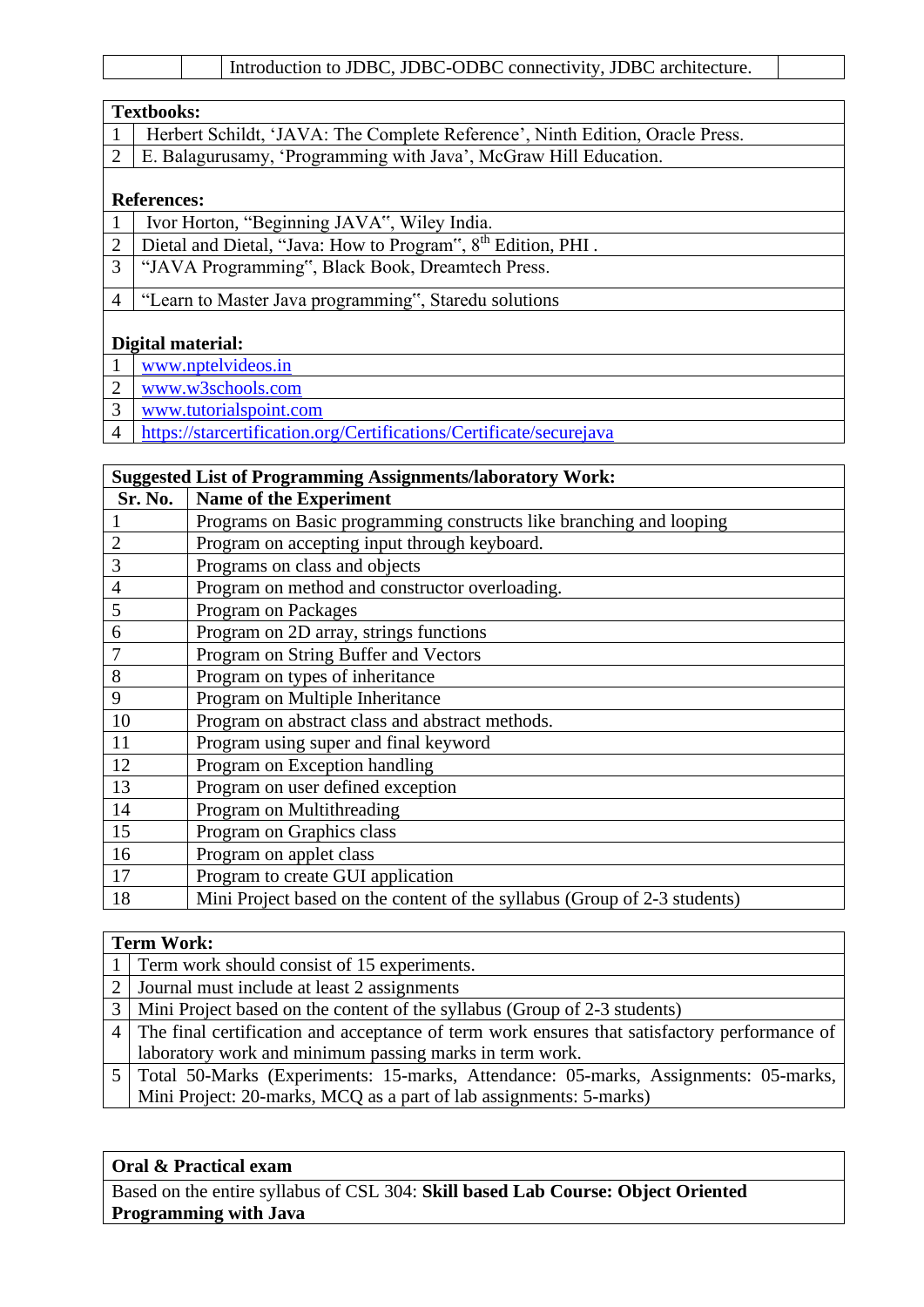| <b>Course code</b> | <b>Course Name</b> | `redits |
|--------------------|--------------------|---------|
| <b>CSM301</b>      | Mini Project A     | 02      |

|                | <b>Objectives</b>                                                                                                                                         |
|----------------|-----------------------------------------------------------------------------------------------------------------------------------------------------------|
| $\mathbf{1}$   | To acquaint with the process of identifying the needs and converting it into the problem.                                                                 |
| $\overline{2}$ | To familiarize the process of solving the problem in a group.                                                                                             |
| 3              | To acquaint with the process of applying basic engineering fundamentals to attempt                                                                        |
|                | solutions to the problems.                                                                                                                                |
| 4              | To inculcate the process of self-learning and research.                                                                                                   |
|                |                                                                                                                                                           |
|                | <b>Outcome:</b> Learner will be able to                                                                                                                   |
| $\mathbf{1}$   | Identify problems based on societal /research needs.                                                                                                      |
| $\overline{c}$ | Apply Knowledge and skill to solve societal problems in a group.                                                                                          |
| 3              | Develop interpersonal skills to work as member of a group or leader.                                                                                      |
| $\overline{4}$ | inferences<br>available<br>the<br>proper<br>from<br>through<br>theoretical/<br>Draw<br>results                                                            |
|                | experimental/simulations.                                                                                                                                 |
| 5              | Analyze the impact of solutions in societal and environmental context for sustainable                                                                     |
|                | development.                                                                                                                                              |
| 6<br>7         | Use standard norms of engineering practices<br>Excel in written and oral communication.                                                                   |
| 8              |                                                                                                                                                           |
| 9              | Demonstrate capabilities of self-learning in a group, which leads to lifelong learning.<br>Demonstrate project management principles during project work. |
|                |                                                                                                                                                           |
|                | <b>Guidelines for Mini Project</b>                                                                                                                        |
| $\mathbf{1}$   | Students shall form a group of 3 to 4 students, while forming a group shall not be allowed                                                                |
|                | less than three or more than four students, as it is a group activity.                                                                                    |
| $\overline{2}$ | Students should do survey and identify needs, which shall be converted into problem                                                                       |
|                | project in consultation with faculty<br>supervisor/head<br>statement<br>for<br>mini<br>of                                                                 |
|                | department/internal committee of faculties.                                                                                                               |
| 3              | Students shall submit implementation plan in the form of Gantt/PERT/CPM chart, which                                                                      |
|                | will cover weekly activity of mini project.                                                                                                               |
| $\overline{4}$ | A logbook to be prepared by each group, wherein group can record weekly work progress,                                                                    |
|                | guide/supervisor can verify and record notes/comments.                                                                                                    |
| 5              | Faculty supervisor may give inputs to students during mini project activity; however, focus                                                               |
|                | shall be on self-learning.                                                                                                                                |
| 6              | Students in a group shall understand problem effectively, propose multiple solution and                                                                   |
| 7              | select best possible solution in consultation with guide/supervisor.                                                                                      |
|                | Students shall convert the best solution into working model using various components of<br>their domain areas and demonstrate.                            |
| 8              | The solution to be validated with proper justification and report to be compiled in standard                                                              |
|                | format of University of Mumbai.                                                                                                                           |
| 9              | With the focus on the self-learning, innovation, addressing societal problems and                                                                         |
|                | entrepreneurship quality development within the students through the Mini Projects, it is                                                                 |
|                | preferable that a single project of appropriate level and quality to be carried out in two                                                                |
|                | semesters by all the groups of the students. i.e. Mini Project 1 in semester III and IV.                                                                  |
|                | Similarly, Mini Project 2 in semesters V and VI.                                                                                                          |
| 10             | However, based on the individual students or group capability, with the mentor's                                                                          |
|                | recommendations, if the proposed Mini Project adhering to the qualitative aspects                                                                         |
|                | mentioned above gets completed in odd semester, then that group can be allowed to work                                                                    |
|                | on the extension of the Mini Project with suitable improvements/modifications or a                                                                        |
|                | completely new project idea in even semester. This policy can be adopted on case by case                                                                  |
|                | basis.                                                                                                                                                    |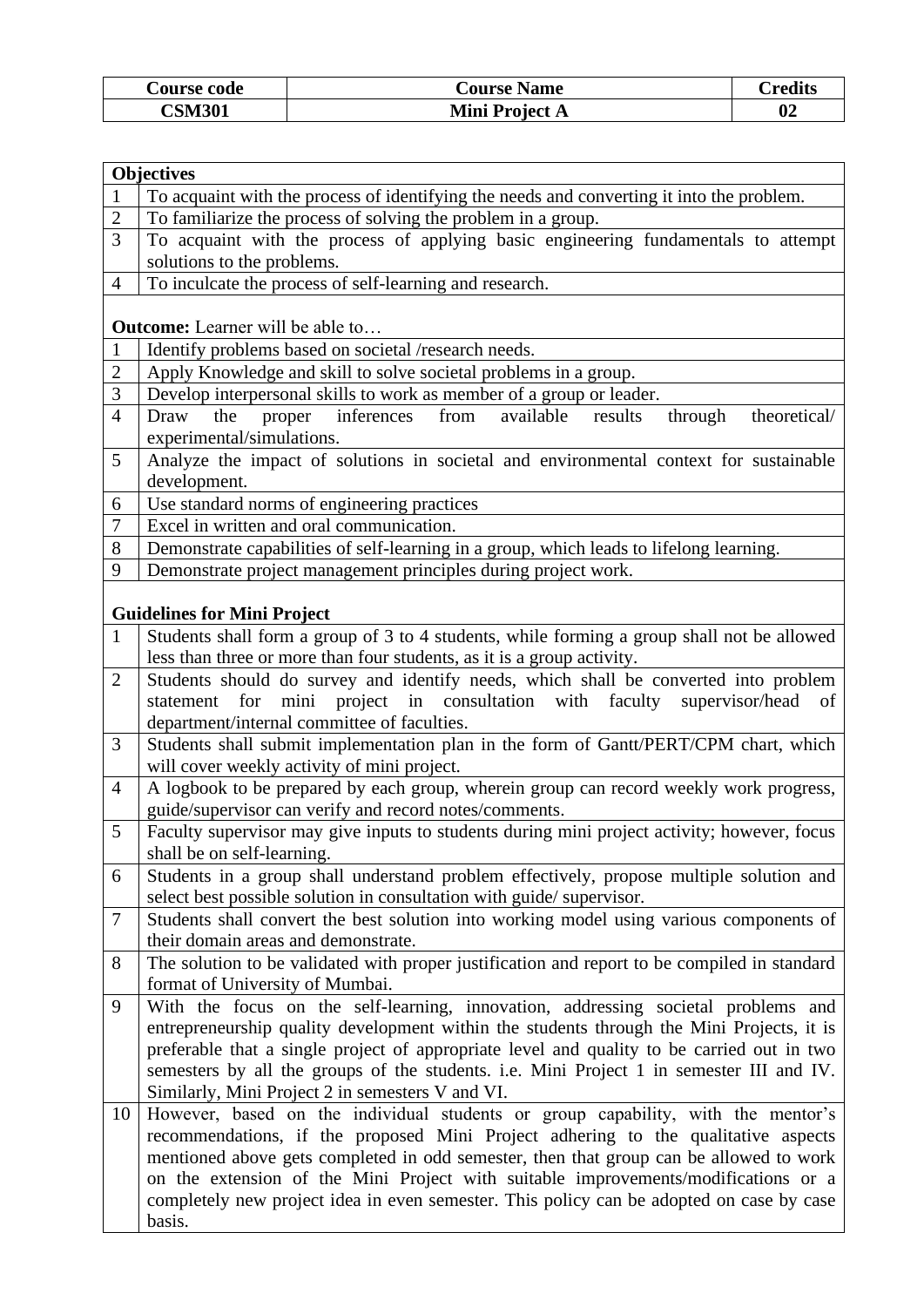#### **Term Work**

The review/ progress monitoring committee shall be constituted by head of departments of each institute. The progress of mini project to be evaluated on continuous basis, minimum two reviews in each semester.

In continuous assessment focus shall also be on each individual student, assessment based on individual's contribution in group activity, their understanding and response to questions.

| Distribution of Term work marks for both semesters shall be as below: |                                                        | <b>Marks</b> |
|-----------------------------------------------------------------------|--------------------------------------------------------|--------------|
|                                                                       | 1   Marks awarded by guide/supervisor based on logbook | 10           |
|                                                                       | 2   Marks awarded by review committee                  | 10           |
|                                                                       | 3   Quality of Project report                          | 05           |

## **Review / progress monitoring committee may consider following points for assessment based on either one year or half year project as mentioned in general guidelines**

## **One-year project:**

| $\mathbf{1}$   | In first semester entire theoretical solution shall be ready, including components/system      |  |
|----------------|------------------------------------------------------------------------------------------------|--|
|                | selection and cost analysis. Two reviews will be conducted based on presentation given by      |  |
|                | students group.                                                                                |  |
|                | First shall be for finalization of problem<br>$\bullet$                                        |  |
|                | Second shall be on finalization of proposed solution of problem.<br>$\bullet$                  |  |
| $\overline{2}$ | In second semester expected work shall be procurement of component's/systems, building         |  |
|                | of working prototype, testing and validation of results based on work completed in an          |  |
|                | earlier semester.                                                                              |  |
|                | First review is based on readiness of building working prototype to be conducted.<br>$\bullet$ |  |
|                | Second review shall be based on poster presentation cum demonstration of working<br>$\bullet$  |  |
|                | model in last month of the said semester.                                                      |  |
|                | Half-year project:                                                                             |  |
| 1              | In this case in one semester students' group shall complete project in all aspects including,  |  |
|                | Identification of need/problem                                                                 |  |
|                | Proposed final solution                                                                        |  |
|                | Procurement of components/systems                                                              |  |
|                | Building prototype and testing                                                                 |  |
| $\overline{2}$ | Two reviews will be conducted for continuous assessment,                                       |  |
|                | First shall be for finalization of problem and proposed solution                               |  |
|                | Second shall be for implementation and testing of solution.                                    |  |
|                |                                                                                                |  |
|                | <b>Assessment criteria of Mini Project.</b>                                                    |  |
|                |                                                                                                |  |
|                | Mini Project shall be assessed based on following criteria;                                    |  |
| $\mathbf{1}$   | Quality of survey/ need identification                                                         |  |
| $\overline{2}$ | Clarity of Problem definition based on need.                                                   |  |
| $\overline{3}$ | Innovativeness in solutions                                                                    |  |
| $\overline{4}$ | Feasibility of proposed problem solutions and selection of best solution                       |  |
| $\mathcal{L}$  | Cost effectiveness                                                                             |  |
| 6              | Societal impact                                                                                |  |
| 7              | Innovativeness                                                                                 |  |
| 8              | Cost effectiveness and Societal impact                                                         |  |
| 9              | Full functioning of working model as per stated requirements                                   |  |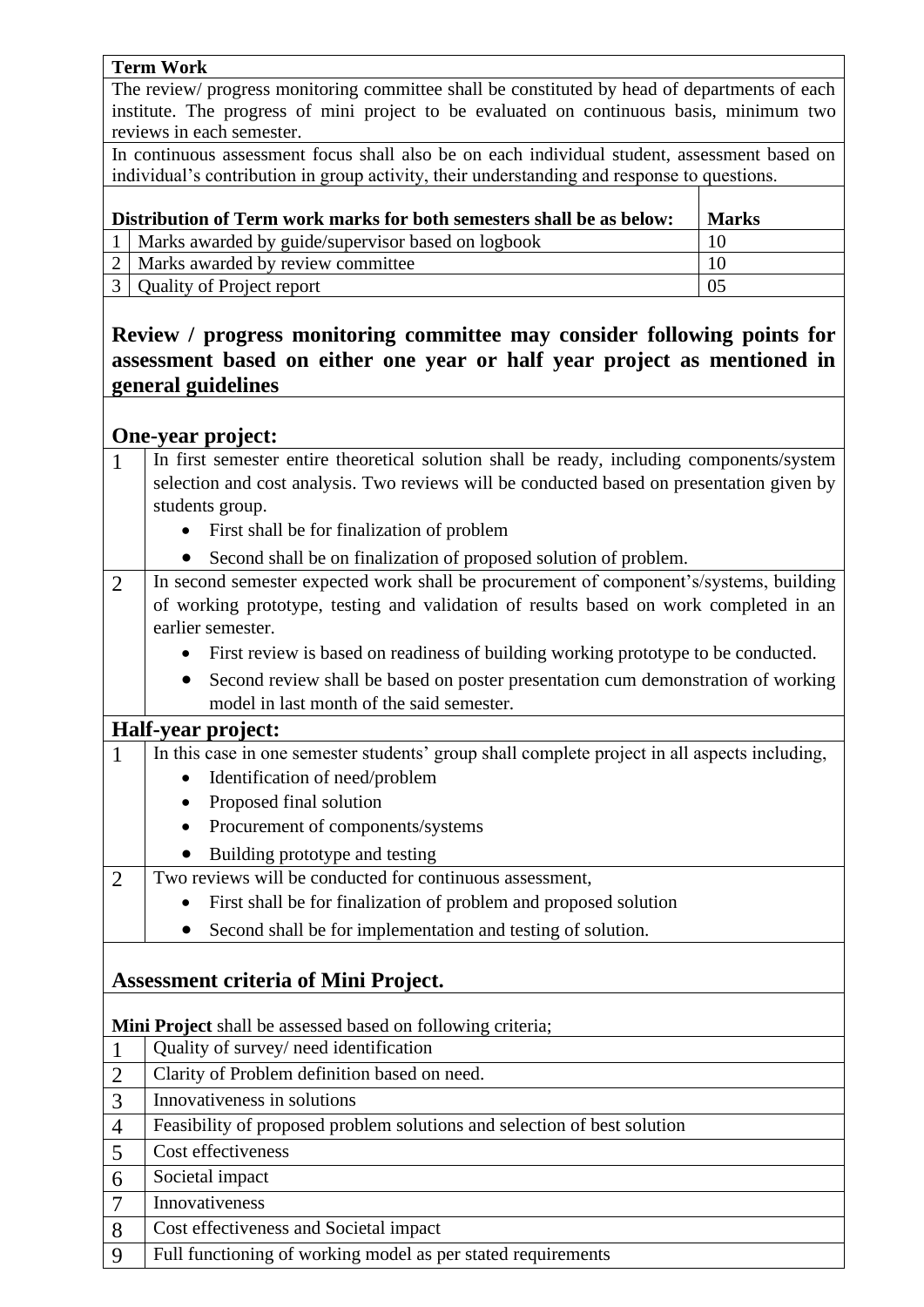| 10             | Effective use of skill sets                                                                                                                                                                                                                                                                                |
|----------------|------------------------------------------------------------------------------------------------------------------------------------------------------------------------------------------------------------------------------------------------------------------------------------------------------------|
| 11             | Effective use of standard engineering norms                                                                                                                                                                                                                                                                |
| 12             | Contribution of an individual's as member or leader                                                                                                                                                                                                                                                        |
| 13             | Clarity in written and oral communication                                                                                                                                                                                                                                                                  |
|                | In one year, project, first semester evaluation may be based on first six criteria's and<br>remaining may be used for second semester evaluation of performance of students in mini<br>project.                                                                                                            |
|                | In case of half year project all criteria's in generic may be considered for evaluation of<br>performance of students in mini project.                                                                                                                                                                     |
|                | <b>Guidelines for Assessment of Mini Project Practical/Oral Examination:</b>                                                                                                                                                                                                                               |
|                | Report should be prepared as per the guidelines issued by the University of Mumbai.                                                                                                                                                                                                                        |
| $\overline{2}$ | Mini Project shall be assessed through a presentation and demonstration of working model<br>by the student project group to a panel of Internal and External Examiners preferably from<br>industry or research organizations having experience of more than five years approved by<br>head of Institution. |
| 3              | Students shall be motivated to publish a paper based on the work in Conferences/students<br>competitions.                                                                                                                                                                                                  |
|                | Mini Project shall be assessed based on following points;                                                                                                                                                                                                                                                  |
| $\mathbf{1}$   | Quality of problem and Clarity                                                                                                                                                                                                                                                                             |
| 2              | Innovativeness in solutions                                                                                                                                                                                                                                                                                |
| 3              | Cost effectiveness and Societal impact                                                                                                                                                                                                                                                                     |
| $\overline{4}$ | Full functioning of working model as per stated requirements                                                                                                                                                                                                                                               |
| 5              | Effective use of skill sets                                                                                                                                                                                                                                                                                |
| 6              | Effective use of standard engineering norms                                                                                                                                                                                                                                                                |
| $\overline{7}$ | Contribution of an individual's as member or leader                                                                                                                                                                                                                                                        |
| 8              | Clarity in written and oral communication                                                                                                                                                                                                                                                                  |
|                |                                                                                                                                                                                                                                                                                                            |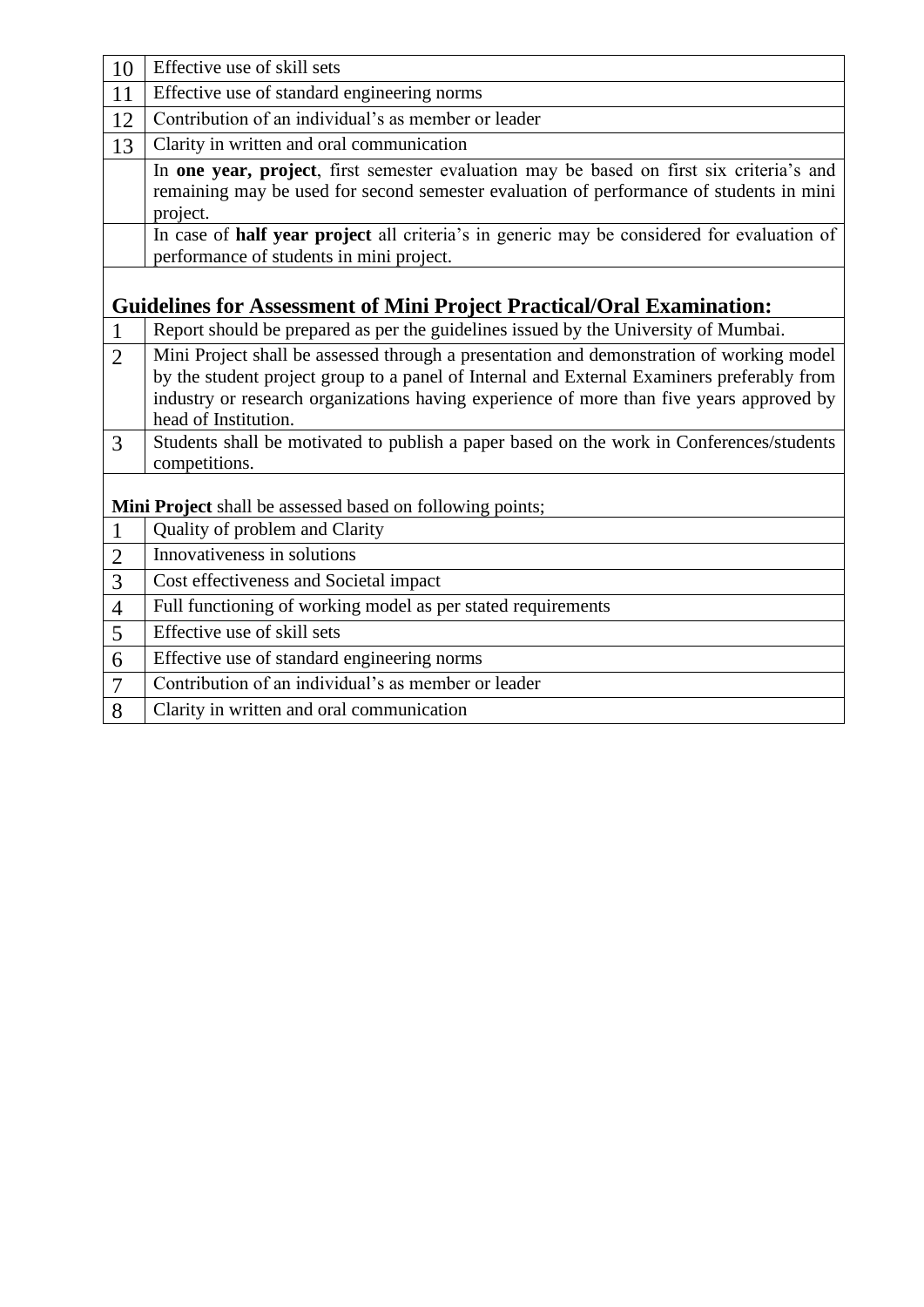| <b>Course Code</b> | <b>Course Name</b>                | Credits |
|--------------------|-----------------------------------|---------|
| <b>CSC401</b>      | <b>Engineering Mathematics-IV</b> |         |

|                                         |  | <b>Pre-requisite:</b> Engineering Mathematics-I, Engineering Mathematics-II, Engineering |  |
|-----------------------------------------|--|------------------------------------------------------------------------------------------|--|
| Mathematics-III, Binomial Distribution. |  |                                                                                          |  |

**Course Objectives:** The course aims to learn:

1 Matrix algebra to understand engineering problems.

2 Line and Contour integrals and expansion of a complex valued function in a power series.

3 | Z-Transforms and Inverse Z-Transforms with its properties.

- 4 The concepts of probability distributions and sampling theory for small samples.
- 5 Linear and Non-linear programming problems of optimization.

**Course Outcomes:** On successful completion, of course, learner/student will be able to:

1 Apply the concepts of eigenvalues and eigenvectors in engineering problems.

2 Use the concepts of Complex Integration for evaluating integrals, computing residues & evaluate various contour integrals.

3 Apply the concept of Z- transformation and inverse in engineering problems.

4 Use the concept of probability distribution and sampling theory to engineering problems.

5 Apply the concept of Linear Programming Problems to optimization.

6 Solve Non-Linear Programming Problems for optimization of engineering problems.

|                |                                                                                                                                                                       | <b>Module   Detailed Contents</b><br><b>Hours</b>                                                                                                                                                 |                |  |  |  |  |  |
|----------------|-----------------------------------------------------------------------------------------------------------------------------------------------------------------------|---------------------------------------------------------------------------------------------------------------------------------------------------------------------------------------------------|----------------|--|--|--|--|--|
|                |                                                                                                                                                                       | <b>Linear Algebra (Theory of Matrices)</b>                                                                                                                                                        | 7              |  |  |  |  |  |
|                | 1.1                                                                                                                                                                   | Characteristic Equation, Eigenvalues and Eigenvectors, and properties<br>(without proof)                                                                                                          |                |  |  |  |  |  |
|                | 1.2                                                                                                                                                                   | Cayley-Hamilton Theorem (without proof), verification and reduction                                                                                                                               |                |  |  |  |  |  |
|                | of higher degree polynomials                                                                                                                                          |                                                                                                                                                                                                   |                |  |  |  |  |  |
|                | Similarity of matrices, diagonalizable and non-diagonalizable matrices<br>1.3                                                                                         |                                                                                                                                                                                                   |                |  |  |  |  |  |
|                | 1.4                                                                                                                                                                   | Self-learning Topics: Derogatory and non-derogatory matrices,<br>Functions of Square Matrix, Linear Transformations, Quadratic forms.                                                             |                |  |  |  |  |  |
| $\mathbf{2}$   |                                                                                                                                                                       | <b>Complex Integration</b>                                                                                                                                                                        | $\overline{7}$ |  |  |  |  |  |
|                | Line Integral, Cauchy's Integral theorem for simple connected and<br>2.1<br>multiply connected regions (without proof), Cauchy's Integral formula<br>(without proof). |                                                                                                                                                                                                   |                |  |  |  |  |  |
|                | 2.2                                                                                                                                                                   | Taylor's and Laurent's series (without proof).                                                                                                                                                    |                |  |  |  |  |  |
|                | Definition of Singularity, Zeroes, poles of $f(z)$ , Residues, Cauchy's<br>2.3<br>Residue Theorem (without proof)                                                     |                                                                                                                                                                                                   |                |  |  |  |  |  |
|                | 2.4                                                                                                                                                                   | Self-learning Topics: Application of Residue Theorem to evaluate real<br>integrations.                                                                                                            |                |  |  |  |  |  |
| 3              |                                                                                                                                                                       | <b>Z</b> Transform                                                                                                                                                                                | 5              |  |  |  |  |  |
|                | 3.1                                                                                                                                                                   | Definition and Region of Convergence, Transform of Standard<br>Functions:<br>${k^n a^k}, {a^{ k }}, {k^* n_c^n . a^k}, {c^k \sin(\alpha k + \beta)}, {c^k \sinh \alpha k}, {c^k \cosh \alpha k}.$ |                |  |  |  |  |  |
|                | Properties of Z Transform: Change of Scale, Shifting Property,<br>3.2<br>Multiplication, and Division by k, Convolution theorem.                                      |                                                                                                                                                                                                   |                |  |  |  |  |  |
|                | Inverse Z transform: Partial Fraction Method, Convolution Method.<br>3.3                                                                                              |                                                                                                                                                                                                   |                |  |  |  |  |  |
|                | 3.4                                                                                                                                                                   | Self-learning Topics: Initial value theorem, Final value theorem,<br>Inverse of Z Transform by Binomial Expansion                                                                                 |                |  |  |  |  |  |
| $\overline{4}$ |                                                                                                                                                                       | <b>Probability Distribution and Sampling Theory</b>                                                                                                                                               | $\overline{7}$ |  |  |  |  |  |
|                |                                                                                                                                                                       | 4.1   Probability Distribution: Poisson and Normal distribution                                                                                                                                   |                |  |  |  |  |  |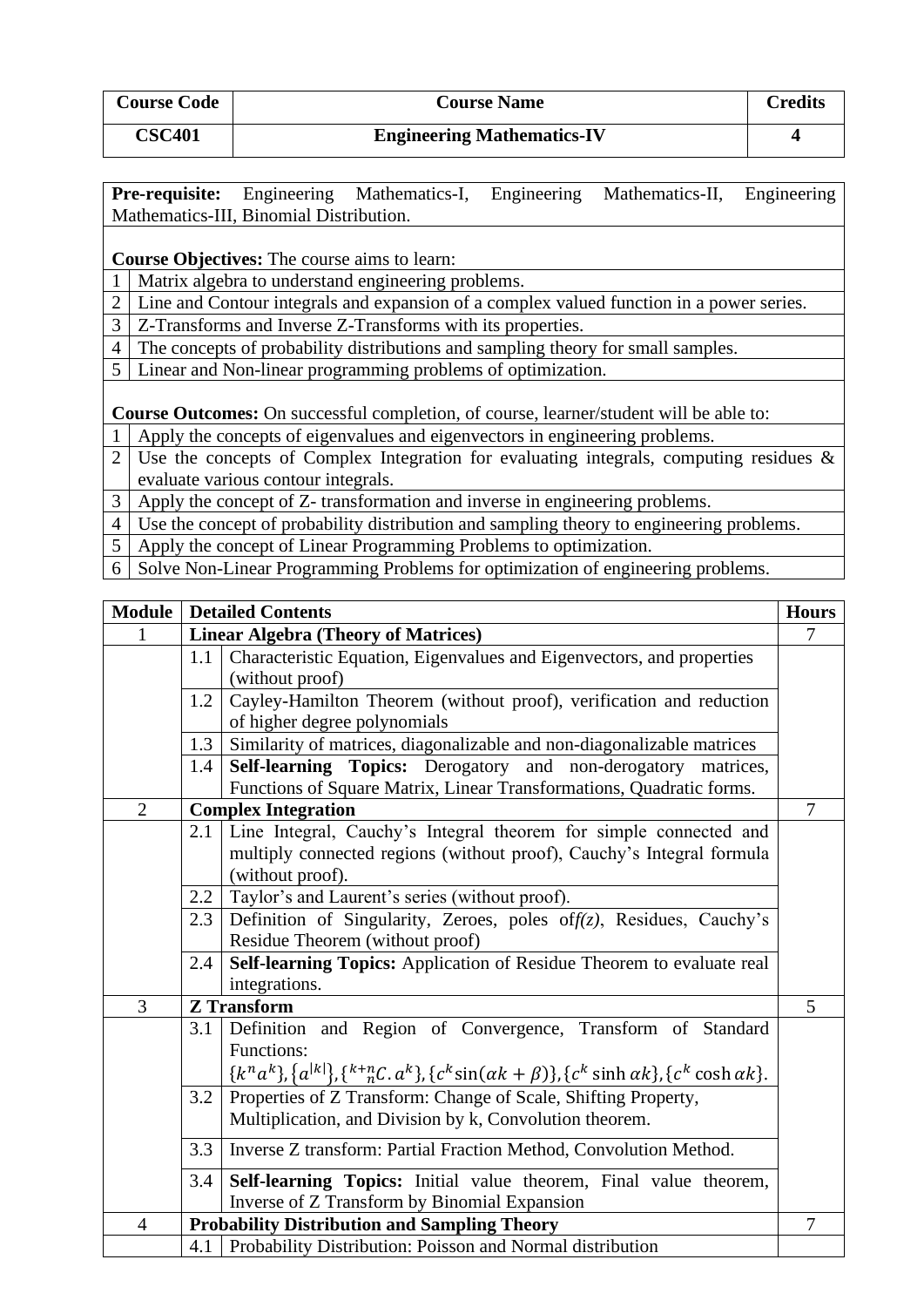| 4.2                                       | Sampling distribution, Test of Hypothesis, Level of Significance,          |                                                                                    |  |  |  |  |  |  |
|-------------------------------------------|----------------------------------------------------------------------------|------------------------------------------------------------------------------------|--|--|--|--|--|--|
|                                           | Critical region, One-tailed, and two-tailed test, Degree of freedom.       |                                                                                    |  |  |  |  |  |  |
| 4.3                                       | Students' t-distribution (Small sample). Test the significance of mean     |                                                                                    |  |  |  |  |  |  |
|                                           | and Difference between the means of two samples. Chi-Square Test:          |                                                                                    |  |  |  |  |  |  |
|                                           | Test of goodness of fit and independence of attributes, Contingency        |                                                                                    |  |  |  |  |  |  |
| table.                                    |                                                                            |                                                                                    |  |  |  |  |  |  |
|                                           | <b>Self-learning Topics:</b> Test significance for Large samples, Estimate |                                                                                    |  |  |  |  |  |  |
|                                           | parameters of a population, Yate's Correction.                             |                                                                                    |  |  |  |  |  |  |
|                                           |                                                                            | 6                                                                                  |  |  |  |  |  |  |
| 5.1                                       | Types of solutions, Standard and Canonical of LPP, Basic and Feasible      |                                                                                    |  |  |  |  |  |  |
|                                           | solutions, slack variables, surplus variables, Simplex method.             |                                                                                    |  |  |  |  |  |  |
| 5.2                                       | Artificial variables, Big-M method (Method of penalty)                     |                                                                                    |  |  |  |  |  |  |
| 5.3                                       | Duality, Dual of LPP and Dual Simplex Method                               |                                                                                    |  |  |  |  |  |  |
| 5.4                                       | Self-learning Topics: Sensitivity Analysis, Two-Phase<br>Simplex           |                                                                                    |  |  |  |  |  |  |
|                                           | Method, Revised Simplex Method.                                            |                                                                                    |  |  |  |  |  |  |
|                                           |                                                                            | 7                                                                                  |  |  |  |  |  |  |
| 6.1                                       | NLPP with one equality constraint (two or three variables) using the       |                                                                                    |  |  |  |  |  |  |
|                                           | method of Lagrange's multipliers                                           |                                                                                    |  |  |  |  |  |  |
| NLPP with two equality constraints<br>6.2 |                                                                            |                                                                                    |  |  |  |  |  |  |
| 6.3                                       | NLPP with inequality constraint: Kuhn-Tucker conditions                    |                                                                                    |  |  |  |  |  |  |
| 6.4                                       | Self-learning Topics: Problems with two inequality constraints,            |                                                                                    |  |  |  |  |  |  |
|                                           | Unconstrained optimization: One-dimensional search method (Golden          |                                                                                    |  |  |  |  |  |  |
|                                           | Search method, Newton's method). Gradient Search method                    |                                                                                    |  |  |  |  |  |  |
|                                           |                                                                            | 4.4<br><b>Linear Programming Problems</b><br><b>Nonlinear Programming Problems</b> |  |  |  |  |  |  |

|   | <b>References:</b>                                                                    |  |  |  |
|---|---------------------------------------------------------------------------------------|--|--|--|
|   | Erwin Kreyszig, "Advanced Engineering Mathematics", John Wiley & Sons.                |  |  |  |
| 2 | R. K. Jain and S. R. K. Iyengar, "Advanced Engineering Mathematics", Narosa.          |  |  |  |
| 3 | Brown and Churchill, "Complex Variables and Applications", McGraw-Hill Education.     |  |  |  |
| 4 | T. Veerarajan, "Probability, Statistics and Random Processes", McGraw-Hill Education. |  |  |  |
|   | Hamdy A Taha, "Operations Research: An Introduction", Pearson.                        |  |  |  |
| 6 | S.S. Rao, "Engineering Optimization: Theory and Practice", Wiley-Blackwell.           |  |  |  |
|   | Hira and Gupta, "Operations Research", S. Chand Publication.                          |  |  |  |

## **Term Work:**

|   | <b>General Instructions:</b>                                                                |          |  |  |  |
|---|---------------------------------------------------------------------------------------------|----------|--|--|--|
|   | Batch wise tutorial shave to be conducted. The number of students per batch will be as per  |          |  |  |  |
|   | University pattern for practical.                                                           |          |  |  |  |
| 2 | Students must be encouraged to write at least 6 class tutorials on the entire syllabus.     |          |  |  |  |
| 3 | A group of 4-6 students should be assigned a self-learning topic. Students should prepare a |          |  |  |  |
|   | presentation/problem solving of 10-15 minutes. This will be considered as a mini project in |          |  |  |  |
|   | Engineering Mathematics. This project will be graded out of 10 marks depending on the       |          |  |  |  |
|   | performance of the students.                                                                |          |  |  |  |
|   | The distribution of Term Work marks will be as follows:                                     |          |  |  |  |
|   | Attendance (Theory and Tutorial)<br>05 marks                                                |          |  |  |  |
| 2 | Class Tutorials on entire syllabus                                                          | 10 marks |  |  |  |
| 3 | Mini project                                                                                | 10 marks |  |  |  |

#### **Assessment:**

#### **Internal Assessment Test:**

The assessment consists of two class tests of 20 marks each. The 1stclass test (Internal Assessment I) has to be conducted when approximately 40% of the syllabus is completed. The  $2<sup>nd</sup>$  class test has to be conducted (Internal Assessment II) when an additional 35% syllabus is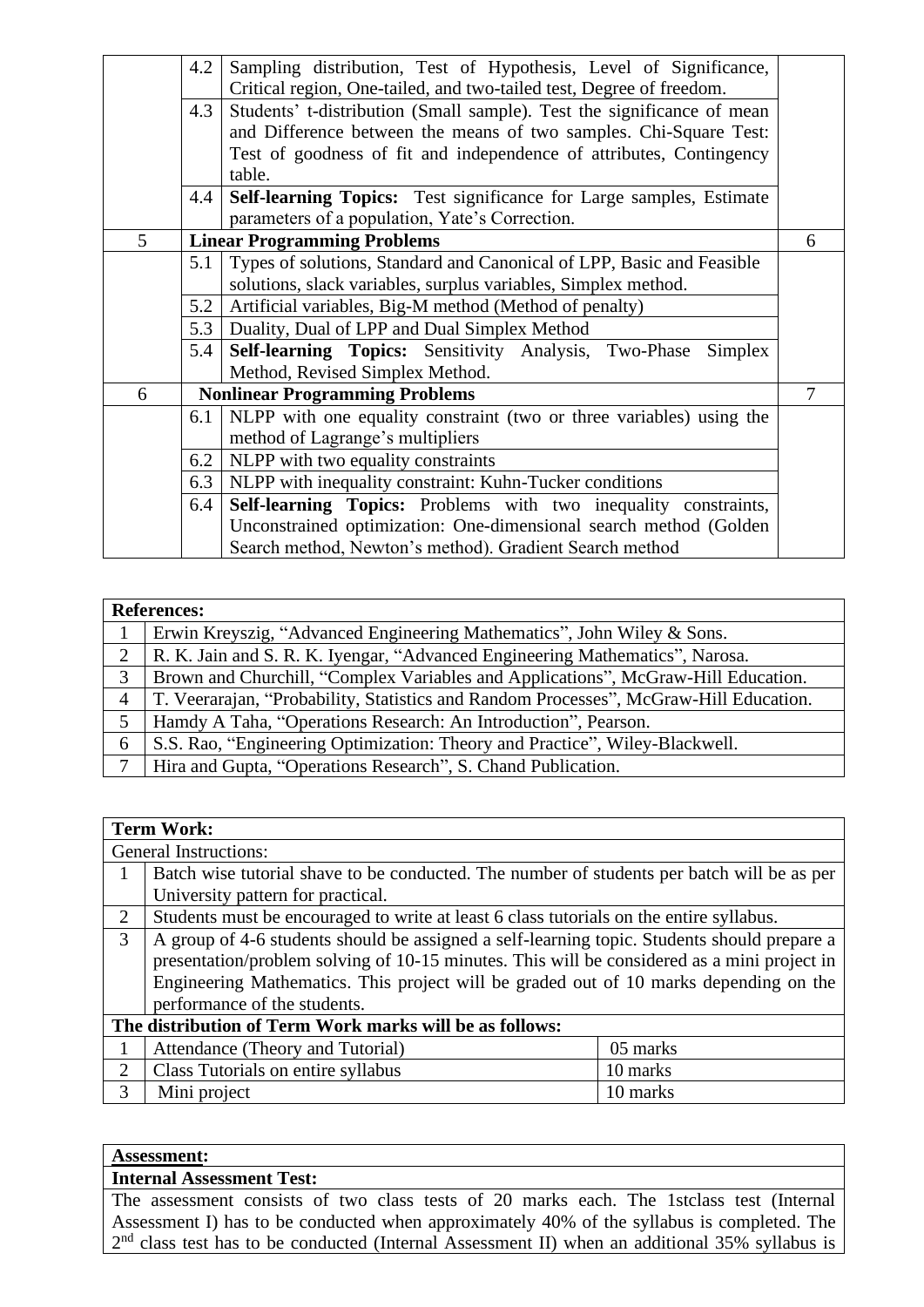| completed. The duration of each test will be for one hour. |  |  |  |  |  |
|------------------------------------------------------------|--|--|--|--|--|
|                                                            |  |  |  |  |  |

|                | <b>End Semester Theory Examination:</b>                                                      |  |  |  |  |  |
|----------------|----------------------------------------------------------------------------------------------|--|--|--|--|--|
|                | The question paper will comprise a total of 6 questions, each carrying 20 marks.             |  |  |  |  |  |
| $\overline{2}$ | Out of the 6 questions, 4 questions have to be attempted.                                    |  |  |  |  |  |
| 3              | Question 1, based on the entire syllabus, will have 4 sub-questions of 5 marks each and is   |  |  |  |  |  |
|                | compulsory.                                                                                  |  |  |  |  |  |
| 4              | Question 2 to Question 6 will have 3 sub-questions, each of 6, 6, and 8 marks, respectively. |  |  |  |  |  |
|                | Each sub-question in (4) will be from different modules of the syllabus.                     |  |  |  |  |  |
| 6              | Weightage of each module will be proportional to the number of lecture hours, as             |  |  |  |  |  |
|                | mentioned in the syllabus.                                                                   |  |  |  |  |  |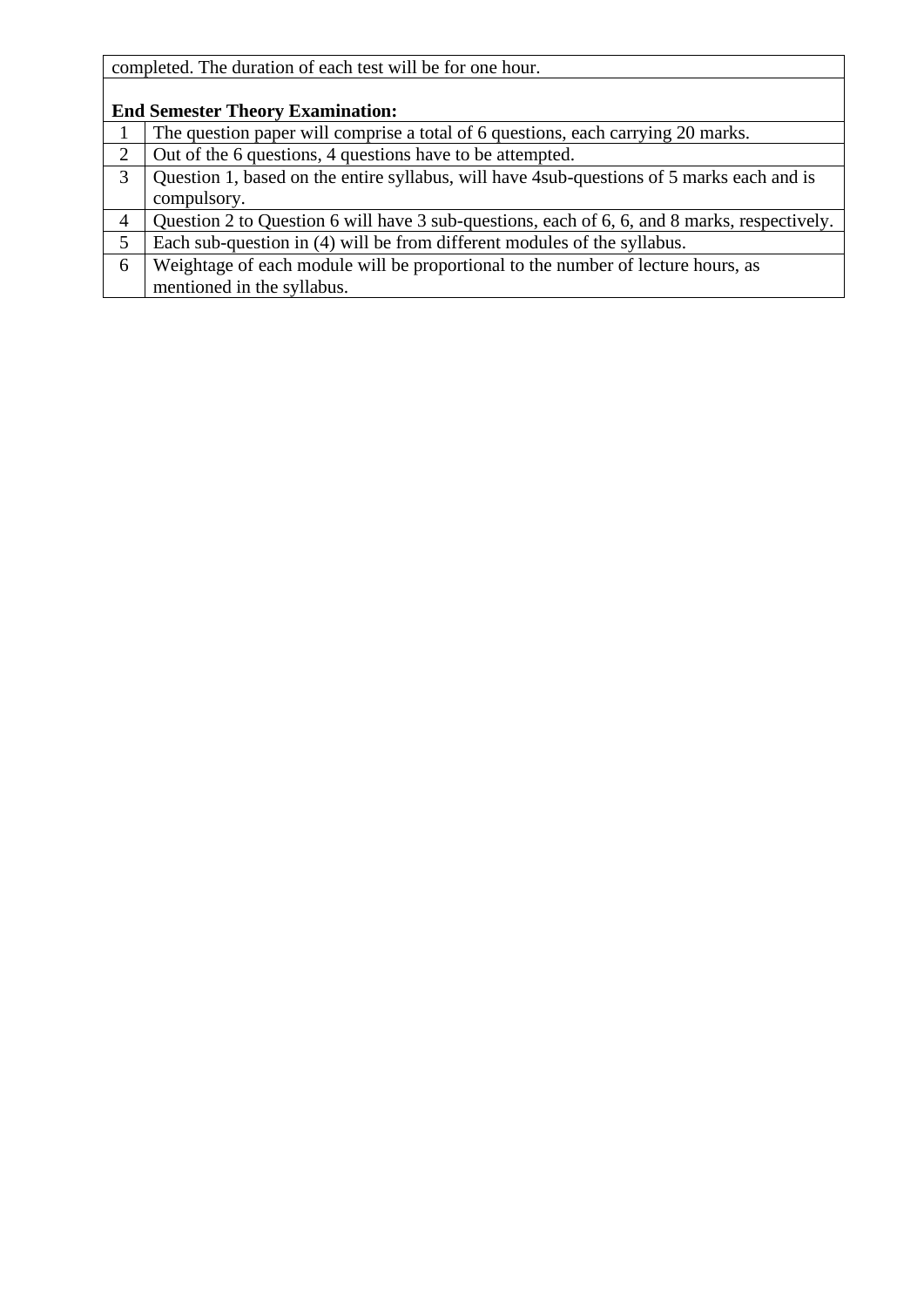| <b>Course Code</b> | <b>Course Name</b>            | <b>Credit</b> |
|--------------------|-------------------------------|---------------|
| <b>CSC402</b>      | <b>Analysis of Algorithms</b> |               |

|                | Prerequisite: Data structure concepts, Discrete structures                  |
|----------------|-----------------------------------------------------------------------------|
|                | <b>Course Objectives:</b>                                                   |
| $\mathbf{1}$   | To provide mathematical approaches for Analysis of Algorithms               |
| 2              | To understand and solve problems using various algorithmic approaches       |
| 3              | To analyze algorithms using various methods                                 |
|                |                                                                             |
|                | <b>Course Outcomes:</b> At the end of the course learner will be able to    |
|                | Analyze the running time and space complexity of algorithms.                |
| 2              | Describe, apply and analyze the complexity of divide and conquer strategy.  |
| 3              | Describe, apply and analyze the complexity of greedy strategy.              |
| $\overline{4}$ | Describe, apply and analyze the complexity of dynamic programming strategy. |
| $5^{\circ}$    | Explain and apply backtracking, branch and bound.                           |
|                |                                                                             |

6 Explain and apply string matching techniques.

| <b>Module</b>  |     | <b>Detailed Contents</b>                                             | <b>Hours</b>   |  |  |
|----------------|-----|----------------------------------------------------------------------|----------------|--|--|
|                |     | <b>Introduction</b>                                                  | 8              |  |  |
|                | 1.1 | Performance analysis, space, and time complexity Growth of function, |                |  |  |
|                |     | Big-Oh, Omega Theta notation Mathematical background for algorithm   |                |  |  |
|                |     | analysis.                                                            |                |  |  |
|                |     | Complexity class: Definition of P, NP, NP-Hard, NP-Complete          |                |  |  |
|                |     | Analysis of selection sort, insertion sort.                          |                |  |  |
|                | 1.2 | Recurrences: The substitution method, Recursion tree method, Master  |                |  |  |
|                |     | method                                                               |                |  |  |
| $\overline{2}$ |     | <b>Divide and Conquer Approach</b>                                   | 6              |  |  |
|                | 2.1 | General method, Merge sort, Quick sort, Finding minimum and          |                |  |  |
|                |     | maximum algorithms and their Analysis, Analysis of Binary search.    |                |  |  |
| 3              |     | <b>Greedy Method Approach</b>                                        | 6              |  |  |
|                | 3.1 | General Method, Single source shortest path: Dijkstra Algorithm      |                |  |  |
|                |     | Fractional Knapsack problem, Job sequencing with deadlines,          |                |  |  |
|                |     | Minimum cost spanning trees: Kruskal and Prim's algorithms           |                |  |  |
| $\overline{4}$ |     | <b>Dynamic Programming Approach</b>                                  | 9              |  |  |
|                | 4.1 | General Method, Multistage graphs, Single source shortest path:      |                |  |  |
|                |     | <b>Bellman Ford Algorithm</b>                                        |                |  |  |
|                |     | All pair shortest path: Floyd Warshall Algorithm, Assembly-line      |                |  |  |
|                |     | scheduling Problem0/1 knapsack Problem, Travelling Salesperson       |                |  |  |
|                |     | problem, Longest common subsequence                                  |                |  |  |
| 5              |     | <b>Backtracking and Branch and bound</b>                             | 6              |  |  |
|                | 5.1 | General Method, Backtracking: N-queen problem, Sum of subsets,       |                |  |  |
|                |     | Graph coloring                                                       |                |  |  |
|                | 5.2 | Branch and Bound: Travelling Salesperson Problem, 15 Puzzle problem  |                |  |  |
| 6              |     | <b>String Matching Algorithms</b>                                    | $\overline{4}$ |  |  |
|                | 6.1 | The Naïve string-matching algorithm, The Rabin Karp algorithm, The   |                |  |  |
|                |     | Knuth-Morris-Pratt algorithm                                         |                |  |  |

| <b>Textbooks:</b>                                                                                           |
|-------------------------------------------------------------------------------------------------------------|
| 1   T. H. Cormen, C.E. Leiserson, R. L. Rivest, and C. Stein, "Introduction to algorithms", 2 <sup>nd</sup> |
| Edition, PHI Publication 2005.                                                                              |
| Ellis Horowitz, Sartaj Sahni, S. Rajsekaran. "Fundamentals of computer algorithms"                          |
| University Press.                                                                                           |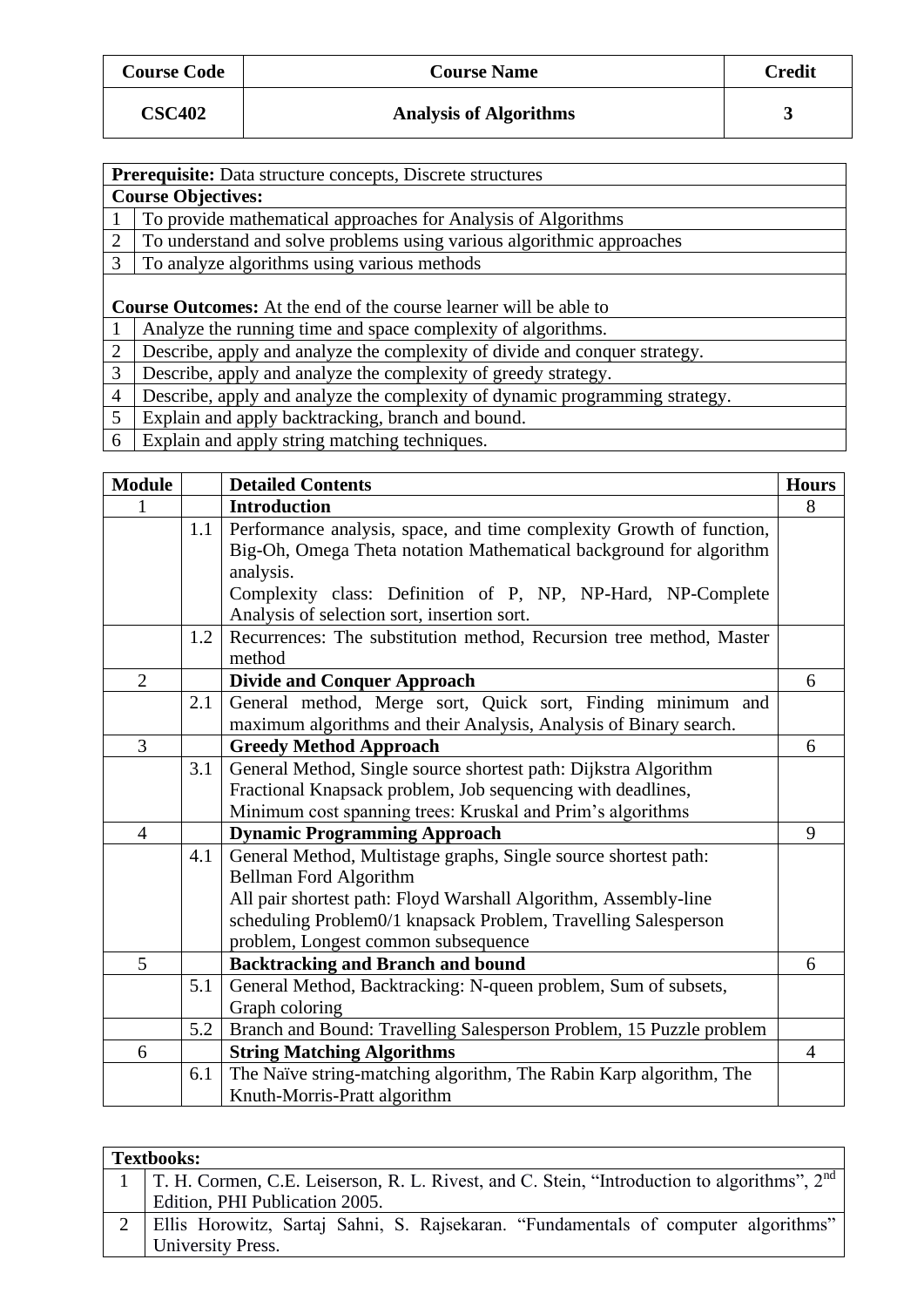| <b>References:</b>                                                                  |
|-------------------------------------------------------------------------------------|
| Sanjoy Dasgupta, Christos Papadimitriou, Umesh Vazirani, "Algorithms", Tata McGraw- |
| Hill Edition.                                                                       |
| $\overline{S}$ K Rasu "Design Methods and Analysis of Algorithm" DHI                |

| 2 S. K. Basu, "Design Methods and Analysis of Algorithm", PHI |
|---------------------------------------------------------------|
|---------------------------------------------------------------|

| <b>Assessment:</b>                                                                               |  |  |
|--------------------------------------------------------------------------------------------------|--|--|
| <b>Internal Assessment:</b>                                                                      |  |  |
| Assessment consists of two class tests of 20 marks each. The first class test is to be conducted |  |  |
| when approx. 40% syllabus is completed and second class test when additional 40% syllabus is     |  |  |
| completed. Duration of each test shall be one hour.                                              |  |  |
|                                                                                                  |  |  |
| <b>End Semester Theory Examination:</b>                                                          |  |  |
| Question paper will comprise of total six questions.<br>1                                        |  |  |
| 2<br>All question carries equal marks                                                            |  |  |
| 3<br>Questions will be mixed in nature (for example supposed Q.2 has part (a) from module 3      |  |  |
| then part (b) will be from any module other than module 3)                                       |  |  |
| Only Four question need to be solved.<br>$\overline{A}$                                          |  |  |
| 5<br>In question paper weightage of each module will be proportional to number of respective     |  |  |
| lecture hours as mention in the syllabus.                                                        |  |  |

| <b>Useful Links</b>                                 |  |
|-----------------------------------------------------|--|
| https://nptel.ac.in/courses/106/106/106106131/      |  |
| https://swayam.gov.in/nd1 noc19 cs47/preview        |  |
| https://www.coursera.org/specializations/algorithms |  |
| https://www.mooc-list.com/tags/algorithms           |  |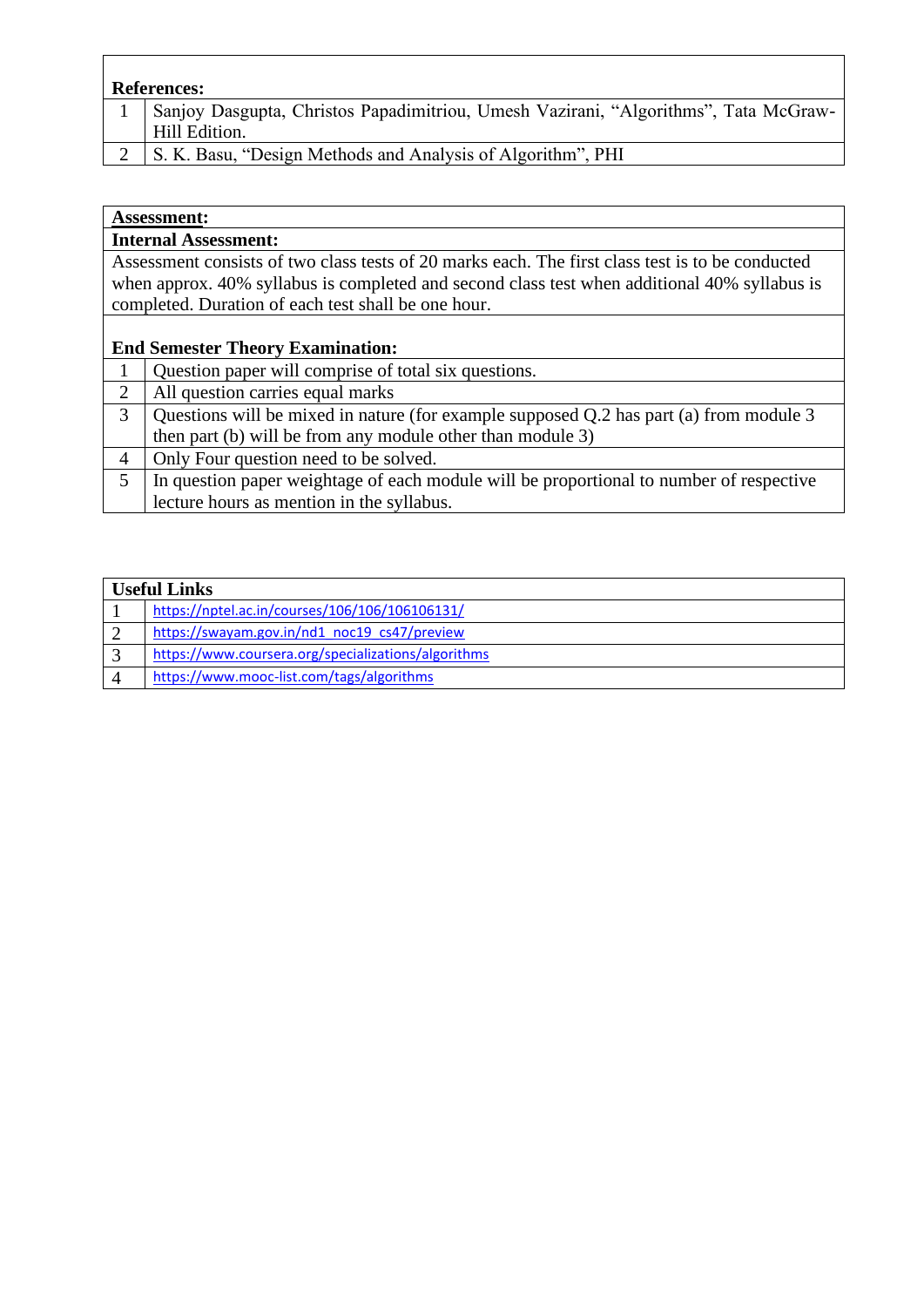| <b>Course Code:</b> | <b>Course Title</b>               | <b>Credit</b> |
|---------------------|-----------------------------------|---------------|
| <b>CSC403</b>       | <b>Database Management System</b> |               |

|                 | <b>Prerequisite: Data Structures</b>                                            |  |  |
|-----------------|---------------------------------------------------------------------------------|--|--|
|                 | <b>Course Objectives:</b>                                                       |  |  |
|                 | Develop entity relationship data model and its mapping to relational model      |  |  |
| 2               | Learn relational algebra and Formulate SQL queries                              |  |  |
| 3               | Apply normalization techniques to normalize the database                        |  |  |
| $\overline{A}$  | Understand concept of transaction, concurrency control and recovery techniques. |  |  |
|                 |                                                                                 |  |  |
|                 | <b>Course Outcomes:</b>                                                         |  |  |
|                 | Recognize the need of database management system                                |  |  |
| 2               | Design ER and EER diagram for real life applications                            |  |  |
| 3               | Construct relational model and write relational algebra queries.                |  |  |
| $\overline{4}$  | Formulate SQL queries                                                           |  |  |
| $5\overline{)}$ | Apply the concept of normalization to relational database design.               |  |  |
| 6               | Describe the concept of transaction, concurrency and recovery.                  |  |  |

| <b>Module</b>           |                                                                                                                                                                                                                                                                                          | <b>Content</b><br><b>Hrs</b>                                                                                                                                                                                                                                                                                                              |              |  |  |
|-------------------------|------------------------------------------------------------------------------------------------------------------------------------------------------------------------------------------------------------------------------------------------------------------------------------------|-------------------------------------------------------------------------------------------------------------------------------------------------------------------------------------------------------------------------------------------------------------------------------------------------------------------------------------------|--------------|--|--|
| $\mathbf{1}$            |                                                                                                                                                                                                                                                                                          | <b>Introduction Database Concepts</b>                                                                                                                                                                                                                                                                                                     | $\mathbf{3}$ |  |  |
|                         | 1.1                                                                                                                                                                                                                                                                                      | Introduction, Characteristics of databases, File system v/s Database system,<br>Data abstraction and data Independence, DBMS system architecture,<br>Database Administrator                                                                                                                                                               |              |  |  |
| $\overline{2}$          |                                                                                                                                                                                                                                                                                          | <b>Entity-Relationship Data Model</b>                                                                                                                                                                                                                                                                                                     | 6            |  |  |
|                         | The Entity-Relationship (ER) Model: Entity types: Weak and strong entity<br>2.1<br>sets, Entity sets, Types of Attributes, Keys, Relationship constraints:<br>Cardinality and Participation, Extended Entity-Relationship (EER) Model:<br>Generalization, Specialization and Aggregation |                                                                                                                                                                                                                                                                                                                                           |              |  |  |
| $\overline{\mathbf{3}}$ |                                                                                                                                                                                                                                                                                          | <b>Relational Model and relational Algebra</b>                                                                                                                                                                                                                                                                                            | 8            |  |  |
|                         |                                                                                                                                                                                                                                                                                          | 3.1 Introduction to the Relational Model, relational schema and concept of keys.<br>Mapping the ER and EER Model to the Relational Model, Relational<br>Algebra-operators, Relational Algebra Queries.                                                                                                                                    |              |  |  |
| $\overline{\mathbf{4}}$ |                                                                                                                                                                                                                                                                                          | <b>Structured Query Language (SQL)</b>                                                                                                                                                                                                                                                                                                    | 6            |  |  |
|                         | 4.1                                                                                                                                                                                                                                                                                      | Overview of SQL, Data Definition Commands, Integrity constraints: key<br>constraints, Domain Constraints, Referential integrity, check constraints,<br>Data Manipulation commands, Data Control commands, Set and string<br>operations, aggregate function-group by, having, Views in SQL, joins,<br>Nested and complex queries, Triggers |              |  |  |
| 5                       |                                                                                                                                                                                                                                                                                          | <b>Relational-Database Design</b>                                                                                                                                                                                                                                                                                                         | 6            |  |  |
|                         |                                                                                                                                                                                                                                                                                          | 5.1 Pitfalls in Relational-Database designs, Concept of normalization, Function<br>Dependencies, First Normal Form, 2NF, 3NF, BCNF.                                                                                                                                                                                                       |              |  |  |
| 6                       |                                                                                                                                                                                                                                                                                          | <b>Transactions Management and Concurrency and Recovery</b>                                                                                                                                                                                                                                                                               | 10           |  |  |
|                         | 6.1                                                                                                                                                                                                                                                                                      | Transaction concept, Transaction states, ACID properties, Transaction<br>Control Commands, Concurrent Executions, Serializability-Conflict and<br>View, Concurrency Control: Lock-based, Timestamp-based protocols,<br>Recovery System: Log based recovery, Deadlock handling                                                             |              |  |  |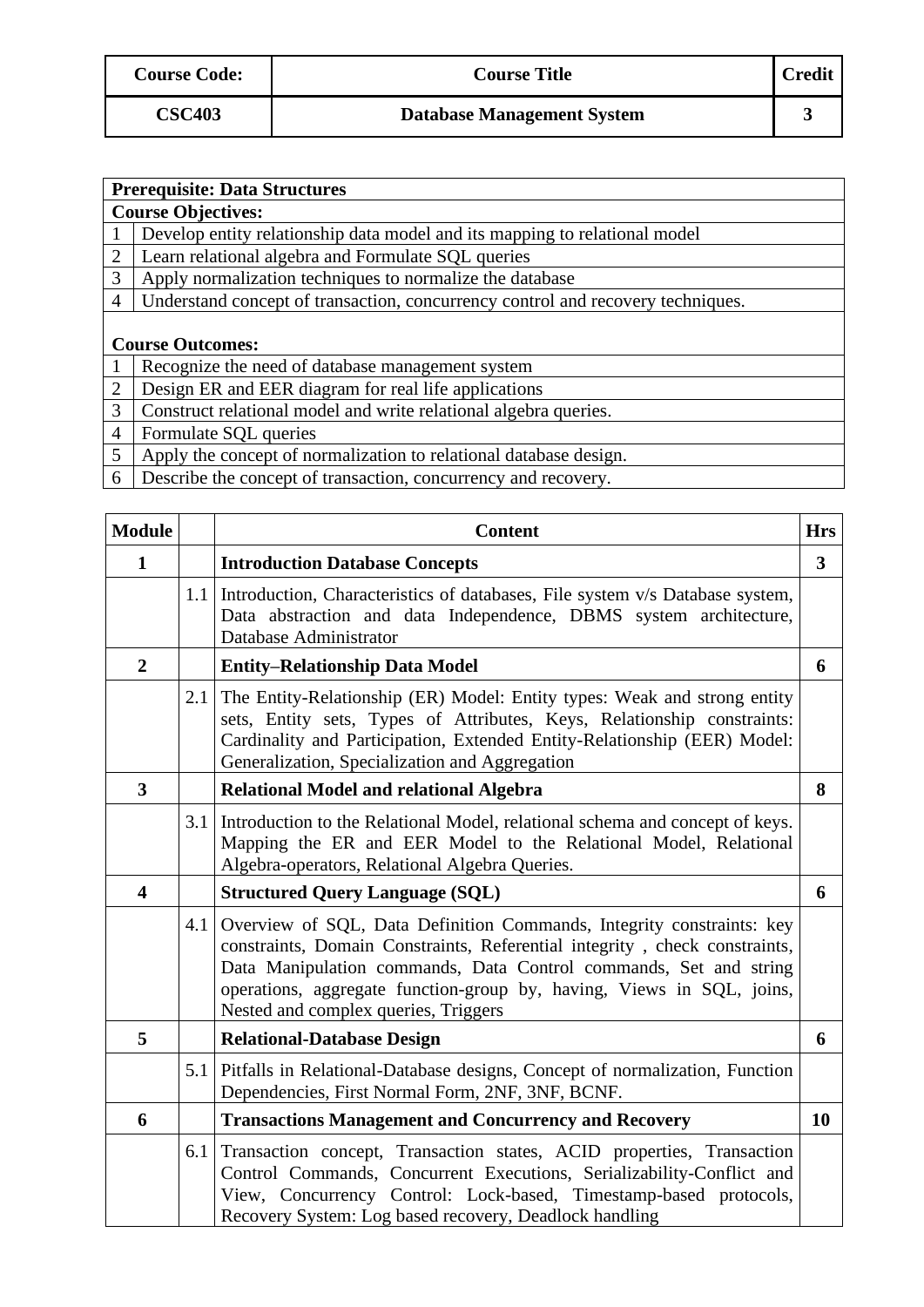|                | <b>Textbooks:</b>                                                                                 |  |  |  |
|----------------|---------------------------------------------------------------------------------------------------|--|--|--|
|                | Korth, Slberchatz, Sudarshan, Database System Concepts, 6th Edition, McGraw Hill                  |  |  |  |
| $\sqrt{2}$     | Elmasri and Navathe, Fundamentals of Database Systems, 5 <sup>th</sup> Edition, Pearson Education |  |  |  |
| $\overline{3}$ | Raghu Ramkrishnan and Johannes Gehrke, Database Management Systems, TMH                           |  |  |  |
|                |                                                                                                   |  |  |  |
|                | <b>References:</b>                                                                                |  |  |  |
|                | Peter Rob and Carlos Coronel, Database Systems Design, Implementation and                         |  |  |  |
|                | Managementl, Thomson Learning, 5 <sup>th</sup> Edition.                                           |  |  |  |
|                |                                                                                                   |  |  |  |

|  |  |  |  |  | Dr. P.S. Deshpande, SQL and PL/SQL for Oracle 10g, Black Book, Dreamtech Press. |
|--|--|--|--|--|---------------------------------------------------------------------------------|
|--|--|--|--|--|---------------------------------------------------------------------------------|

3 G. K. Gupta, Database Management Systems, McGraw Hill, 2012

#### **Assessment:**

#### **Internal Assessment:**

Assessment consists of two class tests of 20 marks each. The first class test is to be conducted when approx. 40% syllabus is completed and second class test when additional 40% syllabus is completed. Duration of each test shall be one hour.

#### **End Semester Theory Examination:**

|   | Question paper will comprise of total six questions.                                    |
|---|-----------------------------------------------------------------------------------------|
|   | All question carries equal marks                                                        |
|   | Questions will be mixed in nature (for example supposed Q.2 has part (a) from module 3  |
|   | then part (b) will be from any module other than module 3)                              |
| 4 | Only Four question need to be solved.                                                   |
|   | In question paper weightage of each module will be proportional to number of respective |
|   | lecture hours as mention in the syllabus.                                               |

## **Useful Links**

| https://nptel.ac.in/courses/106/105/106105175/                             |  |  |
|----------------------------------------------------------------------------|--|--|
| https://swayam.gov.in/nd1 noc19 cs46/preview                               |  |  |
| https://www.classcentral.com/course/swayam-database-management-system-9914 |  |  |
| https://www.mooc-list.com/tags/dbms                                        |  |  |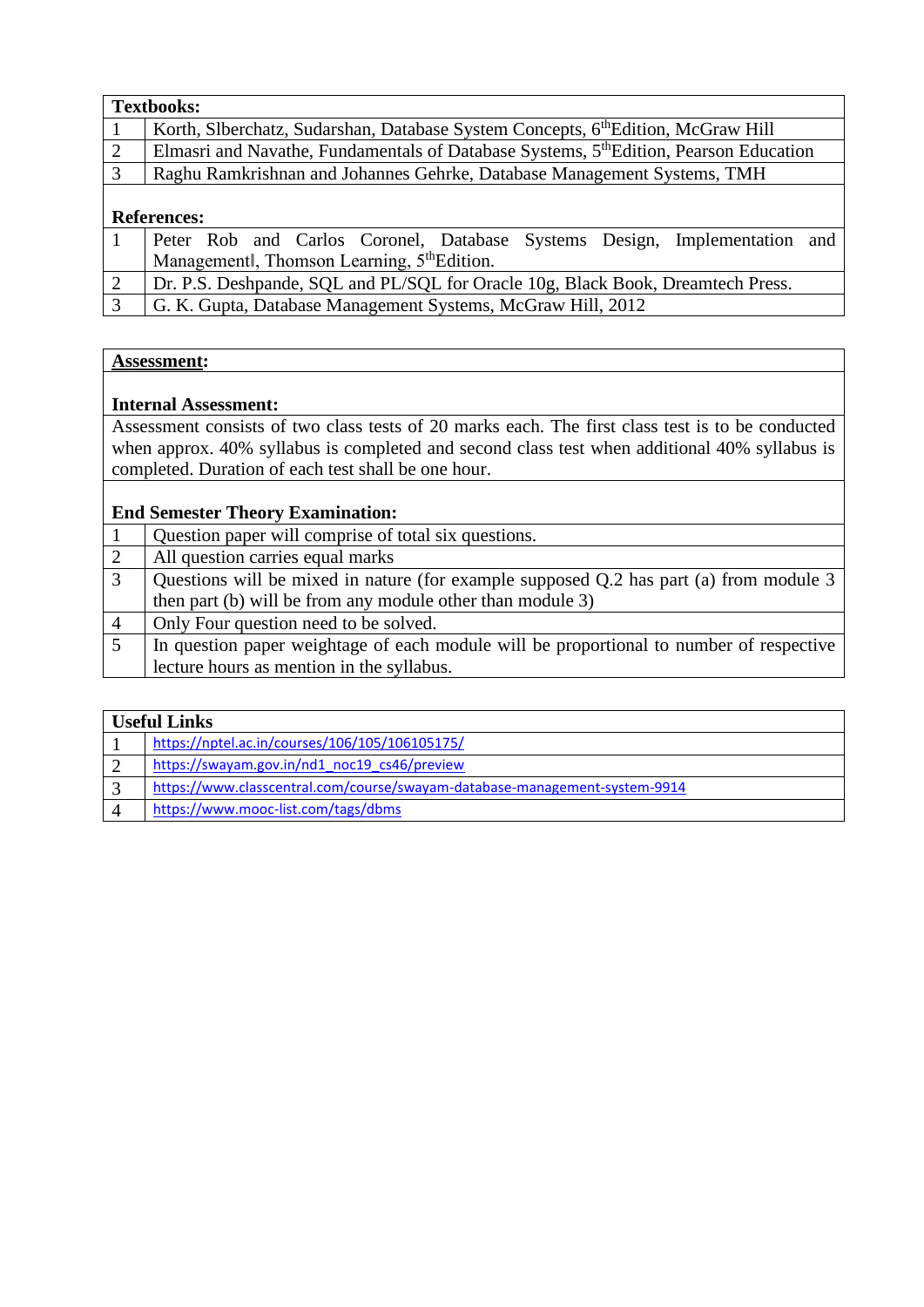| <b>Course Code</b> | <b>Course Name</b>      | Credit |
|--------------------|-------------------------|--------|
| <b>CSC404</b>      | <b>Operating System</b> | 03     |

|                | Prerequisites: Data structures and Computer architecture                                |
|----------------|-----------------------------------------------------------------------------------------|
|                |                                                                                         |
|                | <b>Course Objectives:</b>                                                               |
|                | 1. To introduce basic concepts and functions of operating systems.                      |
| $\overline{2}$ | 2. To understand the concept of process, thread and resource management.                |
| 3              | 3. To understand the concepts of process synchronization and deadlock.                  |
| $\overline{4}$ | 4. To understand various Memory, I/O and File management techniques.                    |
|                |                                                                                         |
|                | <b>Course Outcome:</b>                                                                  |
|                | Understand the objectives, functions and structure of OS                                |
| $\overline{2}$ | Analyze the concept of process management and evaluate performance of processscheduling |
|                | algorithms.                                                                             |
| 3              | Understand and apply the concepts of synchronization and deadlocks                      |
| $\overline{4}$ | Evaluate performance of Memory allocation and replacement policies                      |
| 5              | Understand the concepts of file management.                                             |
|                | Apply concepts of I/O management and analyze techniques of disk scheduling.             |

| <b>Module</b>           | <b>Detailed Content</b><br><b>Hours</b>                                    |                                                                    |                  |  |
|-------------------------|----------------------------------------------------------------------------|--------------------------------------------------------------------|------------------|--|
| 1                       | <b>Operating system Overview</b>                                           |                                                                    |                  |  |
|                         | 1.1                                                                        | Introduction, Objectives, Functions and Evolution of Operating     |                  |  |
|                         |                                                                            | System                                                             |                  |  |
|                         | 1.2                                                                        | Operating system structures: Layered, Monolithic and Microkernel   |                  |  |
|                         | 1.3                                                                        | Linux Kernel, Shell and System Calls                               |                  |  |
| $\overline{2}$          |                                                                            | <b>Process and Process Scheduling</b>                              | $\boldsymbol{9}$ |  |
|                         | 2.1                                                                        | Concept of a Process, Process States, Process Description, Process |                  |  |
|                         |                                                                            | Control Block.                                                     |                  |  |
|                         | 2.2                                                                        | Uniprocessor Scheduling-Types: Preemptive and Non-preemptive       |                  |  |
|                         |                                                                            | scheduling algorithms (FCFS, SJF, SRTN, Priority, RR)              |                  |  |
|                         | 2.3                                                                        | Threads: Definition and Types, Concept of Multithreading           |                  |  |
| 3                       |                                                                            | <b>Process Synchronization and Deadlocks</b>                       | 9                |  |
|                         | 3.1                                                                        | Principles of<br>Concurrency:<br>Inter-Process<br>Concurrency,     |                  |  |
|                         |                                                                            | Communication, Process Synchronization.                            |                  |  |
|                         | 3.2                                                                        | Mutual Exclusion: Requirements, Hardware<br>Support<br>$(TSL)$ ,   |                  |  |
|                         |                                                                            | Operating System Support (Semaphores), Producer and Consumer       |                  |  |
|                         | problem.                                                                   |                                                                    |                  |  |
|                         | Principles of Deadlock: Conditions and Resource, Allocation Graphs,<br>3.3 |                                                                    |                  |  |
|                         | Deadlock Prevention, Deadlock Avoidance: Banker"s Algorithm,               |                                                                    |                  |  |
|                         |                                                                            | Deadlock Detection and Recovery, Dining Philosophers Problem.      |                  |  |
| $\overline{\mathbf{4}}$ |                                                                            | <b>Memory Management</b>                                           | $\boldsymbol{9}$ |  |
|                         | 4.1                                                                        | Memory Management Requirements, Memory Partitioning: Fixed,        |                  |  |
|                         |                                                                            | Partitioning, Dynamic Partitioning, Memory Allocation Strategies:  |                  |  |
|                         |                                                                            | Best-Fit, First Fit, Worst Fit, Paging and Segmentation, TLB       |                  |  |
|                         | 4.2                                                                        | Virtual Memory: Demand Paging, Page Replacement Strategies:        |                  |  |
|                         |                                                                            | FIFO, Optimal, LRU, Thrashing                                      |                  |  |
| 5                       |                                                                            | <b>File Management</b>                                             | 4                |  |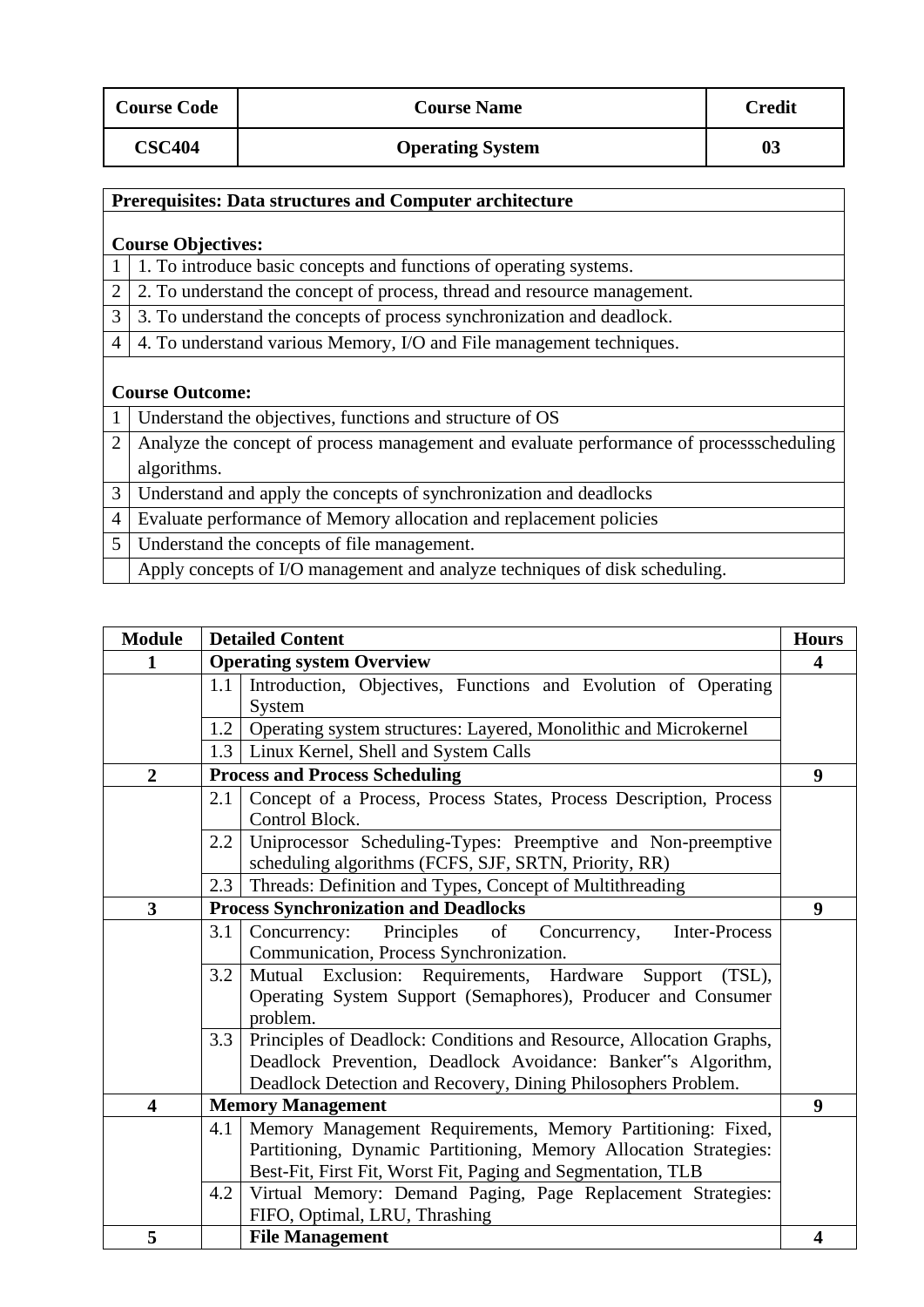|   | 5.1 Overview, File Organization and Access, File Directories, File          |  |
|---|-----------------------------------------------------------------------------|--|
|   | Sharing                                                                     |  |
| O | I/O management                                                              |  |
|   | 6.1   I/O devices, Organization of the I/O Function, Disk Organization, I/O |  |
|   | Management and Disk Scheduling: FCFS, SSTF, SCAN, CSCAN,                    |  |
|   | LOOK, C-LOOK.                                                               |  |

|                | <b>Textbooks:</b>                                                                                 |
|----------------|---------------------------------------------------------------------------------------------------|
|                | William Stallings, Operating System: Internals and Design Principles, Prentice Hall,              |
|                | 8thEdition, 2014, ISBN-10: 0133805913 • ISBN-13: 9780133805918.                                   |
| 2              | Abraham Silberschatz, Peter Baer Galvin and Greg Gagne, Operating System Concepts,                |
|                | John Wiley & Sons, Inc., 9th Edition, 2016, ISBN 978-81-265-5427-0                                |
|                | <b>References:</b>                                                                                |
|                | Achyut Godbole and Atul Kahate, Operating Systems, McGraw Hill Education, 3 <sup>rd</sup> Edition |
| $\overline{2}$ | Andrew Tannenbaum, Operating System Design and Implementation, Pearson, 3rdEdition.               |
| 3              | Maurice J. Bach, "Design of UNIX Operating System", PHI                                           |
| $\overline{4}$ | Sumitabha Das, "UNIX: Concepts and Applications", McGraw Hill, 4th Edition                        |

#### **Internal Assessment:**

Assessment consists of two class tests of 20 marks each. The first class test is to be conducted when approx. 40% syllabus is completed and second class test when additional 40% syllabus is completed. Duration of each test shall be one hour.

|  |  |  |  |  |  | Question paper will comprise of 6 questions, each carrying 20 marks. |
|--|--|--|--|--|--|----------------------------------------------------------------------|
|--|--|--|--|--|--|----------------------------------------------------------------------|

- 2 The students need to solve total 4 questions.
- 3 Question No.1 will be compulsory and based on entire syllabus.
- 4 Remaining question (Q.2 to Q.6) will be selected from all the modules

| <b>Useful Links</b> |                                                                                   |  |
|---------------------|-----------------------------------------------------------------------------------|--|
|                     | https://swayam.gov.in/nd1 noc19 cs50/preview                                      |  |
|                     | https://nptel.ac.in/courses/117/106/117106113/                                    |  |
|                     | https://www.classcentral.com/course/swayam-introduction-to-operating-systems-6559 |  |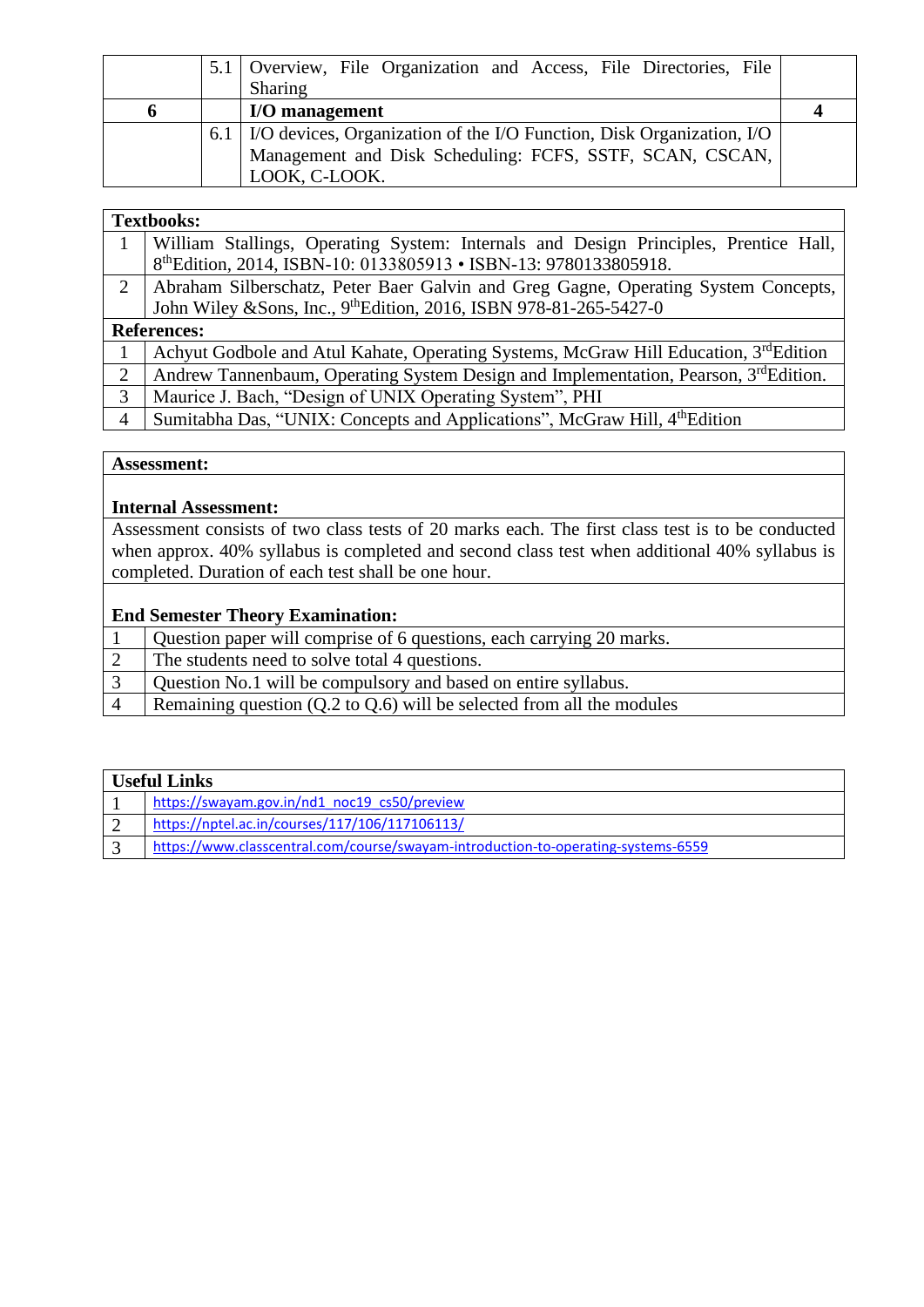| <b>Course Code</b> | <b>Course Name</b> | <b>Credits</b> |
|--------------------|--------------------|----------------|
| <b>CSC405</b>      | Microprocessor     |                |

|                | <b>Prerequisites: Digital Logic and Computer Architecture</b>                        |  |  |  |
|----------------|--------------------------------------------------------------------------------------|--|--|--|
|                |                                                                                      |  |  |  |
|                | <b>Course objectives:</b>                                                            |  |  |  |
| 1              | To equip students with the fundamental knowledge and basic technical competence in   |  |  |  |
|                | the field of Microprocessors.                                                        |  |  |  |
| $\overline{2}$ | To emphasize on instruction set and logic to build assembly language programs.       |  |  |  |
| 3              | To prepare students for higher processor architectures and embedded systems          |  |  |  |
|                |                                                                                      |  |  |  |
|                | <b>Course outcomes:</b> On successful completion of course, learner will be able to: |  |  |  |
|                | Describe core concepts of 8086 microprocessor.                                       |  |  |  |
| $\overline{2}$ | Interpret the instructions of 8086 and write assembly and Mixed language programs.   |  |  |  |
| 3              | Identify the specifications of peripheral chip.                                      |  |  |  |
| $\overline{4}$ | Design 8086 based system using memory and peripheral chips.                          |  |  |  |
| 5              | Appraise the architecture of advanced processors                                     |  |  |  |
| 6              | Understand hyperthreading technology                                                 |  |  |  |

|                         | <b>Module   Detailed Contents</b> |                                                                          | <b>Hours</b> |
|-------------------------|-----------------------------------|--------------------------------------------------------------------------|--------------|
|                         |                                   | The Intel Microprocessors 8086 Architecture                              | 8            |
|                         | 1.1                               | 8086CPU Architecture,                                                    |              |
|                         |                                   | 1.2   Programmer's Model                                                 |              |
|                         |                                   | 1.3   Functional Pin Diagram                                             |              |
|                         |                                   | 1.4   Memory Segmentation                                                |              |
|                         |                                   | 1.5   Banking in 8086                                                    |              |
|                         |                                   | 1.6 Demultiplexing of Address/Data bus                                   |              |
|                         |                                   | 1.7 Functioning of 8086 in Minimum mode and Maximum mode                 |              |
|                         | 1.8                               | Timing diagrams for Read and Write operations in minimum and             |              |
|                         |                                   | maximum mode                                                             |              |
|                         | 1.9                               | Interrupt structure and its servicing                                    |              |
| $\overline{2}$          |                                   | <b>Instruction Set and Programming</b>                                   | 6            |
|                         | 2.1                               | <b>Addressing Modes</b>                                                  |              |
|                         | 2.2                               | Instruction set-Data Transfer Instructions, String Instructions, Logical |              |
|                         |                                   | Instructions, Arithmetic Instructions, Transfer of Control Instructions, |              |
|                         |                                   | <b>Processor Control Instructions</b>                                    |              |
|                         | 2.3                               | Assembler Directives and Assembly Language Programming, Macros,          |              |
|                         |                                   | Procedures                                                               |              |
| $\overline{\mathbf{3}}$ |                                   | <b>Memory and Peripherals interfacing</b>                                | 8            |
|                         | 3.1                               | Memory Interfacing - RAM and ROM Decoding Techniques - Partial           |              |
|                         |                                   | and Absolute                                                             |              |
|                         | 3.2                               | 8255-PPI-Block diagram, CWR, operating modes, interfacing with           |              |
|                         |                                   | 8086.                                                                    |              |
|                         | 3.3                               | 8257-DMAC-Block diagram, DMA operations and transfer modes.              |              |
|                         | 3.4                               | Programmable Interrupt Controller 8259-Block Diagram, Interfacing        |              |
|                         |                                   | the 8259 in single and cascaded mode.                                    |              |
| $\overline{\mathbf{4}}$ |                                   | <b>Intel 80386DX Processor</b>                                           | 7            |
|                         |                                   | 4.1   Architecture of 80386 microprocessor                               |              |
|                         |                                   | 4.2 80386 registers–General purpose Registers, EFLAGS and Control        |              |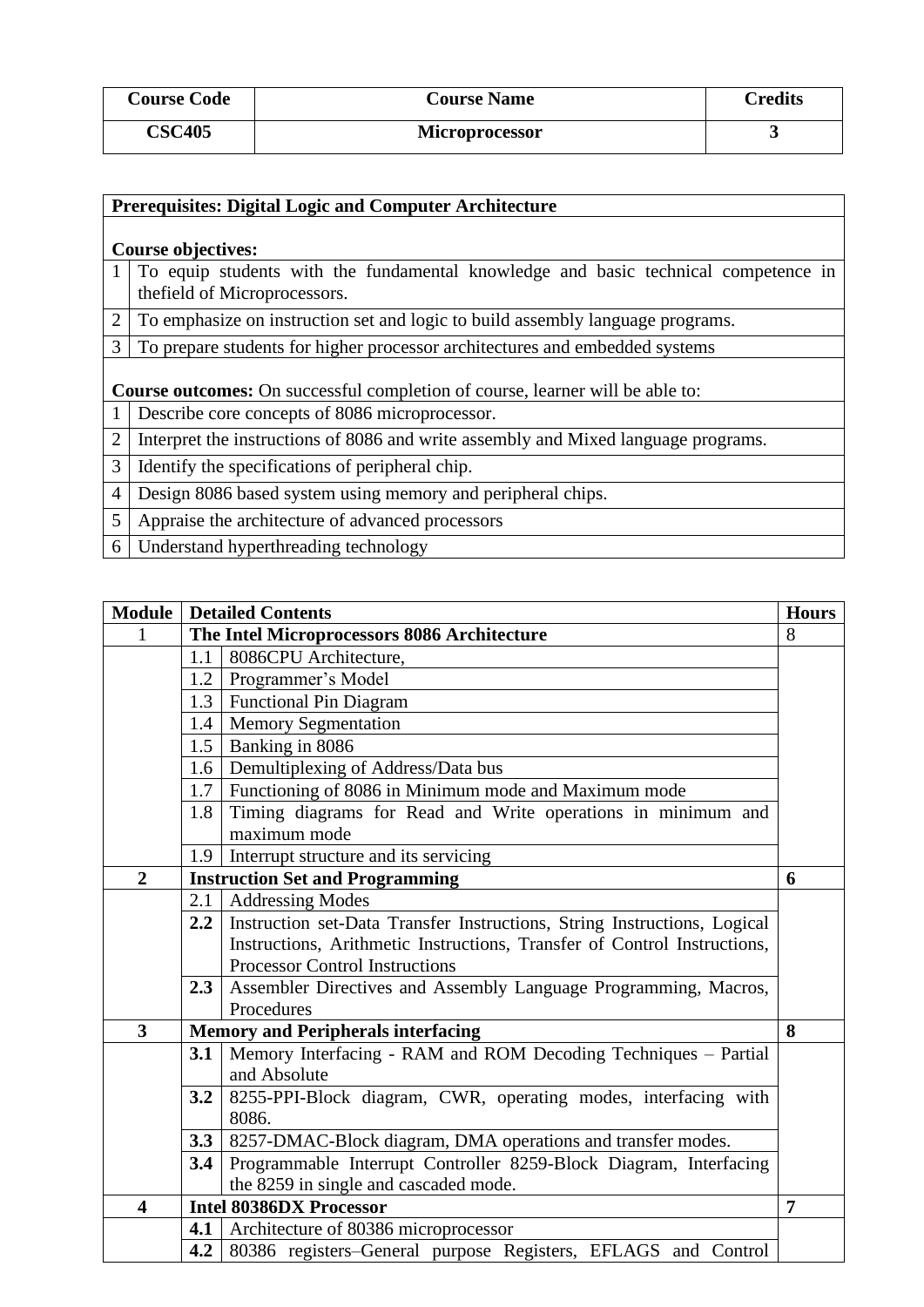|   |     | registers                                                           |                         |
|---|-----|---------------------------------------------------------------------|-------------------------|
|   | 4.3 | Real mode, Protected mode, virtual 8086 mode                        |                         |
|   | 4.4 | 80386 memory management in Protected Mode – Descriptors and         |                         |
|   |     | selectors, descriptor tables, the memory paging mechanism           |                         |
| 5 |     | <b>Pentium Processor</b>                                            | 6                       |
|   | 5.1 | Pentium Architecture                                                |                         |
|   | 5.2 | Superscalar Operation,                                              |                         |
|   | 5.3 | Integer & Floating-Point Pipeline Stages,                           |                         |
|   | 5.4 | <b>Branch Prediction Logic,</b>                                     |                         |
|   |     | <b>5.5</b> Cache Organization and                                   |                         |
|   |     | <b>5.6</b>   MESI protocol                                          |                         |
| 6 |     | <b>Pentium 4</b>                                                    | $\overline{\mathbf{4}}$ |
|   | 6.1 | Comparative study of 8086, 80386, Pentium I, Pentium II and Pentium |                         |
|   |     | Ш                                                                   |                         |
|   | 6.2 | Pentium 4: Net burst micro architecture.                            |                         |
|   | 6.3 | Instruction translation look aside buffer and branch prediction     |                         |
|   | 6.4 | Hyper threading technology and its use in Pentium 4                 |                         |

#### **Textbooks:**

|              | телидилът.                                                                           |
|--------------|--------------------------------------------------------------------------------------|
| $\mathbf{1}$ | John Uffenbeck, "8086/8088 family: Design Programming and Interfacing", PHI.         |
| 2            | Yu-Cheng Liu, Glenn A. Gibson, "Microcomputer System: The 8086/8088 Family,          |
|              | Architecture, Programming and Design", Prentice Hall                                 |
| 3            | Walter A. Triebel, "The 80386DX Microprocessor: hardware, Software and Interfacing", |
|              | Prentice Hall                                                                        |
| 4            | Tom Shanley and Don Anderson, "Pentium Processor System Architecture", Addison-      |
|              | Wesley.                                                                              |
| 5            | K. M. Bhurchandani and A. K. Ray, "Advanced Microprocessors and Peripherals",        |
|              | McGraw Hill                                                                          |
|              |                                                                                      |
|              | References.                                                                          |

#### **References:**

| Barry B. Brey, "Intel Microprocessors", 8 <sup>th</sup> Edition, Pearson Education India |
|------------------------------------------------------------------------------------------|
| Douglas Hall, "Microprocessor and Interfacing", Tata McGraw Hill.                        |
| Intel Manual                                                                             |
| Peter Abel, "IBM PC Assembly language and Programming", 5 <sup>th</sup> Edition, PHI     |
| James Antonakons, "The Pentium Microprocessor", Pearson Education                        |

#### **Assessment:**

#### **Internal Assessment Test:**

Assessment consists of two class tests of 20 marks each. The first class test is to be conducted when approx. 40% syllabus is completed and second class test when additional 40% syllabus is completed. Duration of each test shall be one hour.

#### **End Semester Theory Examination:**

- 1 Question paper will comprise of 6 questions, each carrying 20 marks.
- 2 The students need to solve total 4 questions.
- 3 Question No.1 will be compulsory and based on entire syllabus.
- 4 Remaining question (Q.2 to Q.6) will be selected from all the modules.

#### **Useful Links**

| https://swayam.gov.in/nd1 noc20 ee11/preview                                         |
|--------------------------------------------------------------------------------------|
| https://nptel.ac.in/courses/108/105/108105102/                                       |
| https://www.classcentral.com/course/swayam-microprocessors-and-microcontrollers-9894 |
| https://www.mooc-list.com/tags/microprocessors                                       |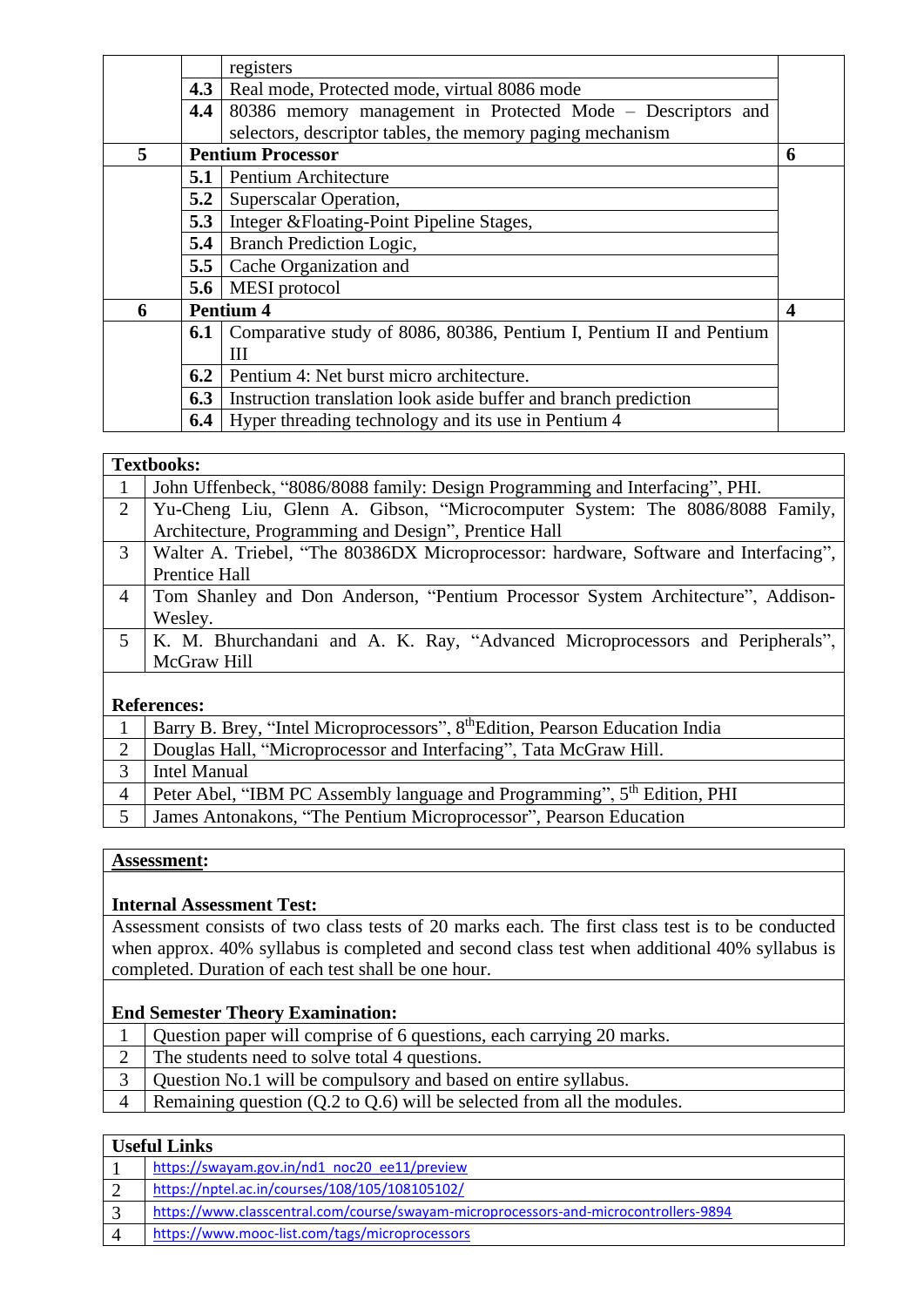| <b>Course Name</b>         | <b>Lab Name</b>                   | Credit |
|----------------------------|-----------------------------------|--------|
| $\mathbb{C}\mathbf{SL401}$ | <b>Analysis of Algorithms Lab</b> |        |

#### **Prerequisite: Basic knowledge of programming and data structure**

#### **Lab Objectives:**

1 To introduce the methods of designing and analyzing algorithms

2 Design and implement efficient algorithms for a specified application

- 3 Strengthen the ability to identify and apply the suitable algorithm for the given real-world problem.
- 4 Analyze worst-case running time of algorithms and understand fundamental algorithmic problems.

**Lab Outcomes:** At the end of the course, the students will be able to

- 1 Implement the algorithms using different approaches.
- 2 Analyze the complexities of various algorithms.
- 3 Compare the complexity of the algorithms for specific problem.

| <b>Description</b>                     |     |                                                                    |
|----------------------------------------|-----|--------------------------------------------------------------------|
| Implementation can be in any language. |     |                                                                    |
|                                        |     | <b>Suggested Practical List:</b>                                   |
| <b>Sr No</b>                           |     | <b>Suggested Experiment List</b>                                   |
| $\mathbf{1}$                           |     | <b>Introduction</b>                                                |
|                                        | 1.1 | Selection sort, Insertion sort                                     |
| $\overline{2}$                         |     | <b>Divide and Conquer Approach</b>                                 |
|                                        | 2.1 | Finding Minimum and Maximum, Merge sort, Quick sort, Binary search |
| 3                                      |     | <b>Greedy Method Approach</b>                                      |
|                                        | 3.1 | Single source shortest path-Dijkstra                               |
|                                        |     | Fractional Knapsack problem                                        |
|                                        |     | Job sequencing with deadlines                                      |
|                                        |     | Minimum cost spanning trees-Kruskal and Prim's algorithm           |
| $\overline{\mathbf{4}}$                |     | <b>Dynamic Programming Approach</b>                                |
|                                        | 4.1 | Single source shortest path-Bellman Ford                           |
|                                        |     | All pair shortest path-Floyd Warshall                              |
|                                        |     | $0/1$ knapsack                                                     |
|                                        |     | Travelling salesperson problem                                     |
|                                        |     | Longest common subsequence                                         |
| 5                                      |     | <b>Backtracking and Branch and bound</b>                           |
|                                        | 5.1 | N-queen problem                                                    |
|                                        |     | Sum of subsets                                                     |
|                                        |     | Graph coloring                                                     |
| 6                                      |     | <b>String Matching Algorithms</b>                                  |
|                                        | 6.1 | The Naïve string-matching Algorithms                               |
|                                        |     | The Rabin Karp algorithm                                           |
|                                        |     | The Knuth-Morris-Pratt algorithm                                   |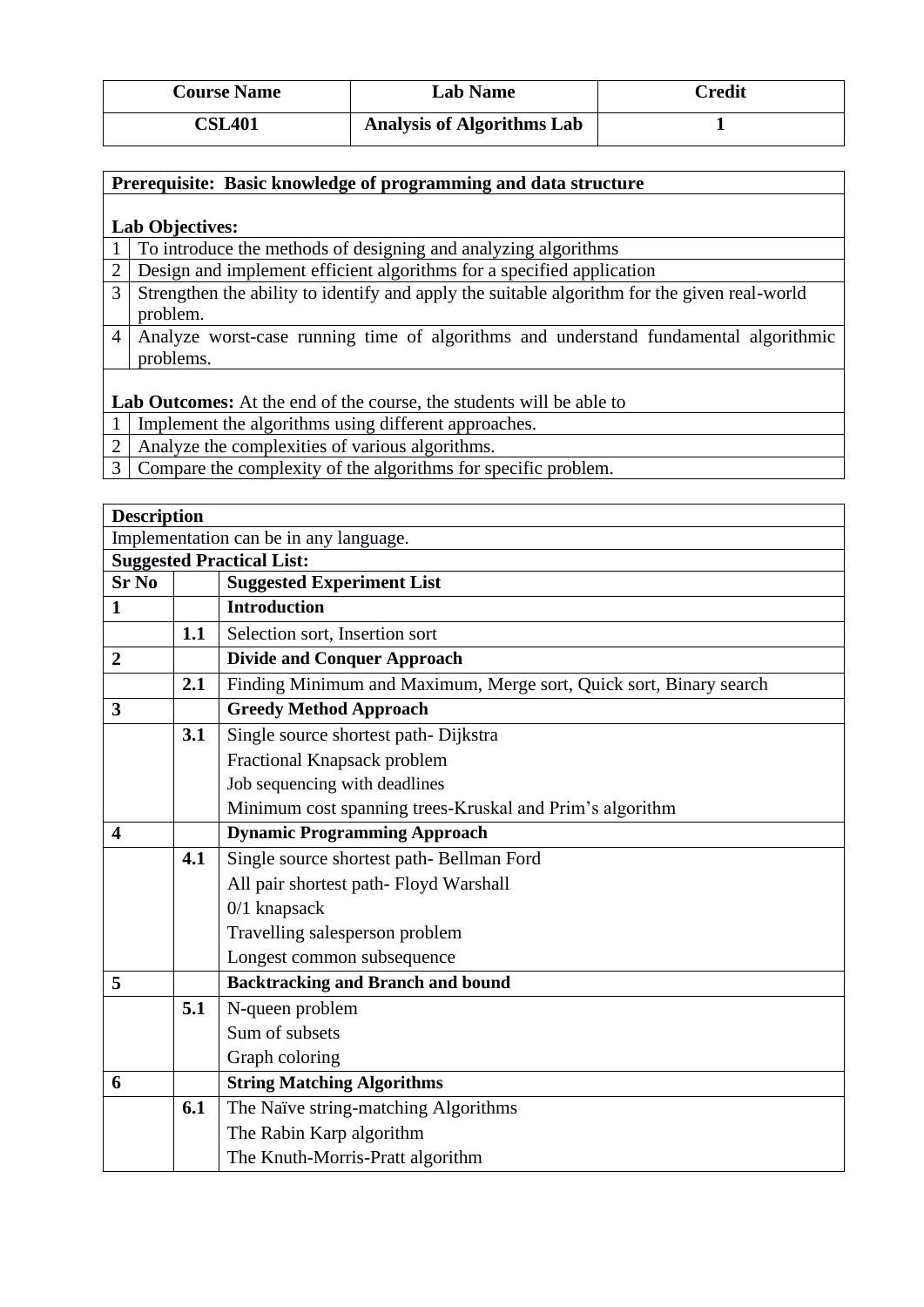| <b>Term Work:</b>                |                                                                                                |  |  |
|----------------------------------|------------------------------------------------------------------------------------------------|--|--|
|                                  | 1 Term work should consist of 10 experiments.                                                  |  |  |
| 2 <sup>1</sup>                   | Journal must include at least 2 assignments on content of theory and practical of "Analysis of |  |  |
|                                  | Algorithms"                                                                                    |  |  |
|                                  | 3 The final certification and acceptance of term work ensures that satisfactory performance of |  |  |
|                                  | laboratory work and minimum passing marks in term work.                                        |  |  |
|                                  | 4 Total 25 Marks (Experiments: 15-marks, Attendance Theory & Practical: 05-marks,              |  |  |
|                                  | Assignments: 05-marks)                                                                         |  |  |
|                                  |                                                                                                |  |  |
| <b>Oral &amp; Practical exam</b> |                                                                                                |  |  |

Based on the entire syllabus of CSC402: Analysis of Algorithms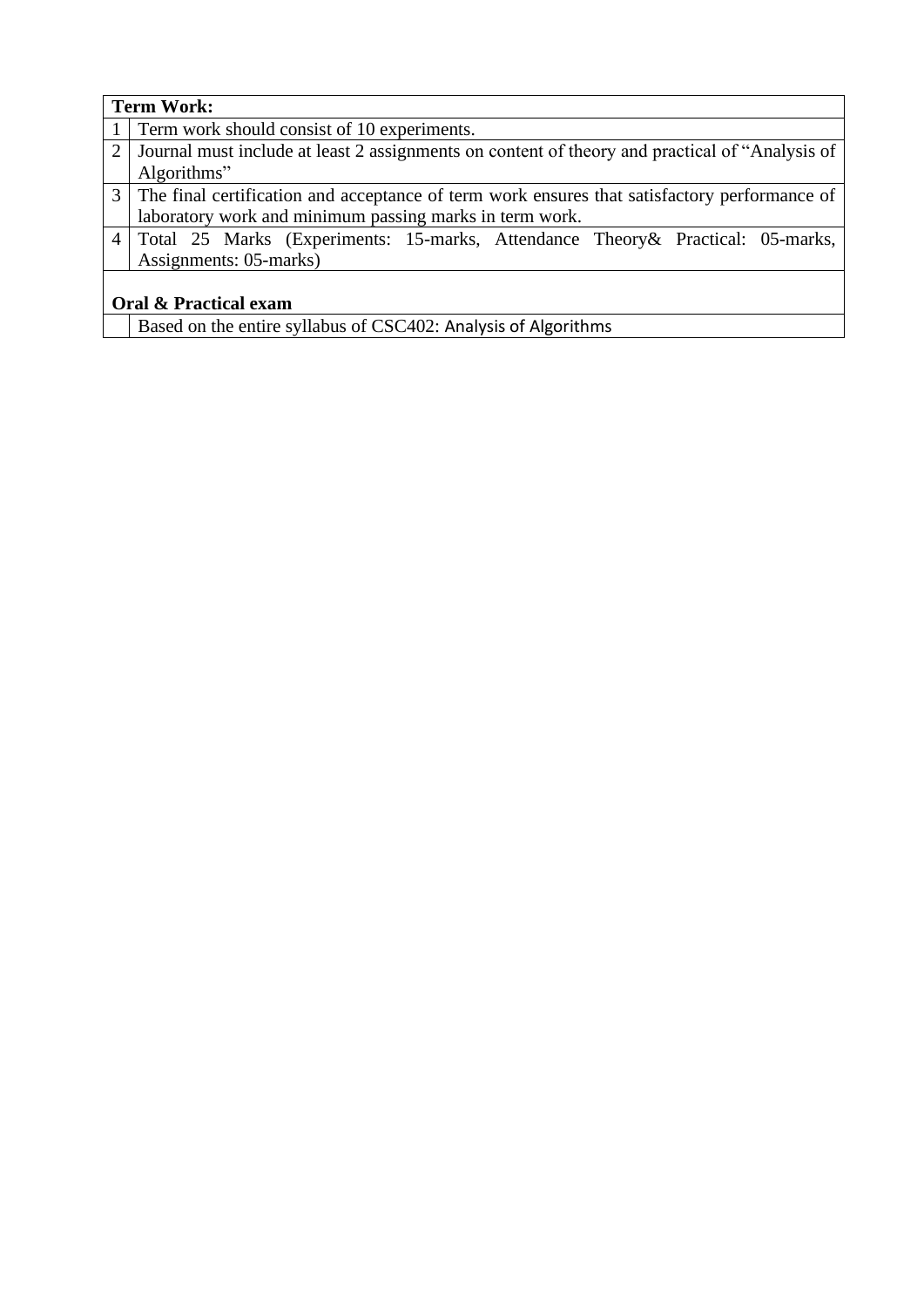| <b>Lab Code</b> | <b>Lab Name</b>                | Credit |
|-----------------|--------------------------------|--------|
| <b>CSL402</b>   | Database Management system Lab |        |

|                | <b>Prerequisite: Discrete Structures</b>                                               |  |  |  |
|----------------|----------------------------------------------------------------------------------------|--|--|--|
|                |                                                                                        |  |  |  |
|                |                                                                                        |  |  |  |
|                | <b>Lab Objectives:</b>                                                                 |  |  |  |
|                | To explore design and develop of relational model                                      |  |  |  |
| $\overline{2}$ | To present SQL and procedural interfaces to SQL comprehensively                        |  |  |  |
| 3              | To introduce the concepts of transactions and transaction processing                   |  |  |  |
|                |                                                                                        |  |  |  |
|                | <b>Lab Outcomes:</b> At the end of the course, the students will be able to            |  |  |  |
|                |                                                                                        |  |  |  |
|                | Design ER / EER diagram and convert to relational model for the realworld application. |  |  |  |
| $\overline{2}$ | Apply DDL, DML, DCL and TCL commands                                                   |  |  |  |
| 3              | Write simple and complex queries                                                       |  |  |  |
| $\overline{4}$ | UsePL / SQL Constructs.                                                                |  |  |  |
| 5              | Demonstrate the concept of concurrent transactions execution and frontend-backend      |  |  |  |
|                | connectivity                                                                           |  |  |  |

| <b>Suggested List of Experiments</b> |                                                                                                                                            |  |
|--------------------------------------|--------------------------------------------------------------------------------------------------------------------------------------------|--|
| Sr.<br>No.                           | <b>Title of Experiment</b>                                                                                                                 |  |
| 1                                    | Identify the case study and detail statement of problem. Design an Entity-Relationship<br>(ER) / Extended Entity-Relationship (EER) Model. |  |
| $\overline{2}$                       | Mapping ER/EER to Relational schema model.                                                                                                 |  |
| $\overline{3}$                       | Create a database using Data Definition Language (DDL) and apply integrity constraints<br>for the specified System                         |  |
| 4                                    | Apply DML Commands for the specified system                                                                                                |  |
| 5                                    | Perform Simple queries, string manipulation operations and aggregate functions.                                                            |  |
| 6                                    | Implement various Join operations.                                                                                                         |  |
| 7                                    | Perform Nested and Complex queries                                                                                                         |  |
| 8                                    | Perform DCL and TCL commands                                                                                                               |  |
| 9                                    | Implement procedure and functions                                                                                                          |  |
| 10                                   | Implementation of Views and Triggers.                                                                                                      |  |
| 11                                   | Demonstrate Database connectivity                                                                                                          |  |
| 12                                   | Implementation and demonstration of Transaction and Concurrency control techniques<br>using locks.                                         |  |

|   | <b>Term Work:</b>                                                                              |  |  |  |
|---|------------------------------------------------------------------------------------------------|--|--|--|
|   | 1 Term work should consist of 10 experiments.                                                  |  |  |  |
| 2 | Journal must include at least 2 assignments on content of theory and practical of "Database"   |  |  |  |
|   | Management System"                                                                             |  |  |  |
|   | 3 The final certification and acceptance of term work ensures that satisfactory performance of |  |  |  |
|   | laboratory work and minimum passing marks in term work.                                        |  |  |  |
|   | 4 Total 25 Marks (Experiments: 15-marks, Attendance Theory & Practical: 05-marks,              |  |  |  |
|   | Assignments: 05-marks)                                                                         |  |  |  |
|   |                                                                                                |  |  |  |

## **Oral & Practical exam**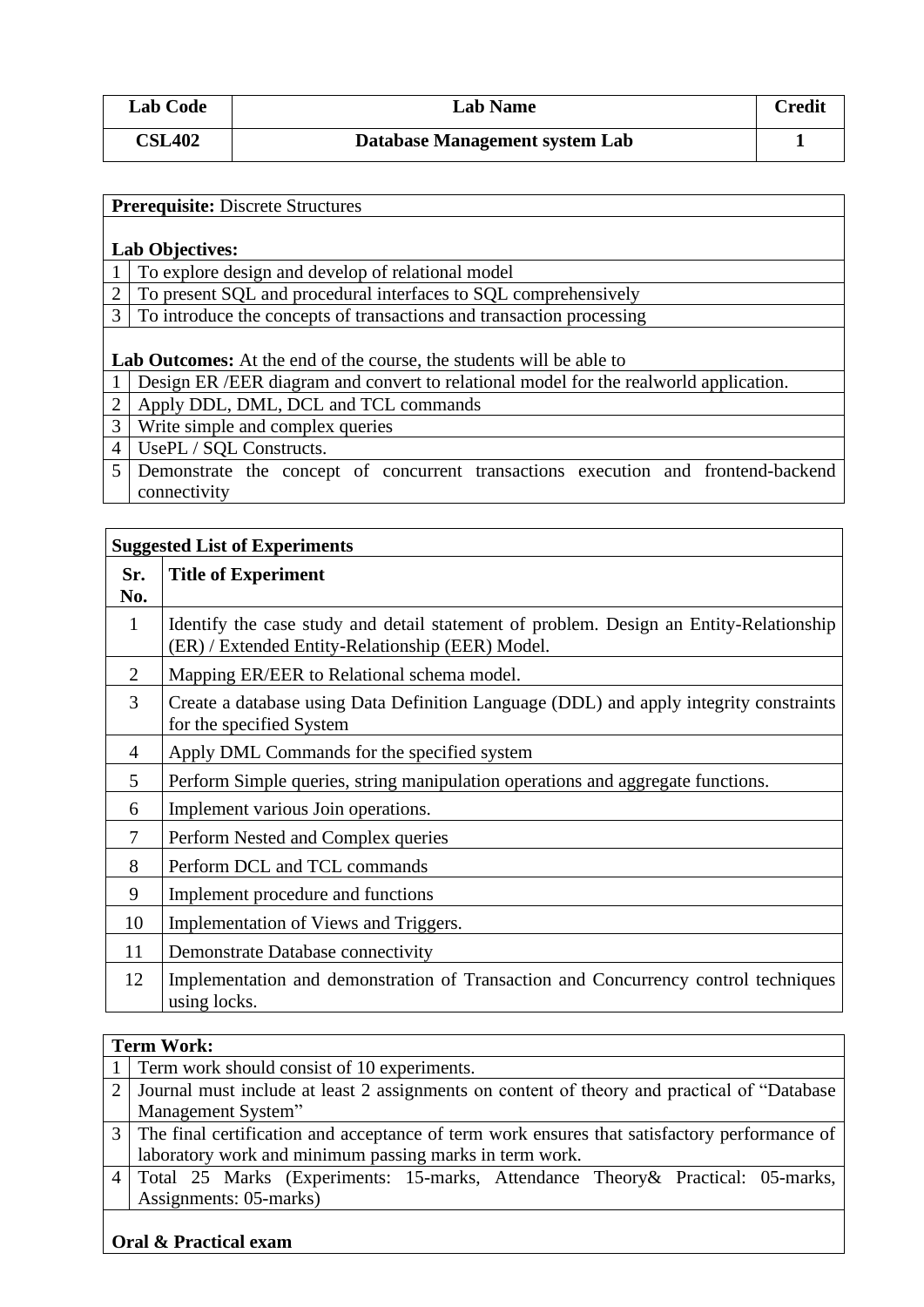| <b>Course Code</b> | <b>Course Name</b>          | <b>Credit</b> |
|--------------------|-----------------------------|---------------|
| <b>CSL403</b>      | <b>Operating System Lab</b> | 01            |

Based on the entire syllabus of CSC403: Database Management System

|                | <b>Prerequisite:</b> Knowledge on Operating system principles                           |  |  |
|----------------|-----------------------------------------------------------------------------------------|--|--|
|                |                                                                                         |  |  |
|                | <b>Lab Objectives:</b>                                                                  |  |  |
|                | To gain practical experience with designing and implementing concepts of operating      |  |  |
|                | systems such as system calls, CPU scheduling, process management, memory management,    |  |  |
|                | file systems and deadlock handling using C language in Linux environment.               |  |  |
| $\overline{2}$ | To familiarize students with the architecture of Linux OS.                              |  |  |
| 3              | To provide necessary skills for developing and debugging programs in Linux environment. |  |  |
| 4              | To learn programmatically to implement simple operation system mechanisms               |  |  |
|                |                                                                                         |  |  |
|                | <b>Lab Outcomes:</b> At the end of the course, the students will be able to             |  |  |
| -1             | Demonstrate basic Operating system Commands, Shell scripts, System Calls and API wrt    |  |  |
|                | Linux                                                                                   |  |  |
| $\overline{2}$ | Implement various process scheduling algorithms and evaluate their performance.         |  |  |
| 3              | Implement and analyze concepts of synchronization and deadlocks.                        |  |  |
| $\overline{4}$ | Implement various Memory Management techniques and evaluate their performance.          |  |  |
| 5              | Implement and analyze concepts of virtual memory.                                       |  |  |
| 6              | Demonstrate and analyze concepts of file management and I/O management techniques.      |  |  |

| <b>Suggested List of Experiments</b> |     |                                                                                     |
|--------------------------------------|-----|-------------------------------------------------------------------------------------|
| Sr.                                  |     | <b>Content</b>                                                                      |
| No.                                  |     |                                                                                     |
| $\mathbf{1}$                         |     | <b>Explore Linux Commands</b>                                                       |
|                                      | 1.1 | Explore usage of basic Linux Commands and system calls for file, directory          |
|                                      |     | and process management.                                                             |
|                                      |     | For eg: (mkdir, chdir, cat, ls, chown, chmod, chgrp, ps etc.                        |
|                                      |     | system calls: open, read, write, close, getpid, setpid, getuid, getgid, getegid,    |
|                                      |     | geteuid. sort, grep, awk, etc.)                                                     |
| $\overline{2}$                       |     | Linux shell script                                                                  |
|                                      | 2.1 | Write shell scripts to do the following:                                            |
|                                      |     | Display OS version, release number, kernel version<br>a.                            |
|                                      |     | b. Display top 10 processes in descending order                                     |
|                                      |     | c. Display processes with highest memory usage.                                     |
|                                      |     | d. Display current logged in user and log name.                                     |
|                                      |     | Display current shell, home directory, operating system type, current path setting, |
|                                      |     | current working directory.                                                          |
| 3                                    |     | <b>Linux-API</b>                                                                    |
|                                      | 3.1 | Implement any one basic commands of linux like ls, cp, my and others using          |
|                                      |     | kernel APIs.                                                                        |
| $\overline{\mathbf{4}}$              |     | <b>Linux-Process</b>                                                                |
|                                      | 4.1 | Create a child process in Linux using the fork system call. From the child<br>a.    |
|                                      |     | process obtain the process ID of both child and parent by using getpid and          |
|                                      |     | getppid system call.                                                                |
|                                      |     | b. Explore wait and waitpid before termination of process.                          |
| 5                                    |     | <b>Process Management: Scheduling</b>                                               |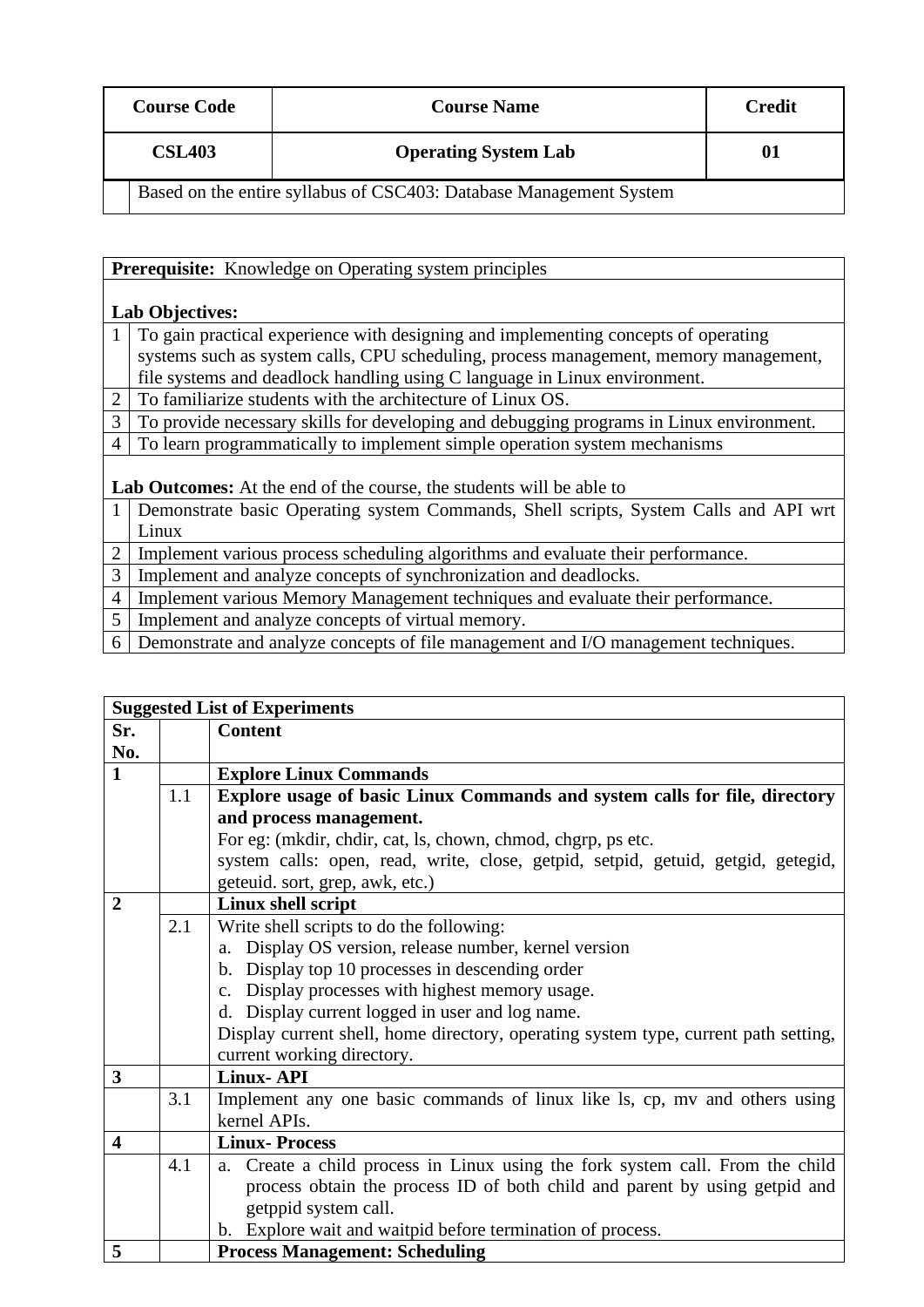|                | 5.1  | Write a program to demonstrate the concept of non-preemptive scheduling<br>a.                  |
|----------------|------|------------------------------------------------------------------------------------------------|
|                |      | algorithms.                                                                                    |
|                |      | b. Write a program to demonstrate the concept of preemptive scheduling                         |
|                |      | algorithms                                                                                     |
| 6              |      | <b>Process Management: Synchronization</b>                                                     |
|                | 6.1  | a. Write a C program to implement solution of Producer consumer problem                        |
|                |      | through Semaphore                                                                              |
| $\overline{7}$ |      | <b>Process Management: Deadlock</b>                                                            |
|                | 7.1  | Write a program to demonstrate the concept of deadlock avoidance through<br>a.                 |
|                |      | Banker's Algorithm                                                                             |
|                |      | b. Write a program demonstrate the concept of Dining Philospher's Problem                      |
| 8              |      | <b>Memory Management</b>                                                                       |
|                | 8.1  | Write a program to demonstrate the concept of MVT and MFT memory<br>a.                         |
|                |      | management techniques                                                                          |
|                |      | Write a program to demonstrate the concept of dynamic partitioning placement<br>$\mathbf{b}$ . |
|                |      | algorithms i.e. Best Fit, First Fit, Worst-Fit etc.                                            |
| 9              |      | <b>Memory Management: Virtual Memory</b>                                                       |
|                | 9.1  | Write a program to demonstrate the concept of demand paging for simulation<br>a.               |
|                |      | of Virtual Memory implementation                                                               |
|                |      | b. Write a program in C demonstrate the concept of page replacement policies for               |
|                |      | handling page faults eg: FIFO, LRU etc.                                                        |
| 10             |      | File Management & I/O Management                                                               |
|                | 10.1 | Write a C program to simulate File allocation strategies typically sequential,<br>a.           |
|                |      | indexed and linked files                                                                       |
|                |      | b. Write a C program to simulate file organization of multi-level directory                    |
|                |      | structure.                                                                                     |
|                |      | c. Write a program in C to do disk scheduling - FCFS, SCAN, C-SCAN                             |

| <b>Term Work:</b>                                                                              |  |  |  |
|------------------------------------------------------------------------------------------------|--|--|--|
| 1 Term work should consist of 10 experiments covering all modules.                             |  |  |  |
| Journal must include at least 2 assignments on content of theory and practical of "Database"   |  |  |  |
| Management System"                                                                             |  |  |  |
| 3 The final certification and acceptance of term work ensures that satisfactory performance of |  |  |  |
| laboratory work and minimum passing marks in term work.                                        |  |  |  |
| 4 Total 25 Marks (Experiments: 15-marks, Attendance Theory & Practical: 05-marks,              |  |  |  |
| Assignments: 05-marks)                                                                         |  |  |  |
|                                                                                                |  |  |  |
| <b>Oral &amp; Practical exam</b>                                                               |  |  |  |

Based on the entire syllabus of CSC405: Operating System.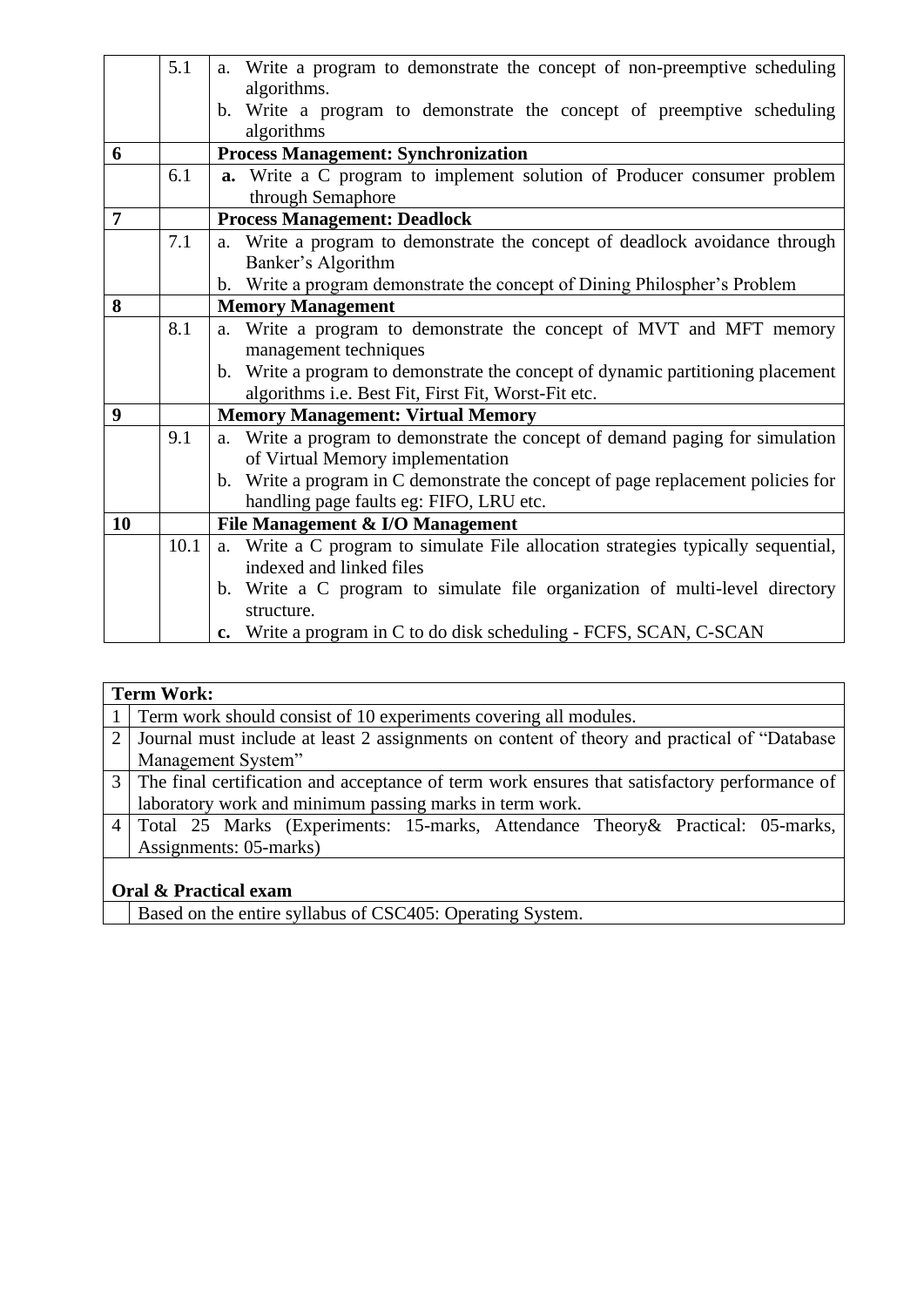| <b>Lab Code</b> | <b>Lab Name</b>           | <b>Credits</b> |
|-----------------|---------------------------|----------------|
| <b>CSL404</b>   | <b>Microprocessor Lab</b> |                |

**Prerequisite:** Basic knowledge digital integrated circuits **Lab Objectives:**  1 To emphasize on use of Assembly language program. 2 To prepare students for advanced subjects like embedded system and IOT. **Lab Outcomes:** At the end of the course, the students will be able to 1 Use appropriate instructions to program microprocessor to perform various task 2 Develop the program in assembly/ mixed language for Intel 8086 processor

3 Demonstrate the execution and debugging of assembly/ mixed language program

| <b>Suggested List of Experiments:</b> |                                                                                    |  |
|---------------------------------------|------------------------------------------------------------------------------------|--|
| Sr.                                   | <b>Title of Experiments</b>                                                        |  |
| No.                                   |                                                                                    |  |
| 1                                     | Use of programming tools (Debug/TASM/MASM/8086kit) to perform basic arithmetic     |  |
|                                       | operations on 8-bit/16-bit data                                                    |  |
| $\overline{2}$                        | Code conversion (Hex to BCD and BCD to Hex)/ (ASCII to BCD and BCD to ASCII)       |  |
| 3                                     | Assembly programming for 16-bit addition, subtraction, multiplication and division |  |
|                                       | (menu based)                                                                       |  |
| $\overline{4}$                        | Assembly program based on string instructions (overlapping/non-overlapping block   |  |
|                                       | transfer/string search/string length)                                              |  |
| 5                                     | Assembly program to display the contents of the flag register.                     |  |
| 6                                     | Any Mixed Language programs.                                                       |  |
| 7                                     | Assembly program to find the GCD/LCM of two numbers                                |  |
| 8                                     | Assembly program to sort numbers in ascending/descending order                     |  |
| 9                                     | Any program using INT 10H                                                          |  |
| 10                                    | Assembly program to find minimum/maximum number from a given array.                |  |
| 11                                    | Assembly Program to display a message in different color with blinking             |  |
| 12                                    | Assembly program using procedure.                                                  |  |
| 13                                    | Assembly program using macro.                                                      |  |
| 14                                    | Program and interfacing using 8255.                                                |  |
| 15                                    | Program and interfacing of ADC/DAC/Stepper motor.                                  |  |

### **Term Work:**

| 1 Term work should consist of 10 experiments, out of theses at least one experiment on         |
|------------------------------------------------------------------------------------------------|
| hardware interfacing.                                                                          |
| 2 Journal must include at least 2 assignments on content of theory and practical of            |
| "Microprocessor"                                                                               |
| 3 The final certification and acceptance of term work ensures that satisfactory performance of |
| laboratory work and minimum passing marks in term work.                                        |
| 4 Total 25 Marks (Experiments: 15-marks, Attendance Theory & Practical: 05-marks,              |
| Assignments: 05-marks)                                                                         |

#### **Oral & Practical exam**

Based on the entire syllabus of CSL501and CSC501syllabus.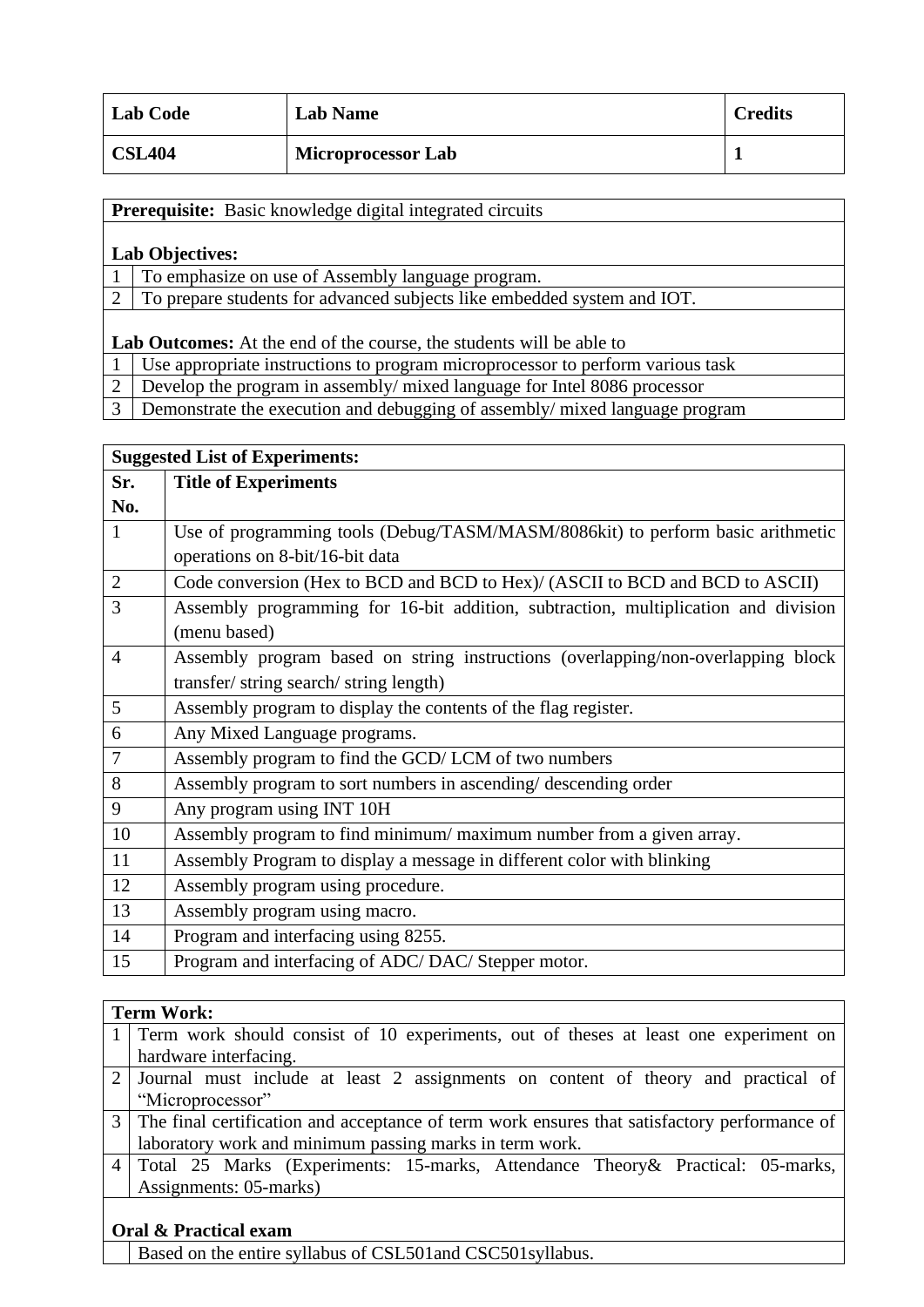| <b>Lab Code</b> | <b>Lab Name</b>                                  | <b>Credit</b> |
|-----------------|--------------------------------------------------|---------------|
| <b>CSL405</b>   | <b>Skill Base Lab Course: Python Programming</b> |               |

| <b>Prerequisite:</b> Knowledge of some programming language like C, Java |                                                         |  |
|--------------------------------------------------------------------------|---------------------------------------------------------|--|
|                                                                          |                                                         |  |
| <b>Lab Objectives:</b>                                                   |                                                         |  |
|                                                                          | <b>Basics of Python programming</b>                     |  |
| 2                                                                        | Decision Making, Data structure and Functions in Python |  |
| 3                                                                        | <b>Object Oriented Programming using Python</b>         |  |
| $\overline{4}$                                                           | Web framework for developing                            |  |
|                                                                          |                                                         |  |

**Lab Outcomes:** At the end of the course, the students will be able to

- 1 To understand basic concepts in python.
- 2 To explore contents of files, directories and text processing with python<br>3 To develop program for data structure using built in functions in python.
- To develop program for data structure using built in functions in python.
- 4 To explore django web framework for developing python-based web application.
- 5 To understand Multithreading concepts using python.

| <b>Module</b>           |     | <b>Detailed Content</b>                                                 | <b>Hours</b>            |
|-------------------------|-----|-------------------------------------------------------------------------|-------------------------|
|                         |     | <b>Python basics</b>                                                    | 5                       |
|                         | 1.1 | Data types in python, Operators in python, Input and Output, Control    |                         |
|                         |     | statement, Arrays in python, String and Character in python, Functions, |                         |
|                         |     | List and Tuples, Dictionaries Exception, Introduction to OOP, Classes,  |                         |
|                         |     | Objects, Interfaces, Inheritance                                        |                         |
| $\overline{2}$          |     | <b>Advanced Python</b>                                                  | 4                       |
|                         | 2.1 | Files in Python, Directories, Building Modules, Packages,<br>Text       |                         |
|                         |     | Processing, Regular expression in python.                               |                         |
| $\overline{3}$          |     | <b>Data Structure in Python</b>                                         | 3                       |
|                         | 3.1 | Link List, Stack, Queues, Dequeues                                      |                         |
| $\overline{\mathbf{4}}$ |     | <b>Python Integration Primer</b>                                        | $\overline{\mathbf{4}}$ |
|                         | 4.1 | Graphical User interface, Networking in Python, Python database         |                         |
|                         |     | connectivity, Introduction to Django                                    |                         |
| 5                       |     | <b>Multithreading</b>                                                   | $\overline{\mathbf{4}}$ |
|                         | 5.1 | Thread and Process, Starting a thread, Threading module, Synchronizing  |                         |
|                         |     | threads, Multithreaded Priority Queue                                   |                         |
| 6                       |     | <b>NumPy and Pandas</b>                                                 | 6                       |
|                         | 6.1 | Creating NumPy arrays, Indexing and slicing in NumPy, creating          |                         |
|                         |     | multidimensional arrays, NumPy Data types, Array Attribute, Indexing    |                         |
|                         |     | and Slicing, Creating array views copies, Manipulating array shapes I/O |                         |
|                         | 6.2 | Basics of Pandas, Using multilevel series, Series and Data Frames,      |                         |
|                         |     | Grouping, aggregating, Merge Data Frames                                |                         |

|                    | <b>Textbooks:</b>                                                                |  |  |  |  |
|--------------------|----------------------------------------------------------------------------------|--|--|--|--|
|                    | Dr. R. Nageswara Rao, "Core Python Programming", Dreamtech Press                 |  |  |  |  |
| $\overline{2}$     | Beginning Python: Using Python 2.6 and Python 3.1. James Payne, Wrox Publication |  |  |  |  |
| 3                  | Anurag Gupta, G. P. Biswas, "Python Programming", McGraw-Hill                    |  |  |  |  |
| 4                  | E. Balagurusamy, "Introduction to computing and problem-solving using python",   |  |  |  |  |
|                    | <b>McGraw Hill Education</b>                                                     |  |  |  |  |
|                    |                                                                                  |  |  |  |  |
| <b>References:</b> |                                                                                  |  |  |  |  |
|                    | Learn Python the Hard Way, 3 <sup>rd</sup> Edition, Zed Shaw's Hard Way Series   |  |  |  |  |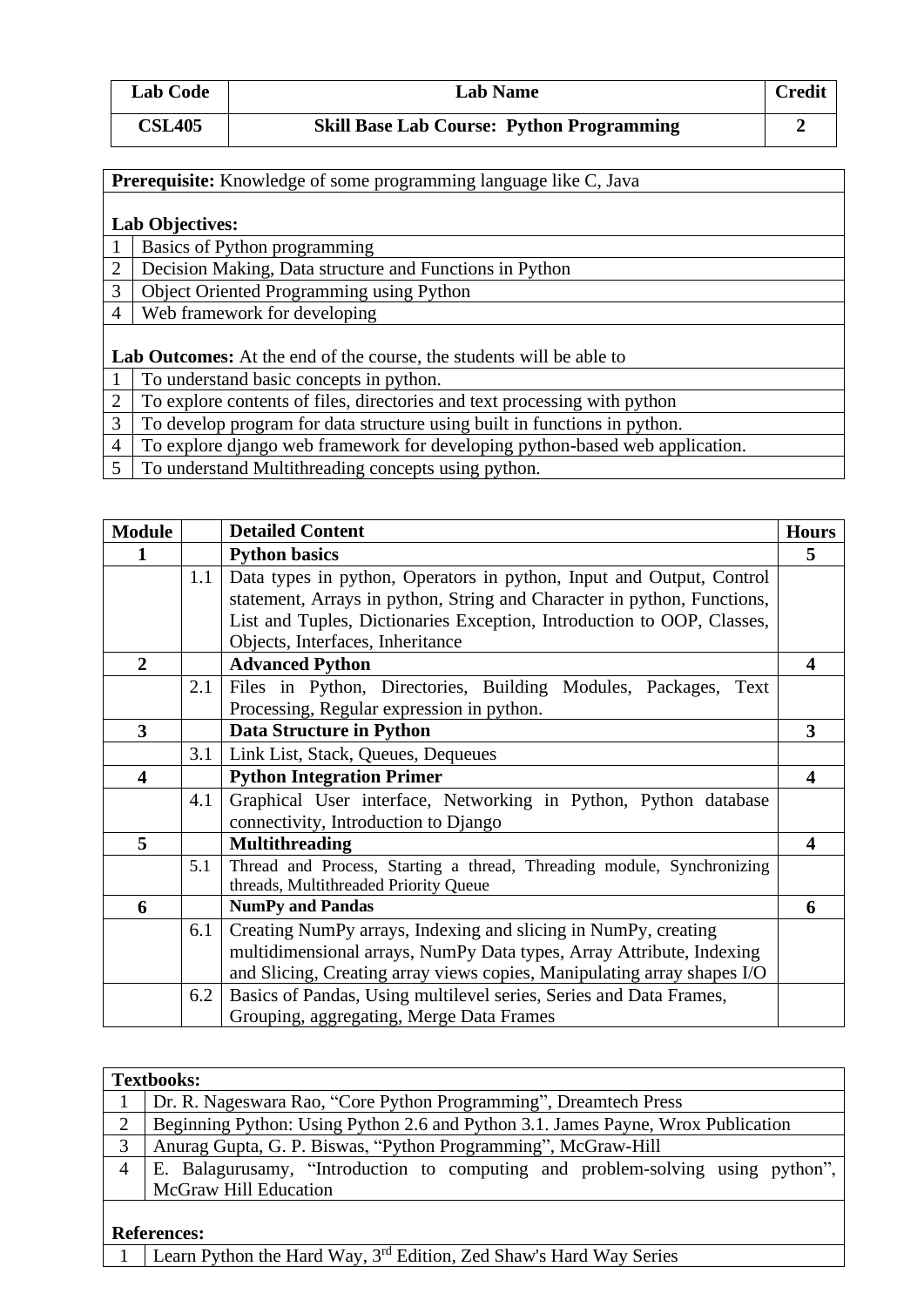|   | Laura Cassell, Alan Gauld, "Python Projects", Wrox Publication        |  |  |
|---|-----------------------------------------------------------------------|--|--|
|   |                                                                       |  |  |
|   | Digital material:                                                     |  |  |
|   | "The Python Tutorial", http://docs.python.org/release/3.0.1/tutorial/ |  |  |
|   | Beginning Perl, https://www.perl.org/books/beginning-perl/            |  |  |
| ⌒ | http://spoken-tutorial.org                                            |  |  |
|   | https://starcertification.org/Certifications/Certificate/python       |  |  |

|                         | <b>Suggested experiments using Python:</b>                                                                              |  |  |
|-------------------------|-------------------------------------------------------------------------------------------------------------------------|--|--|
| Sr.                     | <b>Title of Experiments</b>                                                                                             |  |  |
| No.                     |                                                                                                                         |  |  |
| $\mathbf{1}$            | Exploring basics of python like data types (strings, list, array, dictionaries, set, tuples)<br>and control statements. |  |  |
| $\overline{2}$          | Creating functions, classes and objects using python. Demonstrate exception handling                                    |  |  |
|                         | and inheritance.                                                                                                        |  |  |
| 3                       | <b>Exploring Files and directories</b>                                                                                  |  |  |
|                         | a. Python program to append data to existing file and then display the entire file                                      |  |  |
|                         | b. Python program to count number of lines, words and characters in a file.                                             |  |  |
|                         | c. Python program to display file available in current directory                                                        |  |  |
| $\overline{\mathbf{4}}$ | Creating GUI with python containing widgets such as labels, textbox, radio, checkboxes                                  |  |  |
|                         | and custom dialog boxes.                                                                                                |  |  |
| 5                       | Menu driven program for data structure using built in function for link list, stack and                                 |  |  |
| 6                       | queue.<br>Program to demonstrate CRUD (create, read, update and delete) operations on                                   |  |  |
|                         | database (SQLite/ MySQL) using python.                                                                                  |  |  |
| $\overline{7}$          | Creation of simple socket for basic information exchange between server and client.                                     |  |  |
| 8                       | Creating web application using Django web framework to demonstrate functionality of                                     |  |  |
|                         | user login and registration (also validating user detail using regular expression).                                     |  |  |
| $\boldsymbol{9}$        | Programs on Threading using python.                                                                                     |  |  |
| 10                      | Exploring basics of NumPy Methods.                                                                                      |  |  |
| 11                      | Program to demonstrate use of NumPy: Array objects.                                                                     |  |  |
| 12                      | Program to demonstrate Data Series and Data Frames using Pandas.                                                        |  |  |
| 13                      | Program to send email and read content of URL.                                                                          |  |  |

|                | <b>Term Work:</b>                                                                              |  |  |
|----------------|------------------------------------------------------------------------------------------------|--|--|
|                | 1 Term work should consist of 12 experiments.                                                  |  |  |
| 2 <sup>1</sup> | Journal must include at least 2 assignments                                                    |  |  |
|                | 3   Mini Project based on the content of the syllabus (Group of 2-3 students)                  |  |  |
|                | 4 The final certification and acceptance of term work ensures that satisfactory performance of |  |  |
|                | laboratory work and minimum passing marks in term work.                                        |  |  |
|                | 5   Total 25 Marks (Journal: 10-marks, Attendance: 05-marks, and Mini Project: 10-marks)       |  |  |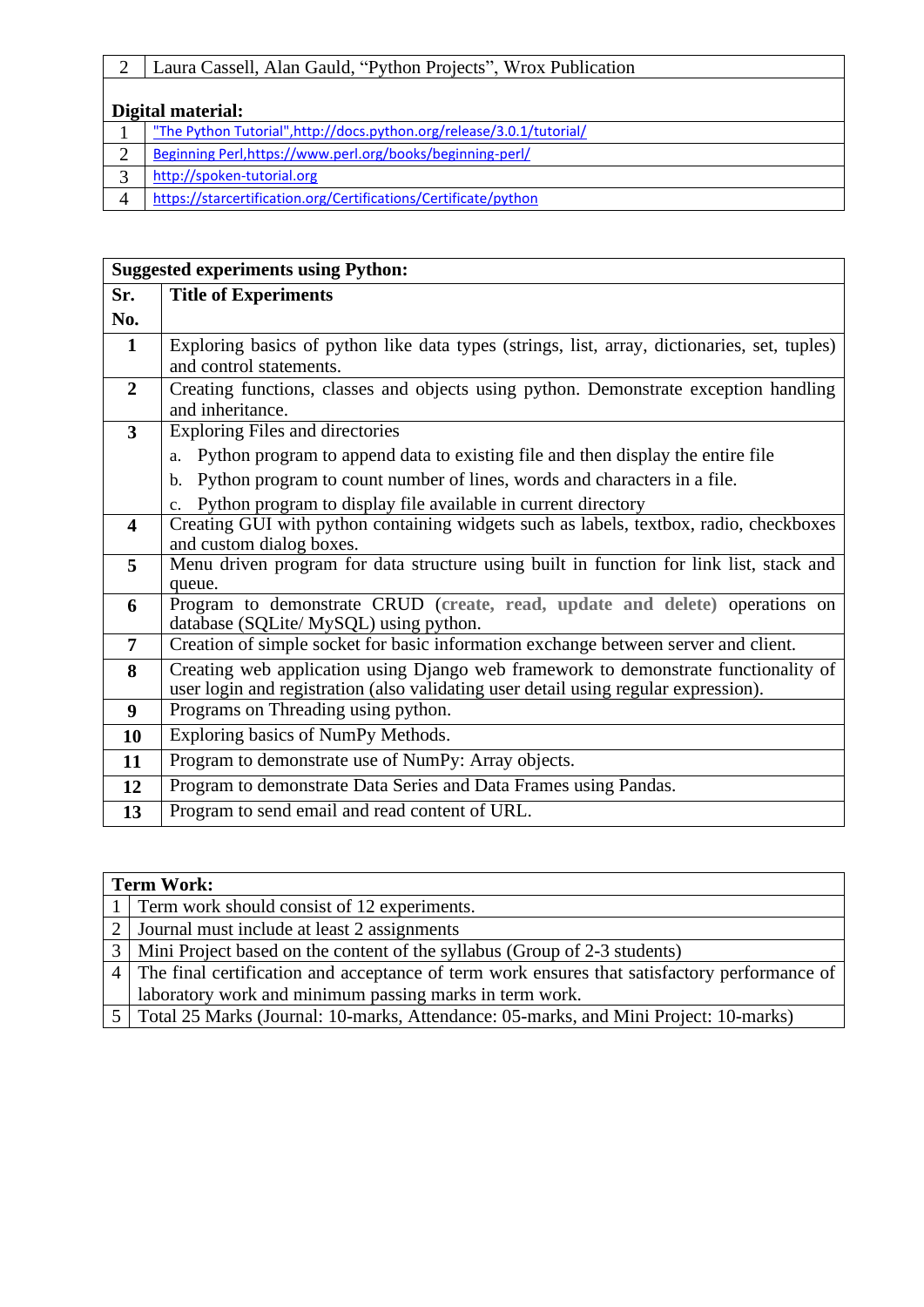| <b>Course code</b> | <b>Course Name</b> | <b>Credits</b> |
|--------------------|--------------------|----------------|
| <b>CSM401</b>      | Mini Project B     | 02             |

|                | <b>Objectives</b>                                                                                                            |  |  |
|----------------|------------------------------------------------------------------------------------------------------------------------------|--|--|
| $\mathbf{1}$   | To acquaint with the process of identifying the needs and converting it into the problem.                                    |  |  |
| $\overline{c}$ | To familiarize the process of solving the problem in a group.                                                                |  |  |
| 3              | To acquaint with the process of applying basic engineering fundamentals to attempt                                           |  |  |
|                | solutions to the problems.                                                                                                   |  |  |
| $\overline{4}$ | To inculcate the process of self-learning and research.                                                                      |  |  |
|                |                                                                                                                              |  |  |
|                | <b>Outcome:</b> Learner will be able to                                                                                      |  |  |
| $\mathbf{1}$   | Identify problems based on societal /research needs.                                                                         |  |  |
| $\overline{2}$ | Apply Knowledge and skill to solve societal problems in a group.                                                             |  |  |
| 3              | Develop interpersonal skills to work as member of a group or leader.                                                         |  |  |
| $\overline{4}$ | proper inferences<br>from<br>available<br>Draw<br>the<br>results<br>through<br>theoretical/                                  |  |  |
|                | experimental/simulations.                                                                                                    |  |  |
| 5              | Analyze the impact of solutions in societal and environmental context for sustainable                                        |  |  |
|                | development.                                                                                                                 |  |  |
| 6              | Use standard norms of engineering practices                                                                                  |  |  |
| $\tau$         | Excel in written and oral communication.                                                                                     |  |  |
| 8              | Demonstrate capabilities of self-learning in a group, which leads to lifelong learning.                                      |  |  |
| 9              | Demonstrate project management principles during project work.                                                               |  |  |
|                |                                                                                                                              |  |  |
|                | <b>Guidelines for Mini Project</b>                                                                                           |  |  |
| $\mathbf{1}$   | Students shall form a group of 3 to 4 students, while forming a group shall not be allowed                                   |  |  |
|                | less than three or more than four students, as it is a group activity.                                                       |  |  |
| $\overline{2}$ | Students should do survey and identify needs, which shall be converted into problem                                          |  |  |
|                | statement for mini project in consultation with faculty supervisor/head<br>of<br>department/internal committee of faculties. |  |  |
| 3              | Students shall submit implementation plan in the form of Gantt/PERT/CPM chart, which                                         |  |  |
|                | will cover weekly activity of mini project.                                                                                  |  |  |
| $\overline{4}$ | A logbook to be prepared by each group, wherein group can record weekly work progress,                                       |  |  |
|                | guide/supervisor can verify and record notes/comments.                                                                       |  |  |
| 5              | Faculty supervisor may give inputs to students during mini project activity; however, focus                                  |  |  |
|                | shall be on self-learning.                                                                                                   |  |  |
| 6              | Students in a group shall understand problem effectively, propose multiple solution and                                      |  |  |
|                | select best possible solution in consultation with guide/supervisor.                                                         |  |  |
| 7              | Students shall convert the best solution into working model using various components of                                      |  |  |
|                | their domain areas and demonstrate.                                                                                          |  |  |
| 8              | The solution to be validated with proper justification and report to be compiled in standard                                 |  |  |
|                | format of University of Mumbai.                                                                                              |  |  |
| 9              | With the focus on the self-learning, innovation, addressing societal problems and                                            |  |  |
|                | entrepreneurship quality development within the students through the Mini Projects, it is                                    |  |  |
|                | preferable that a single project of appropriate level and quality to be carried out in two                                   |  |  |
|                | semesters by all the groups of the students. i.e. Mini Project 1 in semester III and IV.                                     |  |  |
|                | Similarly, Mini Project 2 in semesters V and VI.                                                                             |  |  |
| 10             | However, based on the individual students or group capability, with the mentor's                                             |  |  |
|                | recommendations, if the proposed Mini Project adhering to the qualitative aspects                                            |  |  |
|                | mentioned above gets completed in odd semester, then that group can be allowed to work                                       |  |  |
|                | on the extension of the Mini Project with suitable improvements/modifications or a                                           |  |  |
|                | completely new project idea in even semester. This policy can be adopted on case by case                                     |  |  |
|                | basis.                                                                                                                       |  |  |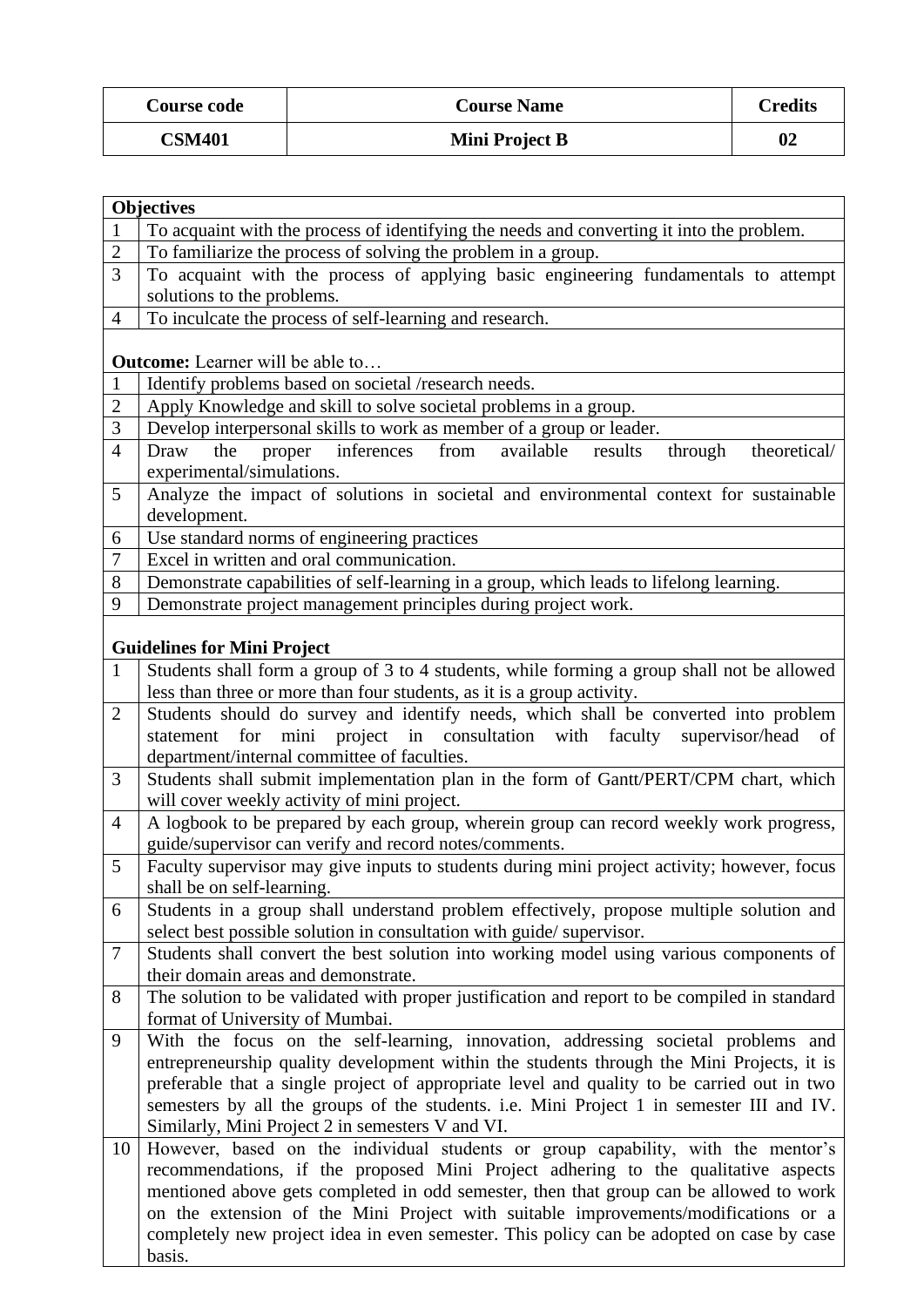#### **Term Work**

The review/ progress monitoring committee shall be constituted by head of departments of each institute. The progress of mini project to be evaluated on continuous basis, minimum two reviews in each semester.

In continuous assessment focus shall also be on each individual student, assessment based on individual's contribution in group activity, their understanding and response to questions.

| Distribution of Term work marks for both semesters shall be as below: |                                                    | <b>Marks</b> |
|-----------------------------------------------------------------------|----------------------------------------------------|--------------|
|                                                                       | Marks awarded by guide/supervisor based on logbook | 10           |
|                                                                       | 2   Marks awarded by review committee              | 10           |
|                                                                       | 3   Quality of Project report                      | 05           |

## **Review / progress monitoring committee may consider following points for assessment based on either one year or half year project as mentioned in general guidelines**

## **One-year project:**

- 1 In first semester entire theoretical solution shall be ready, including components/system selection and cost analysis. Two reviews will be conducted based on presentation given by students group.
	- First shall be for finalization of problem
	- Second shall be on finalization of proposed solution of problem.
- 2 In second semester expected work shall be procurement of component's/systems, building of working prototype, testing and validation of results based on work completed in an earlier semester.
	- First review is based on readiness of building working prototype to be conducted.
	- Second review shall be based on poster presentation cum demonstration of working model in last month of the said semester.

## **Half-year project:**

- 1 In this case in one semester students' group shall complete project in all aspects including,
	- Identification of need/problem
	- Proposed final solution
	- Procurement of components/systems
	- Building prototype and testing
- 2 Two reviews will be conducted for continuous assessment,
	- First shall be for finalization of problem and proposed solution
	- Second shall be for implementation and testing of solution.

## **Assessment criteria of Mini Project.**

**Mini Project** shall be assessed based on following criteria;

|                | Quality of survey/ need identification                                   |
|----------------|--------------------------------------------------------------------------|
|                | Clarity of Problem definition based on need.                             |
| $\mathcal{R}$  | Innovativeness in solutions                                              |
| $\overline{4}$ | Feasibility of proposed problem solutions and selection of best solution |
|                | Cost effectiveness                                                       |
| 6              | Societal impact                                                          |
|                | Innovativeness                                                           |